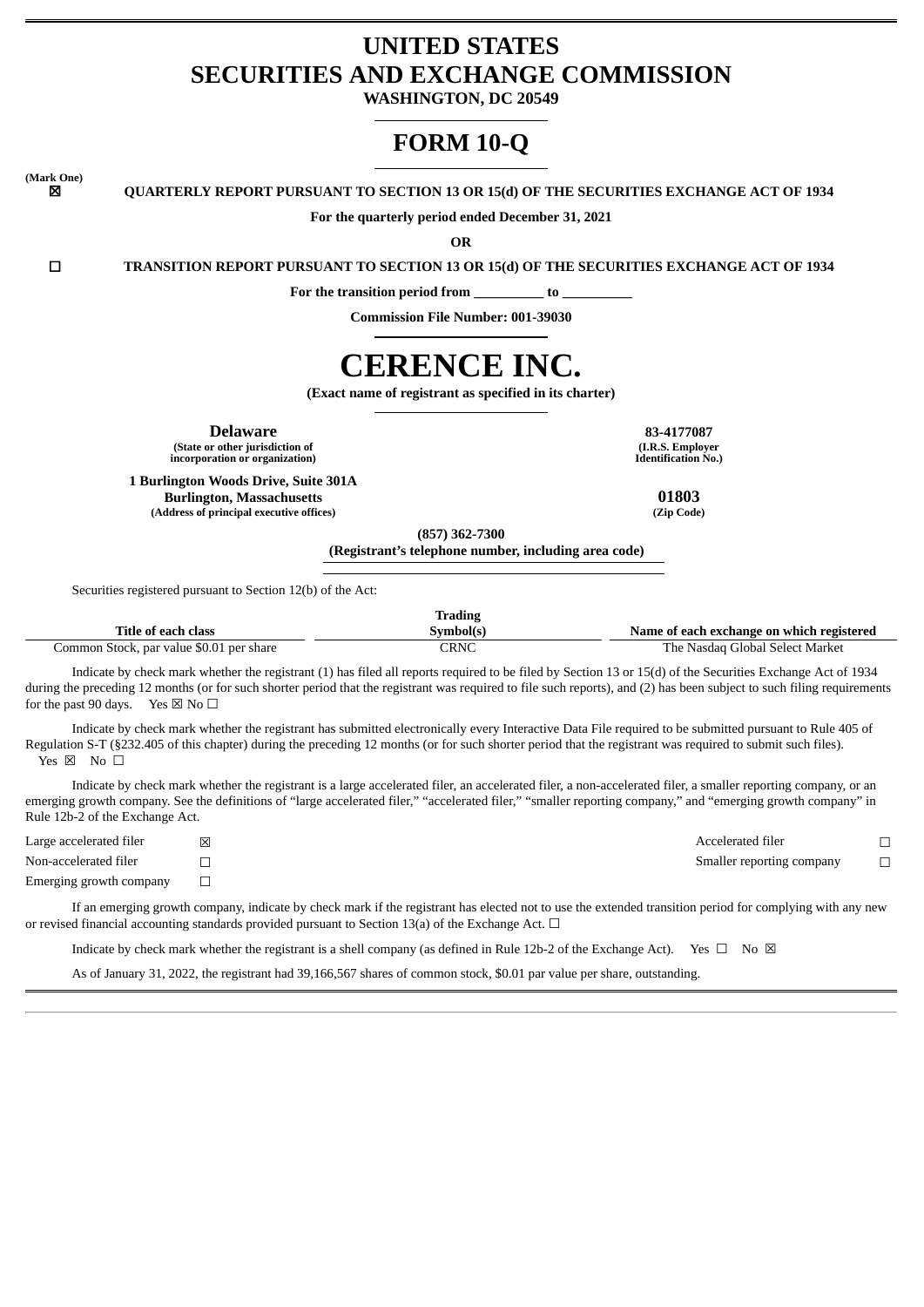## **Table of Contents**

|                   |                                                                                                                 | Page |
|-------------------|-----------------------------------------------------------------------------------------------------------------|------|
| PART I.           | <b>FINANCIAL INFORMATION</b>                                                                                    | 3    |
| Item 1.           | <b>Condensed Consolidated Financial Statements (Unaudited)</b>                                                  | 3    |
|                   | Condensed Consolidated Statements of Operations for the Three Months Ended December 31, 2021 and 2020           |      |
|                   | Condensed Consolidated Statements of Comprehensive Income for the Three Months Ended December 31, 2021 and 2020 |      |
|                   | Condensed Consolidated Balance Sheets as of December 31, 2021 and September 30, 2021                            |      |
|                   | Consolidated Statements of Stockholders' Equity for the Three Months Ended December 31, 2021 and 2020           | 6    |
|                   | Condensed Consolidated Statements of Cash Flows for the Three Months Ended December 31, 2021 and 2020           |      |
|                   | <b>Notes to Condensed Consolidated Financial Statements</b>                                                     | 8    |
| Item 2.           | <b>Management's Discussion and Analysis of Financial Condition and Results of Operations</b>                    | 25   |
| Item 3.           | <b>Quantitative and Qualitative Disclosures About Market Risk</b>                                               | 35   |
| Item 4.           | <b>Controls and Procedures</b>                                                                                  | 37   |
| PART II.          | <b>OTHER INFORMATION</b>                                                                                        | 38   |
| Item 1.           | <b>Legal Proceedings</b>                                                                                        | 38   |
| Item 1A.          | <b>Risk Factors</b>                                                                                             | 38   |
| Item 6.           | <b>Exhibits</b>                                                                                                 | 40   |
| <b>Signatures</b> |                                                                                                                 | 41   |
|                   |                                                                                                                 |      |

i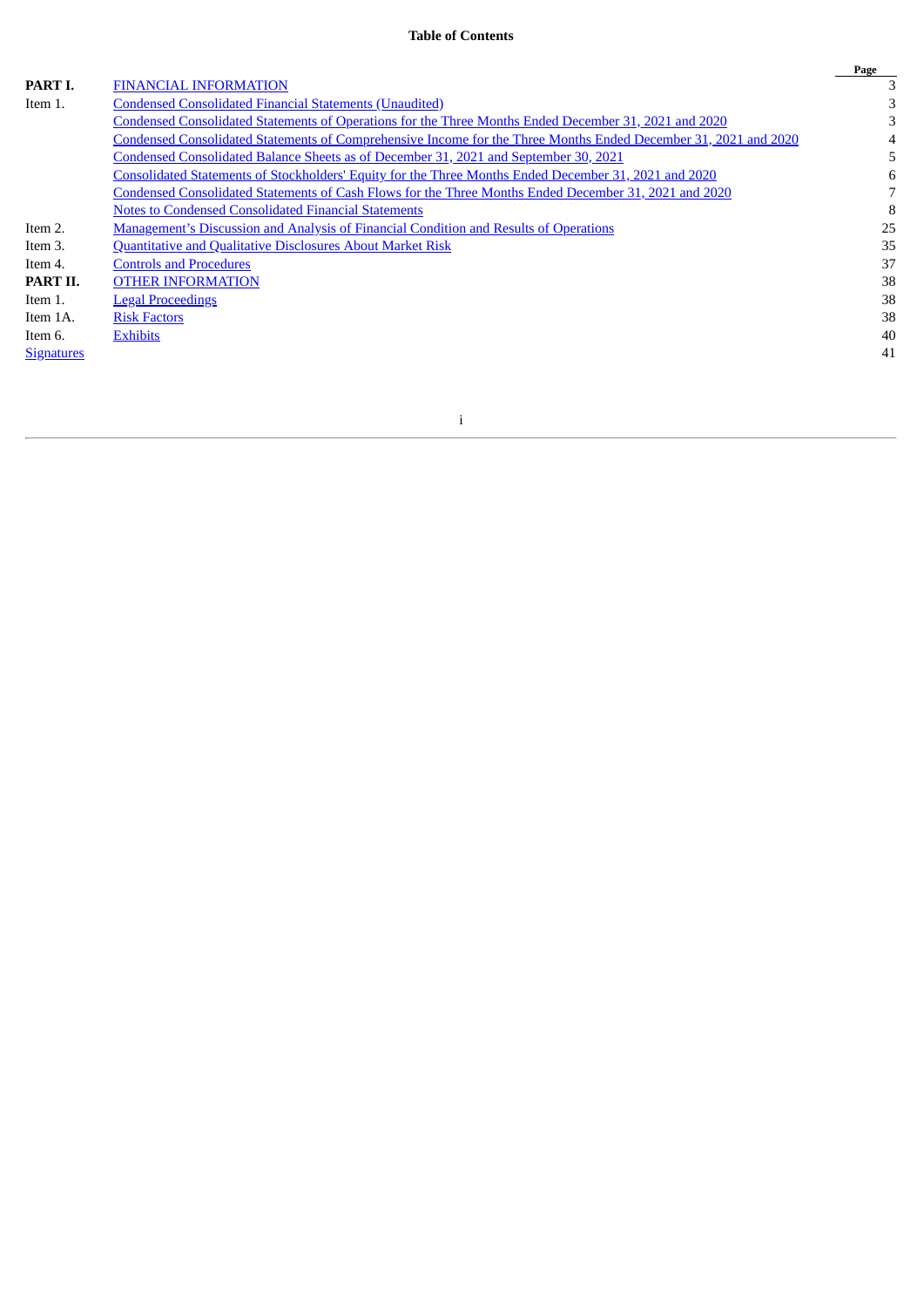## **CAUTIONARY STATEMENT CONCERNING FORWARD-LOOKING STATEMENTS**

This Quarterly Report on Form 10-Q ("Form 10-Q"), filed by Cerence Inc. together with its consolidated subsidiaries, "Cerence," the "Company," "we," "us" or "our" unless the context indicates otherwise, contains "forward-looking statements" that involve risks and uncertainties. These statements can be identified by the fact that they do not relate strictly to historical or current facts, but rather are based on current expectations, estimates, assumptions and projections about our industry and our business and financial results. Forward-looking statements often include words such as "anticipates," "estimates," "expects," "projects," "forecasts," "intends," "plans," "continues," "believes," "may," "will," "goals" and words and terms of similar substance in connection with discussions of future operating or financial performance. As with any projection or forecast, forward-looking statements are inherently susceptible to uncertainty and changes in circumstances. Our actual results may vary materially from those expressed or implied in our forward-looking statements. Accordingly, undue reliance should not be placed on any forward-looking statement made by us or on our behalf. Although we believe that the forward-looking statements contained in this Form 10-Q are based on reasonable assumptions, you should be aware that many factors could affect our actual financial results or results of operations and could cause actual results to differ materially from those in such forward-looking statements, including but not limited to:

- the duration and severity of the COVID-19 pandemic and its impact on our business and financial performance, including the impact of new variants such as Omicron;
- the transition in our chief executive officer position;
- adverse conditions in the automotive industry or the global economy more generally, including as a result of the COVID-19 pandemic;
- the continuation of the semiconductor shortage being experienced by the automotive industry;
- the highly competitive and rapidly changing market in which we operate;
- our employees are represented by workers councils or unions or are subject to local laws that are less favorable to employers than the laws of the U.S.;
- our fluctuations in our financial and operating results;
- escalating pricing pressures from our customers;
- our failure to win, renew or implement service contracts;
- the cancellation or postponement of service contracts after a design win;
- the loss of business from any of our largest customers;
- inability to recruit and retain qualified personnel;
- cybersecurity and data privacy incidents that damage client relations;
- interruptions or delays in our services or services from data center hosting facilities or public clouds;
- economic, political, regulatory, foreign exchange and other risks of international operations;
- unforeseen U.S. and foreign tax liabilities;
- impairment of our goodwill and other intangible assets;
- the failure to protect our intellectual property or allegations that we have infringed the intellectual property of others;
- defects in our software products that result in lost revenue, expensive corrections or claims against us;
- our inability to quickly respond to changes in technology and to develop our intellectual property into commercially viable products;
- our strategy to increase cloud services and ability to successfully introduce new products, applications or services;
- a significant interruption in the supply or maintenance of our third-party hardware, software, services or data;
- restrictions on our current and future operations under the terms of our debt and the use of cash to service our debt; and
- certain factors discussed elsewhere in this Form 10-Q.

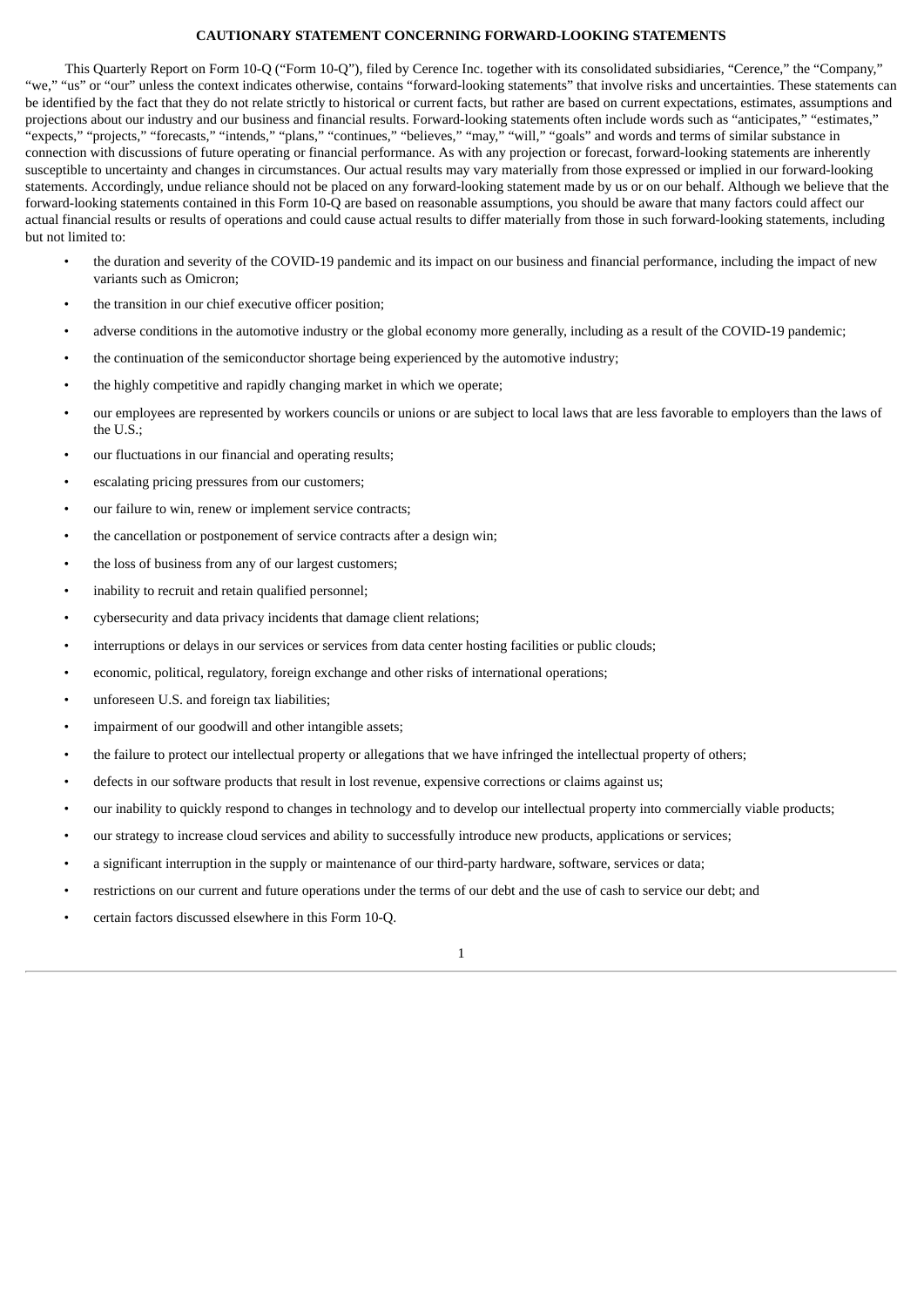These and other factors are more fully discussed in Part I, Item 1A of our Annual Report on Form 10-K for the fiscal year ended September 30, 2021 and elsewhere in this Form 10-Q, including Part II, "Item 1A, Risk Factors". These risks could cause actual results to differ materially from those implied by forward-looking statements in this Form 10-Q. Even if our results of operations, financial condition and liquidity and the development of the industry in which we operate are consistent with the forward-looking statements contained in this Form 10-Q, those results or developments may not be indicative of results or developments in subsequent periods.

Any forward-looking statements made by us in this Form 10-Q speak only as of the date on which they are made. We are under no obligation to, and expressly disclaim any obligation to, update or alter our forward-looking statements, whether as a result of new information, subsequent events or otherwise, except as required by law.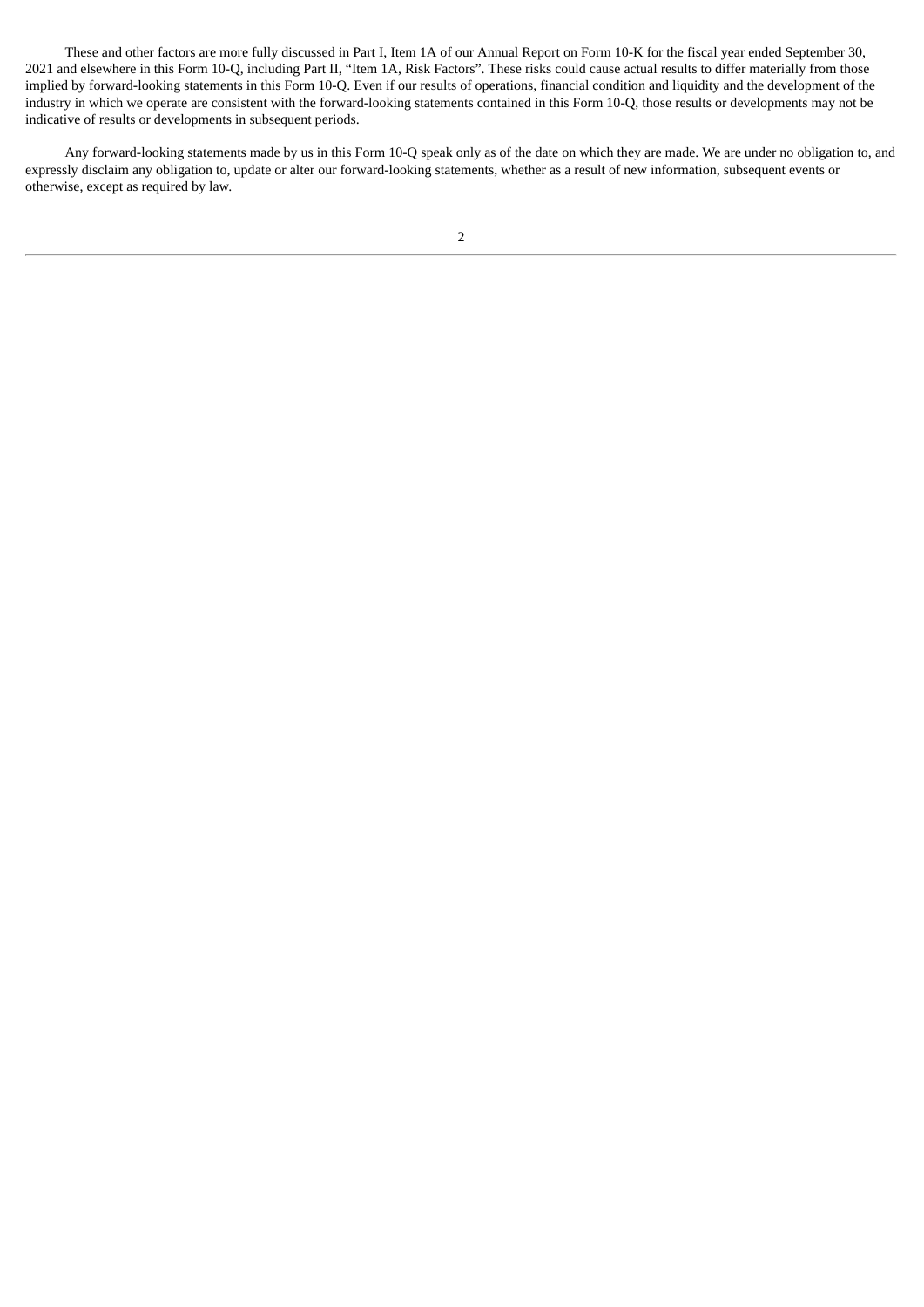## **PART I—FINANCIAL INFORMATION**

## <span id="page-4-2"></span><span id="page-4-1"></span><span id="page-4-0"></span>**Item 1. Condensed Consolidated Financial Statements.**

## **CERENCE INC.** CONDENSED CONSOLIDATED STATEMENTS OF OPERATIONS (In thousands, except per share data) (unaudited)

| <b>Revenues:</b><br>\$<br>License<br><b>Connected services</b><br>Professional services<br><b>Total revenues</b> | 2021<br>46,850<br>28,159<br>19,417<br>94,426<br>721<br>5,724 | \$                             | 2020<br>46,414<br>25,930<br>21,299<br>93,643<br>674 |
|------------------------------------------------------------------------------------------------------------------|--------------------------------------------------------------|--------------------------------|-----------------------------------------------------|
|                                                                                                                  |                                                              |                                |                                                     |
|                                                                                                                  |                                                              |                                |                                                     |
|                                                                                                                  |                                                              |                                |                                                     |
|                                                                                                                  |                                                              |                                |                                                     |
|                                                                                                                  |                                                              |                                |                                                     |
|                                                                                                                  |                                                              |                                |                                                     |
| Cost of revenues:                                                                                                |                                                              |                                |                                                     |
| License                                                                                                          |                                                              |                                |                                                     |
| Connected services                                                                                               |                                                              |                                | 7,013                                               |
| Professional services                                                                                            | 15,903                                                       |                                | 17,322                                              |
| Amortization of intangible assets                                                                                | 1,879                                                        |                                | 1,879                                               |
| Total cost of revenues                                                                                           | 24,227                                                       |                                | 26,888                                              |
| Gross profit                                                                                                     | 70,199                                                       |                                | 66,755                                              |
| Operating expenses:                                                                                              |                                                              |                                |                                                     |
| Research and development                                                                                         | 25,792                                                       |                                | 24,131                                              |
| Sales and marketing                                                                                              | 5,879                                                        |                                | 9,008                                               |
| General and administrative                                                                                       | 7,527                                                        |                                | 12,434                                              |
| Amortization of intangible assets                                                                                | 3,154                                                        |                                | 3,158                                               |
| Restructuring and other costs, net                                                                               | 4,915                                                        |                                | 480                                                 |
| Total operating expenses                                                                                         | 47,267                                                       |                                | 49,211                                              |
| Income from operations                                                                                           | 22,932                                                       |                                | 17,544                                              |
| Interest income                                                                                                  | 90                                                           |                                | 18                                                  |
| Interest expense                                                                                                 | (3, 427)                                                     |                                | (3,799)                                             |
| Other income (expense), net                                                                                      | (252)                                                        |                                | (2, 237)                                            |
| Income before income taxes                                                                                       | 19,343                                                       |                                | 11,526                                              |
| Provision for (benefit from) income taxes                                                                        | 299                                                          |                                | (9, 415)                                            |
| \$<br>Net income                                                                                                 | 19,044                                                       | \$                             | 20,941                                              |
| Net income per share:                                                                                            |                                                              |                                |                                                     |
| <b>Basic</b><br>\$                                                                                               | 0.49                                                         | \$                             | 0.56                                                |
| <b>Diluted</b><br>\$                                                                                             | 0.47                                                         | $\overline{\phantom{0}}$<br>\$ | 0.53                                                |
| Weighted-average common share outstanding:                                                                       |                                                              |                                |                                                     |
| Basic                                                                                                            | 38,839                                                       |                                | 37,180                                              |
| Diluted                                                                                                          | 44,370                                                       |                                | 43,363                                              |

Refer to accompanying Notes to the unaudited condensed consolidated financial statements.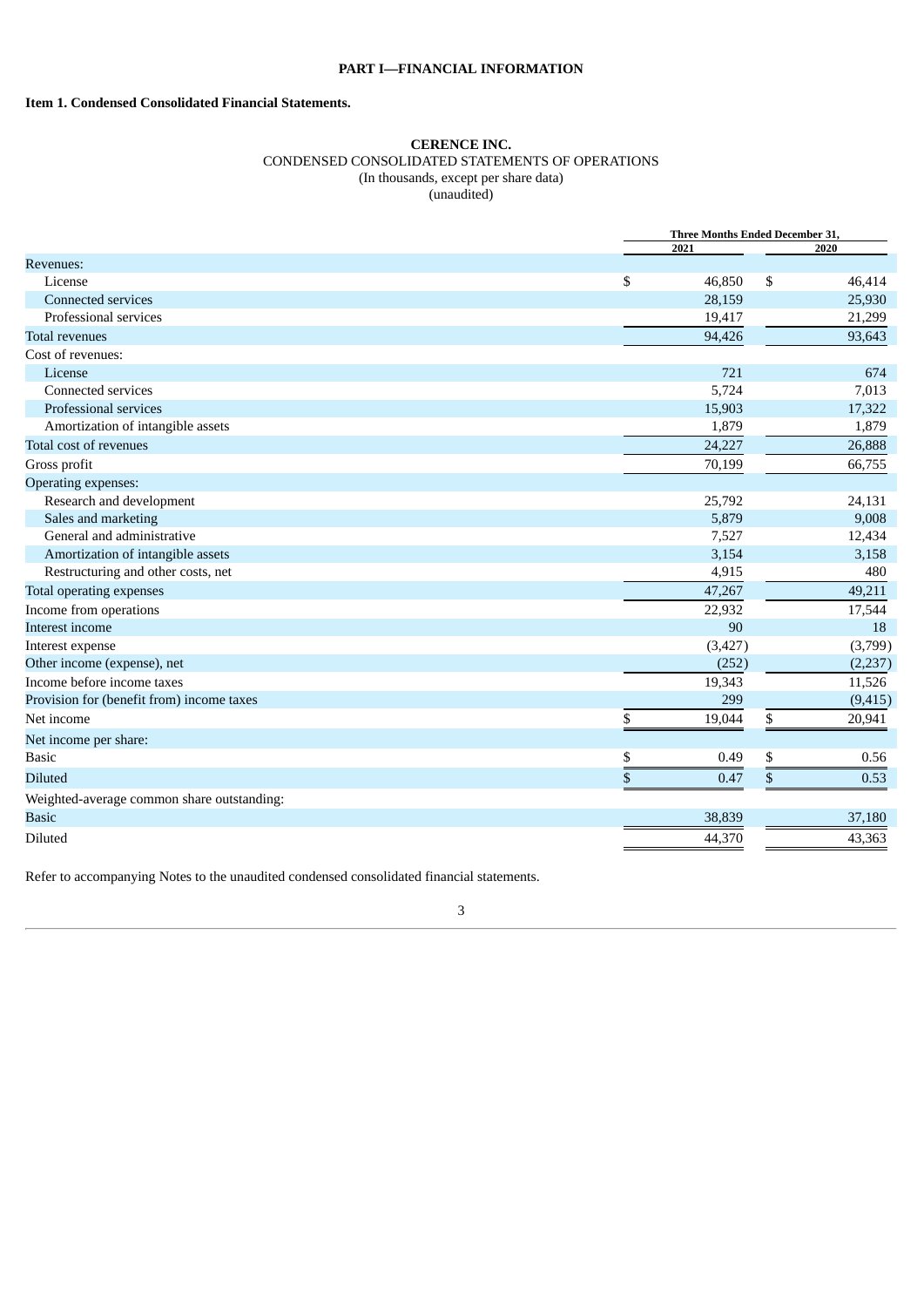## **CERENCE INC.** CONDENSED CONSOLIDATED STATEMENTS OF COMPREHENSIVE INCOME (In thousands) (unaudited)

<span id="page-5-0"></span>

|                                                      | <b>Three Months Ended December 31,</b> |   |        |  |
|------------------------------------------------------|----------------------------------------|---|--------|--|
|                                                      | 2021                                   |   | 2020   |  |
|                                                      |                                        |   |        |  |
| Net income                                           | 19.044                                 | S | 20,941 |  |
| Other comprehensive (loss) income:                   |                                        |   |        |  |
| Foreign currency translation adjustments             | (5,389)                                |   | 14,170 |  |
| Pension adjustments, net                             | 73                                     |   | (30)   |  |
| Net unrealized loss on available-for-sale securities | (35)                                   |   |        |  |
| Total other comprehensive (loss) income              | (5,351)                                |   | 14,140 |  |
| Comprehensive income                                 | 13.693                                 |   | 35,081 |  |
|                                                      |                                        |   |        |  |

Refer to accompanying Notes to the unaudited condensed consolidated financial statements.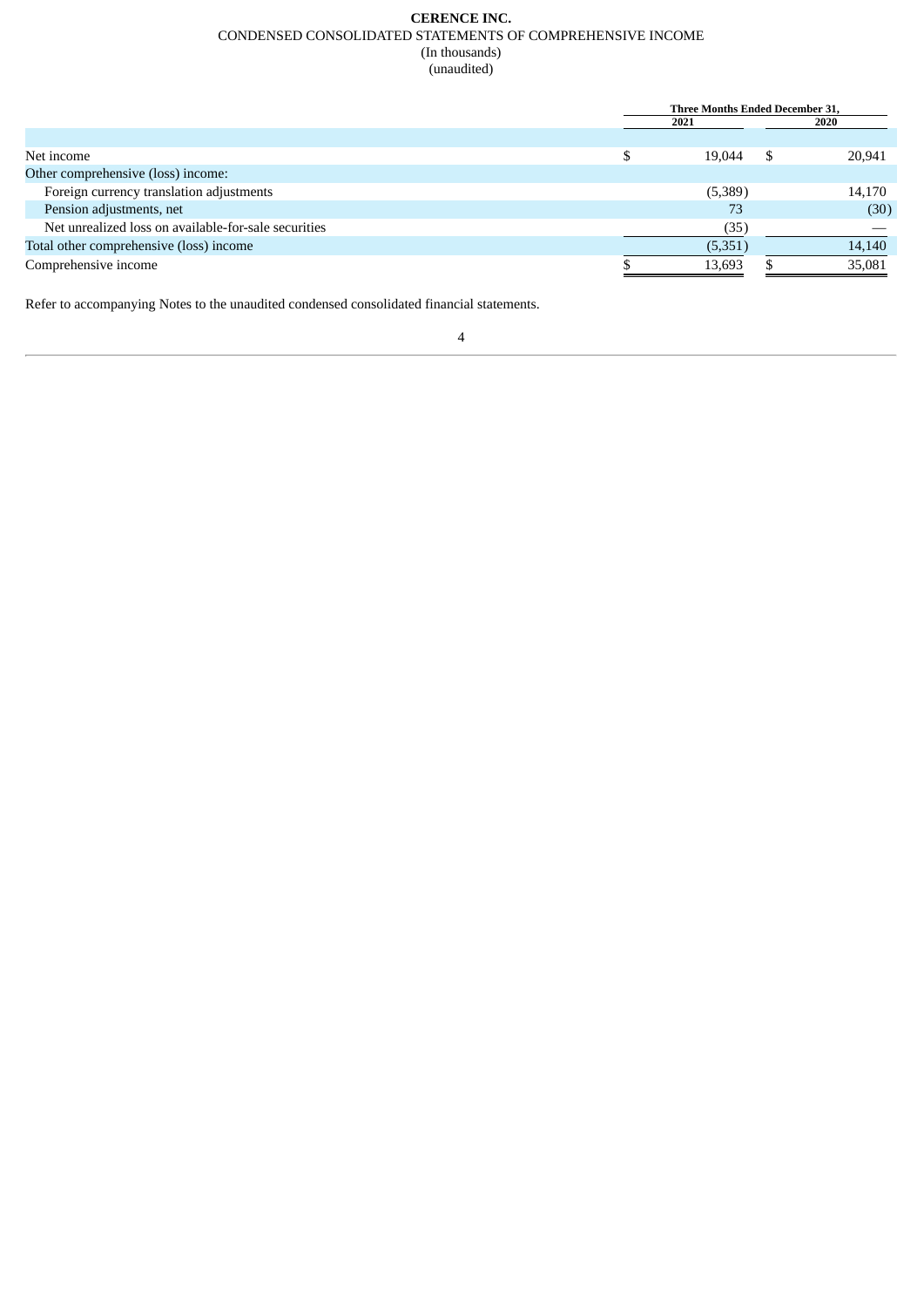## **CERENCE INC.** CONDENSED CONSOLIDATED BALANCE SHEETS (In thousands, except per share amounts)

<span id="page-6-0"></span>

|                                                                                                                             | <b>December 31, 2021</b> | September 30, 2021 |
|-----------------------------------------------------------------------------------------------------------------------------|--------------------------|--------------------|
| <b>ASSETS</b>                                                                                                               | (Unaudited)              |                    |
| Current assets:                                                                                                             |                          |                    |
| Cash and cash equivalents                                                                                                   | \$<br>117,236            | \$<br>128,428      |
| Marketable securities                                                                                                       | 27,905                   | 30,435             |
| Accounts receivable, net of allowances of \$181 and \$395                                                                   | 37,765                   | 45,560             |
| Deferred costs                                                                                                              | 5,894                    | 6,095              |
| Prepaid expenses and other current assets                                                                                   | 92,352                   | 76,530             |
| Total current assets                                                                                                        | 281,152                  | 287,048            |
| Long-term marketable securities                                                                                             | 7,720                    | 7,339              |
| Property and equipment, net                                                                                                 | 34,437                   | 31,505             |
| Deferred costs                                                                                                              | 29,882                   | 31,702             |
| Operating lease right of use assets                                                                                         | 16,525                   | 14,901             |
| Goodwill                                                                                                                    | 1,125,648                | 1,128,511          |
| Intangible assets, net                                                                                                      | 20,138                   | 25,348             |
| Deferred tax assets                                                                                                         | 157,833                  | 159,293            |
| Other assets                                                                                                                | 19,090                   | 20,081             |
| <b>Total assets</b>                                                                                                         | \$<br>1,692,425          | \$<br>1,705,728    |
|                                                                                                                             |                          |                    |
| <b>LIABILITIES AND STOCKHOLDERS' EQUITY</b>                                                                                 |                          |                    |
| Current liabilities:                                                                                                        |                          |                    |
| Accounts payable                                                                                                            | \$<br>8,322              | \$<br>11,636       |
| Deferred revenue                                                                                                            | 71,215                   | 78,394             |
| Short-term operating lease liabilities                                                                                      | 5,386                    | 4,562              |
| Short-term debt                                                                                                             | 6,250                    | 6,250              |
| Accrued expenses and other current liabilities                                                                              | 50,309                   | 64,467             |
| Total current liabilities                                                                                                   | 141,482                  | 165,309            |
| Long-term debt                                                                                                              | 264,831                  | 265,093            |
| Deferred revenue, net of current portion                                                                                    | 193,443                  | 198,343            |
| Long-term operating lease liabilities                                                                                       | 12,998                   | 12,216             |
| Other liabilities                                                                                                           | 30,170                   | 32,822             |
| <b>Total liabilities</b>                                                                                                    | 642,924                  | 673,783            |
| Commitments and contingencies (Note 12)                                                                                     |                          |                    |
| Stockholders' Equity:                                                                                                       |                          |                    |
| Common stock, \$0.01 par value, 560,000 shares authorized; 39,162 and 38,025 shares issued and<br>outstanding, respectively | 392                      | 381                |
| Accumulated other comprehensive (loss) income                                                                               | (3,717)                  | 1,634              |
| Additional paid-in capital                                                                                                  | 1,006,205                | 1,002,353          |
| Retained earnings                                                                                                           | 46,621                   | 27,577             |
| Total stockholders' equity                                                                                                  | 1,049,501                | 1,031,945          |
| Total liabilities and stockholders' equity                                                                                  | \$<br>1,692,425          | \$<br>1,705,728    |

5

Refer to accompanying Notes to the unaudited condensed consolidated financial statements.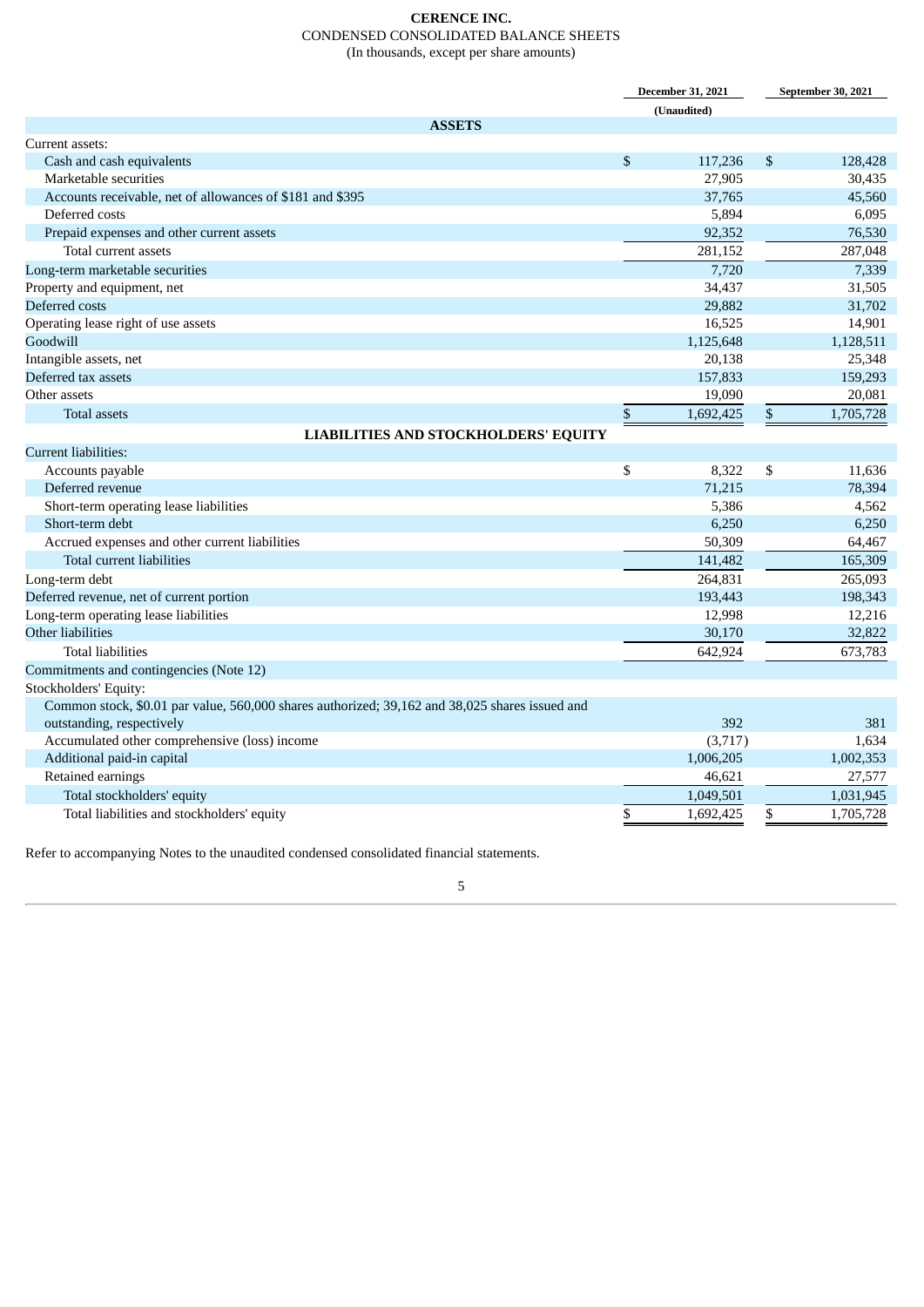## **CERENCE INC.** CONSOLIDATED STATEMENTS OF STOCKHOLDERS' EQUITY (In thousands) (unaudited)

## Three Months Ended December 31, 2021

<span id="page-7-0"></span>

|                                                                  | Common Stock  |   |                          |    |                                         |                             |                                              |                          |           |
|------------------------------------------------------------------|---------------|---|--------------------------|----|-----------------------------------------|-----------------------------|----------------------------------------------|--------------------------|-----------|
|                                                                  | <b>Shares</b> |   | Amount                   |    | <b>Additional</b><br>Paid-In<br>Capital | <b>Retained</b><br>Earnings | <b>Accumulated</b><br>Other<br>Income (Loss) | Comprehensive            | Total     |
| Balance at September 30, 2021                                    | 38,025        | ъ | 381                      | Ъ. | 1,002,353                               | 27,577                      | <b>JD</b>                                    | 1,634                    | 1,031,945 |
| Net income                                                       | -             |   |                          |    | $\overline{\phantom{a}}$                | 19.044                      |                                              | $\overline{\phantom{a}}$ | 19.044    |
| Other comprehensive loss                                         | -             |   | $\overline{\phantom{0}}$ |    | $\overline{\phantom{a}}$                |                             |                                              | (5,351)                  | (5,351)   |
| Issuance of common stock                                         | 1,281         |   | 12                       |    | 32,127                                  | $\overline{\phantom{a}}$    |                                              | $\overline{\phantom{a}}$ | 32,139    |
| Stock withheld to cover tax withholdings requirements upon stock |               |   |                          |    |                                         |                             |                                              |                          |           |
| vesting                                                          | (144)         |   | (1)                      |    | (46, 287)                               |                             |                                              | $\overline{\phantom{a}}$ | (46, 288) |
| Stock-based compensation                                         |               |   | $\overline{\phantom{a}}$ |    | 18,012                                  |                             |                                              | $\overline{\phantom{a}}$ | 18,012    |
| Balance at December 31, 2021                                     | 39,162        |   | 392                      |    | 1,006,205                               | 46.621                      |                                              | (3,717)                  | 1,049,501 |

|                                                                  | Three Months Ended December 31, 2020 |                          |                                         |   |                                                         |                                                 |           |
|------------------------------------------------------------------|--------------------------------------|--------------------------|-----------------------------------------|---|---------------------------------------------------------|-------------------------------------------------|-----------|
|                                                                  | <b>Common Stock</b>                  |                          |                                         |   |                                                         |                                                 |           |
|                                                                  | <b>Shares</b>                        | Amount                   | <b>Additional</b><br>Paid-In<br>Capital |   | (Accumulated<br>Deficit)<br><b>Retained</b><br>Earnings | Accumulated<br>Other<br>Comprehensive<br>Income | Total     |
| Balance at September 30, 2020                                    | 36,842                               | 369                      | 974,307                                 | S | $(18,316)$ \$                                           | 3,711                                           | 960,071   |
| Net loss                                                         | ٠                                    | ٠                        | ٠                                       |   | 20,941                                                  | $\overline{\phantom{a}}$                        | 20,941    |
| Other comprehensive income                                       |                                      | $\overline{\phantom{a}}$ | -                                       |   |                                                         | 14,140                                          | 14,140    |
| Issuance of common stock                                         | 1,276                                | 13                       | 3,650                                   |   |                                                         |                                                 | 3,663     |
| Stock withheld to cover tax withholdings requirements upon stock |                                      |                          |                                         |   |                                                         |                                                 |           |
| vesting                                                          | (433)                                | (4)                      | (30, 254)                               |   |                                                         |                                                 | (30, 258) |
| Stock-based compensation                                         |                                      | $\overline{\phantom{a}}$ | 27,163                                  |   |                                                         |                                                 | 27,163    |
| Balance at December 31, 2020                                     | 37,685                               | 378                      | 974,866                                 |   | 2,625                                                   | 17,851                                          | 995,720   |

Refer to accompanying Notes to the unaudited condensed consolidated financial statements.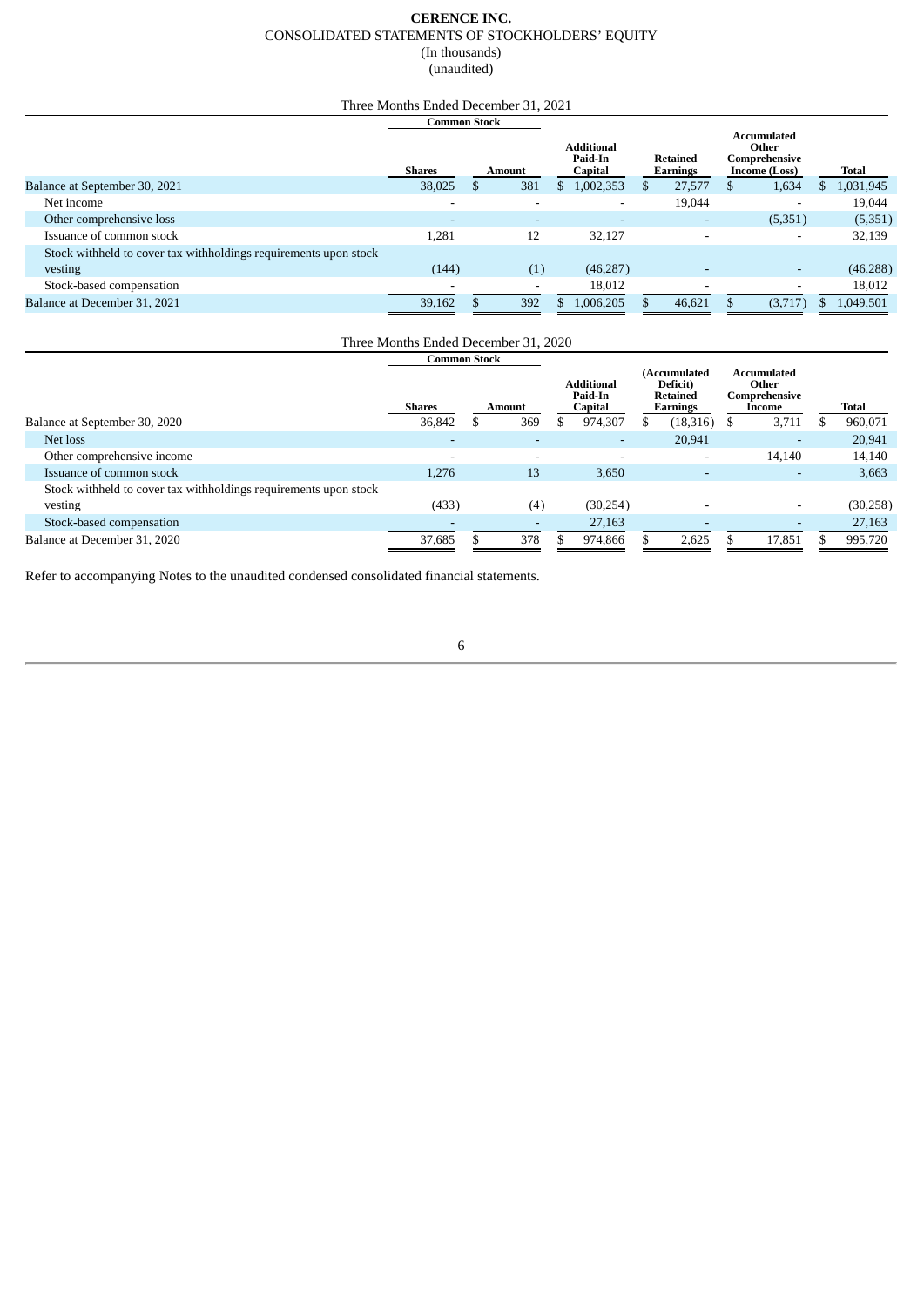## **CERENCE INC.** CONDENSED CONSOLIDATED STATEMENTS OF CASH FLOWS (In thousands) (unaudited)

<span id="page-8-0"></span>

|                                                                                   | <b>Three Months Ended December 31,</b> |           |    |           |
|-----------------------------------------------------------------------------------|----------------------------------------|-----------|----|-----------|
|                                                                                   |                                        | 2021      |    | 2020      |
| <b>Cash flows from operating activities:</b>                                      |                                        |           |    |           |
| Net income                                                                        | \$                                     | 19,044    | \$ | 20,941    |
| Adjustments to reconcile net income to net cash provided by operations:           |                                        |           |    |           |
| Depreciation and amortization                                                     |                                        | 7,210     |    | 7,624     |
| Benefit from credit loss reserve                                                  |                                        | (418)     |    | (410)     |
| Stock-based compensation                                                          |                                        | 5,841     |    | 13,325    |
| Non-cash interest expense                                                         |                                        | 1,301     |    | 1,230     |
| Deferred tax benefit                                                              |                                        | (1,455)   |    | (16, 137) |
| Other                                                                             |                                        | 551       |    |           |
| Changes in operating assets and liabilities:                                      |                                        |           |    |           |
| Accounts receivable                                                               |                                        | 7,555     |    | (7, 155)  |
| Prepaid expenses and other assets                                                 |                                        | (19,707)  |    | 1,025     |
| Deferred costs                                                                    |                                        | 1,509     |    | 2,051     |
| Accounts payable                                                                  |                                        | (3, 153)  |    | (3,655)   |
| Accrued expenses and other liabilities                                            |                                        | (2,797)   |    | (1,527)   |
| Deferred revenue                                                                  |                                        | (10, 336) |    | (6,503)   |
| Net cash provided by operating activities                                         |                                        | 5,145     |    | 10,809    |
| <b>Cash flows from investing activities:</b>                                      |                                        |           |    |           |
| Capital expenditures                                                              |                                        | (4, 410)  |    | (2,369)   |
| Purchases of marketable securities                                                |                                        | (3,593)   |    | (6,358)   |
| Sale and maturities of marketable securities                                      |                                        | 5,706     |    |           |
| Other investing activities                                                        |                                        | 559       |    |           |
| Net cash used in investing activities                                             |                                        | (1,738)   |    | (8,727)   |
| <b>Cash flows from financing activities:</b>                                      |                                        |           |    |           |
| Payments for long-term debt issuance costs                                        |                                        |           |    | (520)     |
| Principal payments of long-term debt                                              |                                        | (1, 563)  |    | (1, 563)  |
| Common stock repurchases for tax withholdings for net settlement of equity awards |                                        | (44, 573) |    | (30, 258) |
| Principal payment of lease liabilities arising from a finance lease               |                                        | (155)     |    | (101)     |
| Proceeds from the issuance of common stock                                        |                                        | 32,139    |    | 3,663     |
| Net cash used in financing activities                                             |                                        | (14, 152) |    | (28, 779) |
| Effects of exchange rate changes on cash and cash equivalents                     |                                        | (447)     |    | 990       |
| Net change in cash and cash equivalents                                           |                                        | (11, 192) |    | (25,707)  |
| Cash and cash equivalents at beginning of period                                  |                                        | 128,428   |    | 136,067   |
| Cash and cash equivalents at end of period                                        | \$                                     | 117,236   | \$ | 110,360   |
| <b>Supplemental information:</b>                                                  |                                        |           |    |           |
| Cash paid for income taxes                                                        | \$                                     | 2,455     | \$ | 563       |
| Cash paid for interest                                                            | \$                                     | 3,392     | \$ | 3,805     |

Refer to accompanying Notes to the unaudited condensed consolidated financial statements.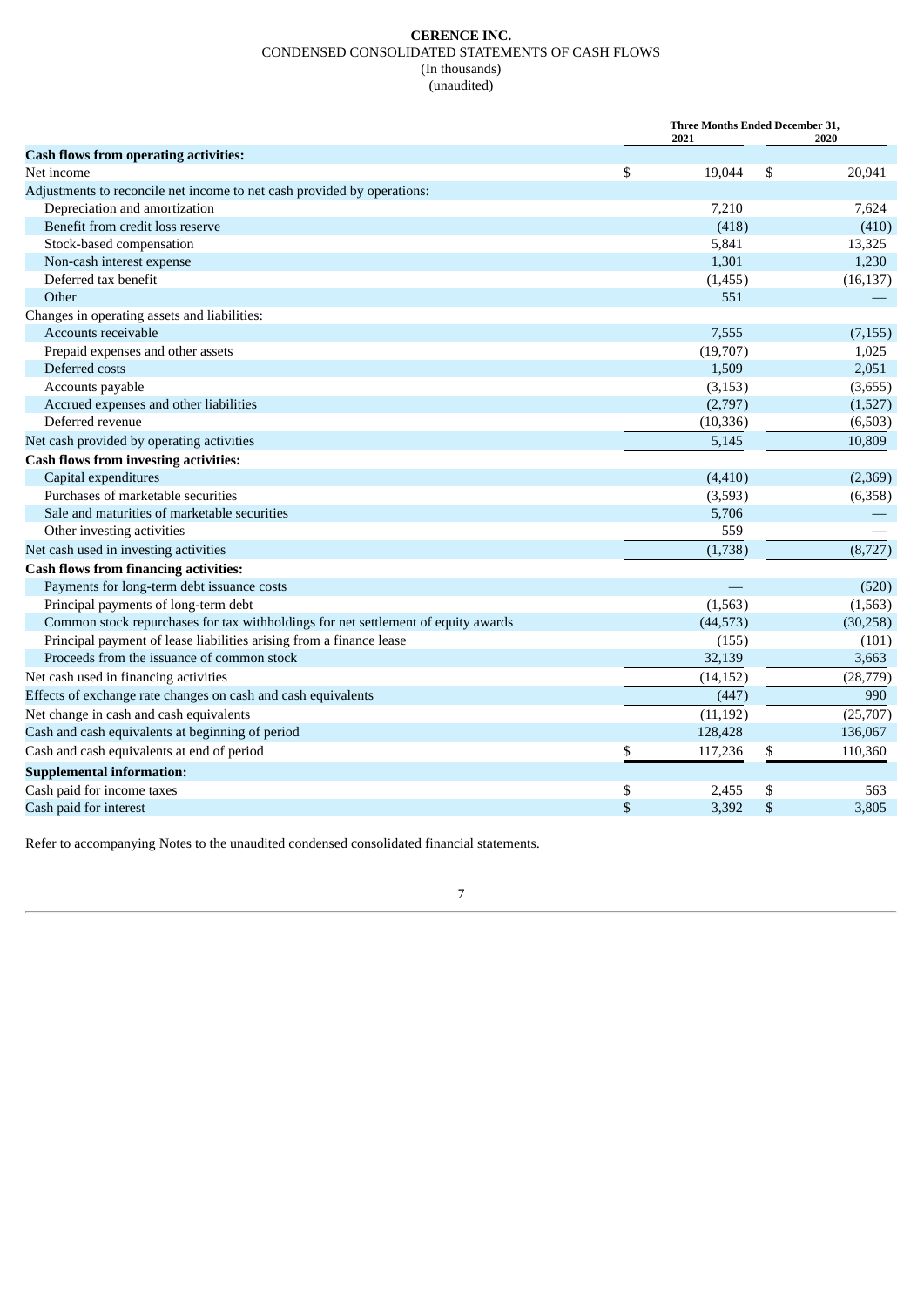## **CERENCE INC. Notes to Condensed Consolidated Financial Statements**

#### <span id="page-9-0"></span>**Note 1. Business Overview**

#### *Business*

Cerence Inc. (referred to in this Quarterly Report on Form 10-Q as "we," "our," "us," "ourselves," the "Company" or "Cerence") is a global, premier provider of AI-powered assistants and innovations for connected and autonomous vehicles. Our customers include all major automobile original equipment manufacturers ("OEMs"), or their tier 1 suppliers worldwide. We deliver our solutions on a white-label basis, enabling our customers to deliver customized virtual assistants with unique, branded personalities and ultimately strengthening the bond between automobile brands and end users. We generate revenue primarily by selling software licenses and cloud-connected services. In addition, we generate professional services revenue from our work with OEMs and suppliers during the design, development and deployment phases of the vehicle model lifecycle and through maintenance and enhancement projects.

#### *COVID-19 Update*

In March 2020, the World Health Organization characterized COVID-19 as a pandemic. In an effort to contain COVID-19 or slow its spread, governments around the world have enacted various measures, some of which have been subsequently rescinded, modified or reinstated, including orders to close all businesses not deemed "essential," isolate residents to their homes or places of residence, and practice social distancing.

We have taken numerous steps in our approach to addressing the COVID-19 pandemic, as described in our Annual Report on Form 10-K for the fiscal year ended September 30, 2021. We continue to closely monitor ongoing developments in connection with the COVID-19 pandemic and its impact on our business.

The full extent to which the ongoing COVID-19 pandemic adversely affects our financial performance will depend on future developments, many of which are outside of our control, are highly uncertain and cannot be predicted, including, but not limited to, the duration and scope of the pandemic, its severity, the emergence of new variants of the virus, such as Omicron, the development and availability of effective treatments and vaccines, the speed at which vaccines are administered, and how quickly and to what extent normal economic and operating conditions can resume. The COVID-19 pandemic has resulted in, and may continue to result in, additional governmental restrictions and regulations, which has adversely affected, and may continue to adversely affect our business and financial results. For example, we have seen, and anticipate that we will continue to see, supply chain challenges in the automotive industry related to semiconductor devices that are used in automobiles. The current macroeconomic conditions have also increased competition for qualified employees in our industry, particularly for members of our professional service teams, and we, along with automotive OEMs, face significant competition in hiring and retaining them. In addition, a recession, depression or other sustained adverse market impact resulting from COVID-19 could materially and adversely affect our business, our access to needed capital and liquidity, and the value of our common stock. Even after the COVID-19 pandemic has lessened or subsided, we may continue to experience adverse impacts on our business and financial performance as a result of its global economic impact.

## **Note 2. Significant Accounting Policies**

#### *Principles of Consolidation*

The accompanying unaudited condensed consolidated financial statements include the accounts of the Company, as well as those of our wholly owned subsidiaries. All significant intercompany transactions and balances are eliminated in consolidation.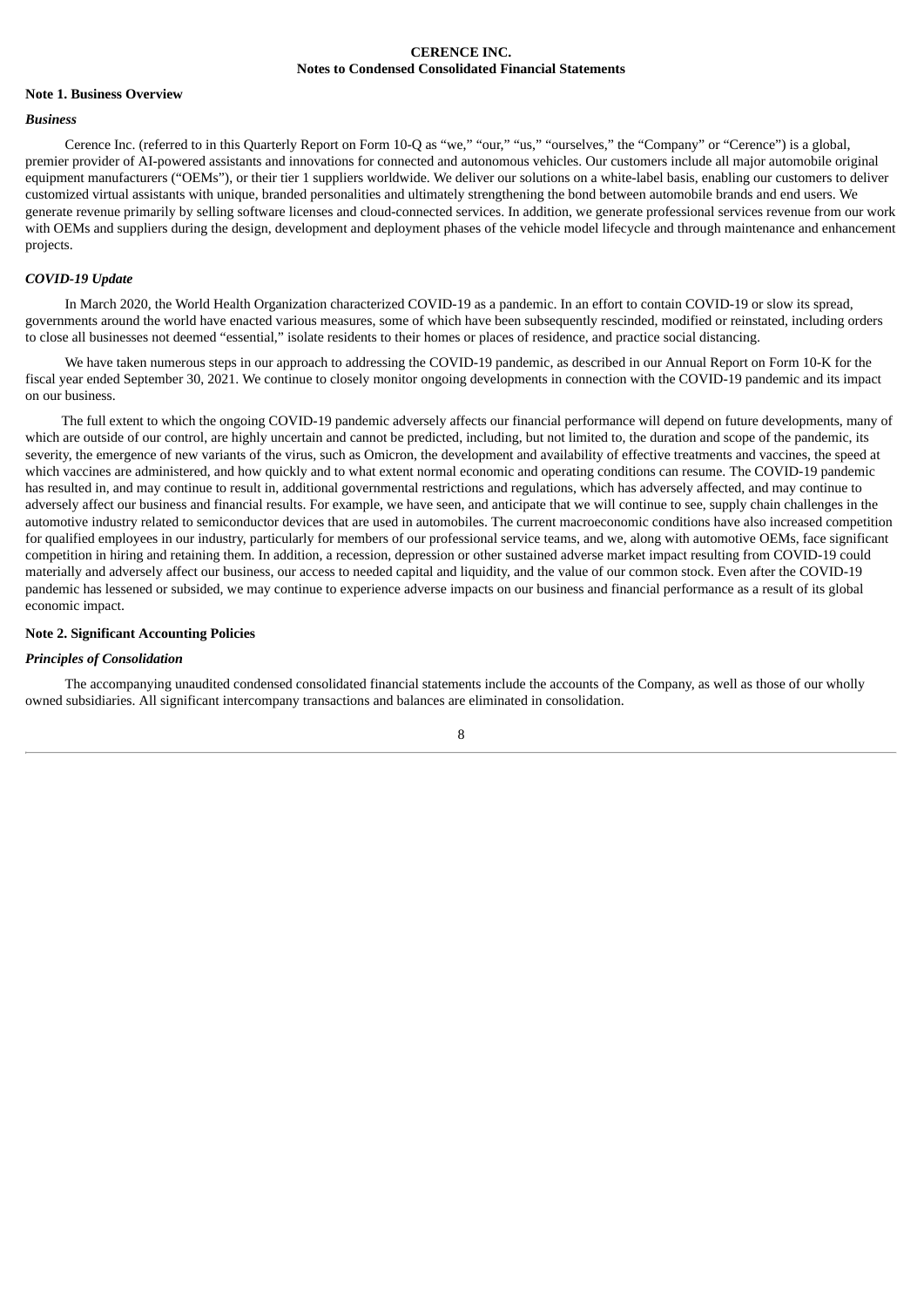#### *Basis of Presentation*

The accompanying unaudited condensed consolidated financial statements of the Company have been prepared in accordance with accounting principles generally accepted in the United States ("GAAP") for interim financial information and with the instructions to Form 10-Q and Article 10 of Regulation S-X. Accordingly, they do not include all of the information and footnote disclosures required by GAAP for complete financial statements.

The condensed consolidated financial statements reflect all adjustments considered necessary for a fair presentation of the consolidated results of operations and financial position for the interim periods presented. All such adjustments are of a normal recurring nature. The results of operations for the three months ended December 31, 2021 are not necessarily indicative of the results to be expected for any other interim period or for the year ending September 30, 2022. These unaudited interim condensed consolidated financial statements should be read in conjunction with the audited consolidated and combined financial statements and notes contained in our Annual Report on Form 10-K for the fiscal year ended September 30, 2021.

#### *Use of Estimates*

The financial statements are prepared in accordance with GAAP, which requires management to make estimates and assumptions. These estimates, judgments and assumptions can affect the reported amounts in the financial statements and the footnotes thereto. Actual results could differ materially from these estimates.

On an ongoing basis, we evaluate our estimates, assumptions and judgments. Significant estimates inherent to the preparation of financial statements include: revenue recognition; allowance for credit losses; accounting for deferred costs; accounting for internally developed software; the valuation of goodwill and intangible assets; accounting for business combinations; accounting for stock-based compensation; accounting for income taxes; accounting for leases; accounting for convertible debt; and loss contingencies. We base our estimates on historical experience, market participant fair value considerations, projected future cash flows, and various other factors that are believed to be reasonable under the circumstances. Actual amounts could differ significantly from these estimates.

#### *Concentration of Risk*

Financial instruments that potentially subject us to significant concentrations of credit risk primarily consist of trade accounts receivable. We perform ongoing credit evaluations of our customers' financial condition and limit the amount of credit extended when deemed appropriate. Two customers accounted for 11.1% and 10.3% of our Accounts receivable, net balance at December 31, 2021. One customer accounted for 12.1% of our Accounts receivable, net balance at September 30, 2021.

#### *Allowance for Credit Losses*

We are exposed to credit losses primarily through our sales of software licenses and services to customers. We determine credit ratings for each customer in our portfolio based upon public information and information obtained directly from our customers. A credit limit for each customer is established and in certain cases we may require collateral or prepayment to mitigate credit risk. Our expected loss methodology is developed using historical collection experience, current customer credit information, current and future economic and market conditions and a review of the current status of the customer's account balances. We monitor our ongoing credit exposure through reviews of customer balances against contract terms and due dates, current economic conditions, and dispute resolution. Estimated credit losses are written off in the period in which the financial asset is no longer collectible.

The change in the allowance for credit losses for the three months ended December 31, 2021 is as follows (dollars in thousands):

|                                           | <b>Allowance for Credit Losses</b> |
|-------------------------------------------|------------------------------------|
| Balance as of September 30, 2021          | 879                                |
| Credit loss provision                     | (431)                              |
| Write-offs, net of recoveries             | 14                                 |
| Foreign exchange impact on ending balance | (33)                               |
| Balance as of December 31, 2021           | 429                                |

#### *Recently Issued Accounting Pronouncements to be Adopted*

In March 2020, the FASB issued ASU No. 2020-04, Reference Rate Reform (Topic 848): Facilitation of the Effects of Reference Rate Reform on *Financial Reporting*, ("ASU 2020-04"). This update provides optional guidance for a limited period of time to ease the potential burden in accounting for (or recognizing the effects of) contract modifications on financial reporting, caused by reference rate reform. ASU 2020-04 is effective for all entities as of March 12, 2020 through December 31, 2022. We are currently evaluating the impact of the adoption of this standard on our consolidated financial statements.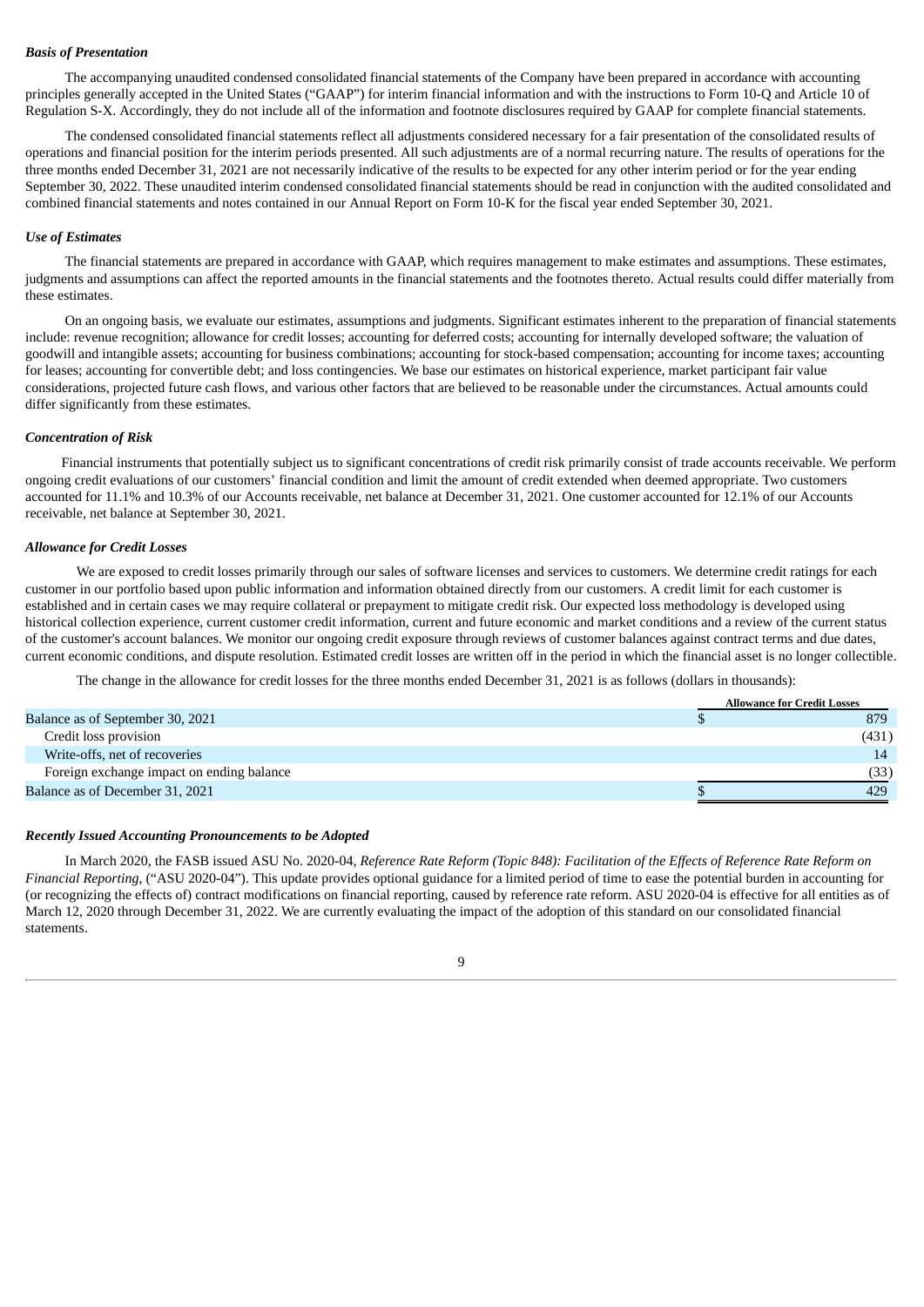In August 2020, the FASB issued ASU No. 2020-06, *Debt – Debt with Conversion and Other Options (Subtopic 470-20) and Derivatives and* Hedging - Contracts in Entity's Own Equity (Subtopic 815-40): Accounting for Convertible Instruments and Contracts in an Entity's Own Equity, ("ASU 2020-06"). ASU 2020-06 simplifies the accounting for debt with conversion options, revises the criteria for applying the derivatives scope exception for contracts in an entity's own equity, and improves the consistency for the calculation of earnings per share. The guidance is effective for annual reporting periods and interim periods within those annual reporting periods beginning after December 15, 2021, our fiscal year 2023. Early adoption is permitted for annual periods and interim periods within those annual periods beginning after December 15, 2020, our fiscal year 2022. We are currently evaluating the impact of the adoption of this standard on our consolidated financial statements.

#### **Note 3. Revenue Recognition**

We primarily derive revenue from the following sources: (1) royalty-based software license arrangements, (2) connected services, and (3) professional services. Revenue is reported net of applicable sales and use tax, value-added tax and other transaction taxes imposed on the related transaction including mandatory government charges that are passed through to our customers. We account for a contract when both parties have approved and committed to the contract, the rights of the parties are identified, payment terms are identified, the contract has commercial substance and collectability of consideration is probable.

Our arrangements with customers may contain multiple products and services. We account for individual products and services separately if they are distinct—that is, if a product or service is separately identifiable from other items in the contract and if a customer can benefit from it on its own or with other resources that are readily available to the customer.

We currently recognize revenue after applying the following five steps:

- identification of the contract, or contracts, with a customer;
- identification of the performance obligations in the contract, including whether they are distinct within the context of the contract;
- determination of the transaction price, including the constraint on variable consideration;
- allocation of the transaction price to the performance obligations in the contract; and
- recognition of revenue when, or as, performance obligations are satisfied.

We allocate the transaction price of the arrangement based on the relative estimated standalone selling price ("SSP") of each distinct performance obligation. In determining SSP, we maximize observable inputs and consider a number of data points, including:

- the pricing of standalone sales (when available);
- the pricing established by management when setting prices for deliverables that are intended to be sold on a standalone basis;
- contractually stated prices for deliverables that are intended to be sold on a standalone basis; and
- other pricing factors, such as the geographical region in which the products are sold and expected discounts based on the customer size and type.

We only include estimated amounts in the transaction price to the extent it is probable that a significant reversal of cumulative revenue recognized will not occur when the uncertainty associated with the variable consideration is resolved. We reduce transaction prices for estimated returns and other allowances that represent variable consideration under Accounting Standards Codification ("ASC") 606, which we estimate based on historical return experience and other relevant factors, and record a corresponding refund liability as a component of accrued expenses and other current liabilities. Other forms of contingent revenue or variable consideration are infrequent.

Revenue is recognized when control of these products or services are transferred to our customers, in an amount that reflects the consideration we expect to be entitled to in exchange for those products or services.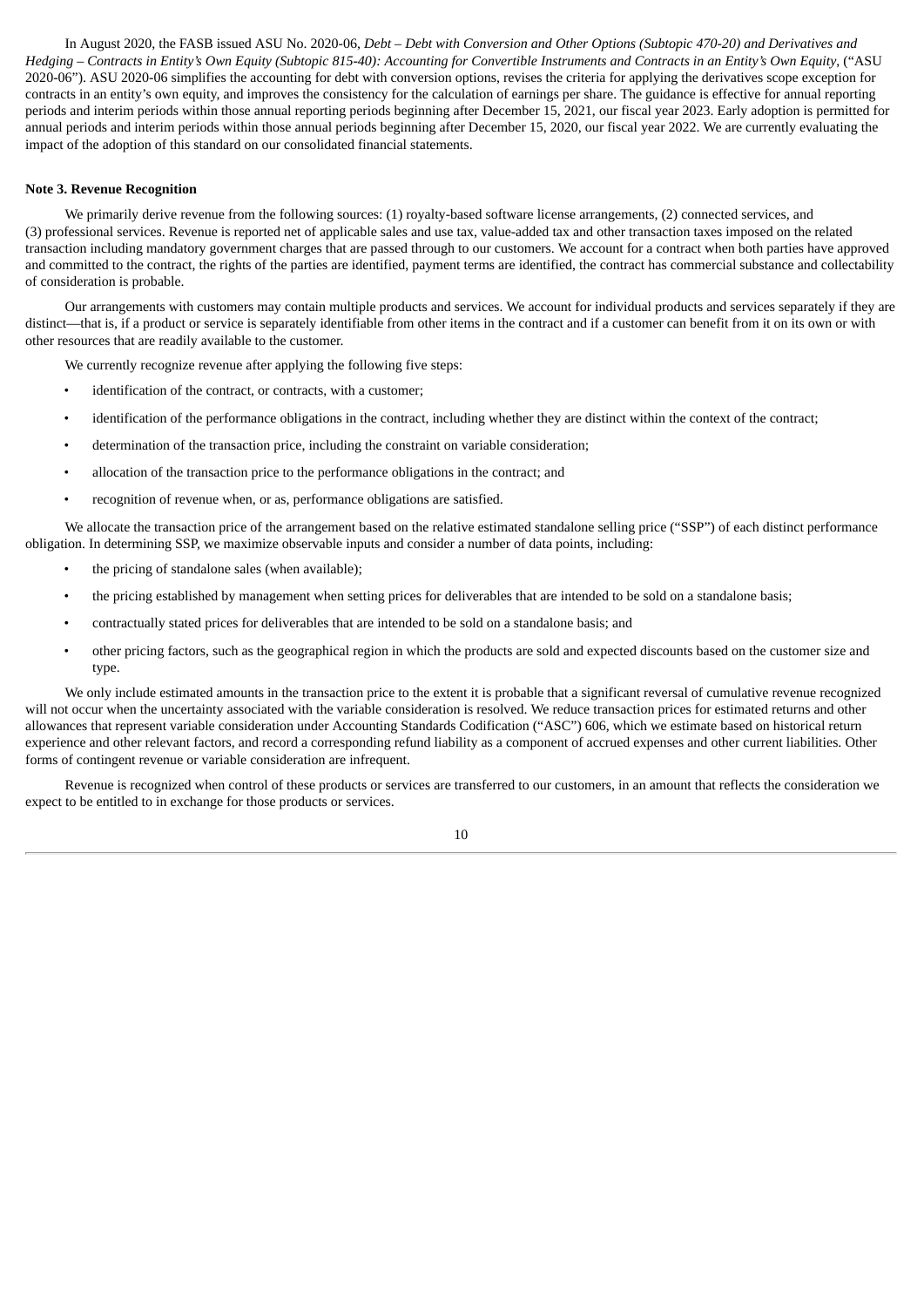We assess the timing of the transfer of products or services to the customer as compared to the timing of payments to determine whether a significant financing component exists. In accordance with the practical expedient in ASC 606-10-32-18, we do not assess the existence of a significant financing component when the difference between payment and transfer of deliverables is a year or less. If the difference in timing arises for reasons other than the provision of finance to either the customer or us, no financing component is deemed to exist. The primary purpose of our invoicing terms is to provide customers with simplified and predictable ways of purchasing our services, not to receive or provide financing from or to customers. We do not consider set-up fees nor other upfront fees paid by our customers to represent a financing component.

Reimbursements for out-of-pocket costs generally include, but are not limited to, costs related to transportation, lodging and meals. Revenue from reimbursed out-of-pocket costs is accounted for as variable consideration.

#### *(a) Performance Obligations*

## **Licenses**

Embedded software and technology licenses operate without access to the external networks and information. Embedded licenses sold with nondistinct professional services to customize and/or integrate the underlying software and technology are accounted for as a combined performance obligation. Revenue from the combined performance obligation is recognized over time based upon the progress towards completion of the project, which is measured based on the labor hours already incurred to date as compared to the total estimated labor hours.

Revenue from distinct embedded software and technology licenses, which do not require professional services to customize and/or integrate the software license, is recognized at the point in time when the software and technology is made available to the customer and control is transferred. For income statement presentation purposes, we separate distinct embedded license revenue from professional services revenue based on their relative SSPs.

Revenue from embedded software and technology licenses sold on a royalty basis, where the license of non-exclusive intellectual property is the predominant item to which the royalty relates, is recognized in the period the usage occurs in accordance with ASC 606-10-55-65(A).

#### Connected Services

Connected services, which allow our customers to use the hosted software over the contract period without taking possession of the software, are provided on a usage basis as consumed or on a fixed fee subscription basis. Subscription basis revenue represents a single promise to stand-ready to provide access to our connected services. Our connected services contract terms generally range from one to five years.

As each day of providing services is substantially the same and the customer simultaneously receives and consumes the benefits as access is provided, we have determined that our connected services arrangements are a single performance obligation comprised of a series of distinct services. These services include variable consideration, typically a function of usage. We recognize revenue as each distinct service period is performed (i.e., recognized as incurred).

Our connected service arrangements generally include services to develop, customize, and stand-up applications for each customer. In determining whether these services are distinct, we consider dependence of the cloud service on the up-front development and stand-up, as well as availability of the services from other vendors. We have concluded that the up-front development, stand-up and customization services are not distinct performance obligations, and as such, revenue for these activities is recognized over the period during which the cloud-connected services are provided, and is included within connected services revenue. There can be instances where the customer purchases a software license that allows them to take possession of the software to enable hosting by the customer or a third-party. For such arrangements, the performance obligation of the license is completed at a point in time once the customer takes possession of the software.

#### Professional Services

Revenue from distinct professional services, including training, is recognized over time based upon the progress towards completion of the project, which is measured based on the labor hours already incurred to date as compared to the total estimated labor hours.

## (*b) Significant Judgments*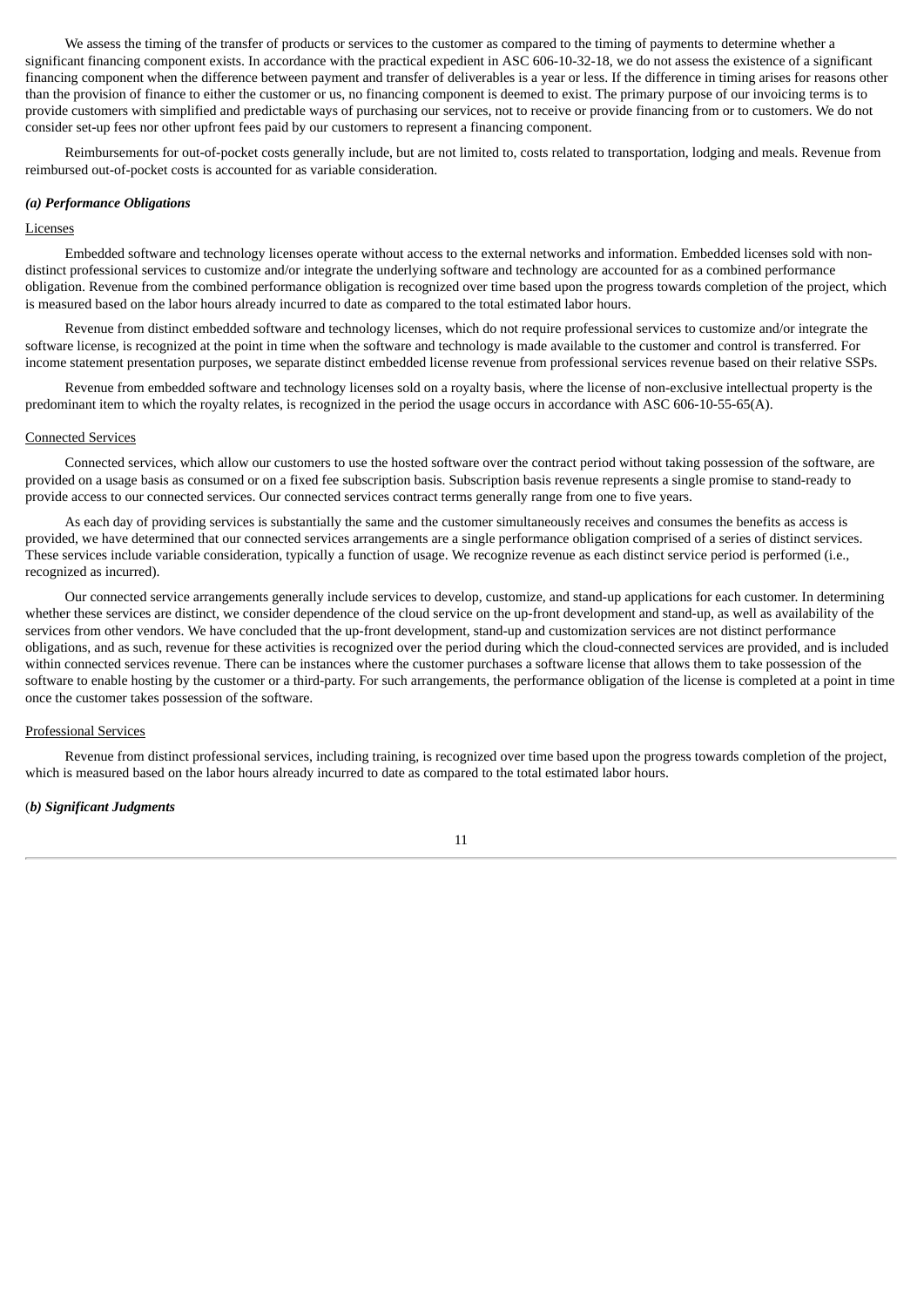Determining whether products and services are considered distinct performance obligations that should be accounted for separately versus together may require significant judgment. Our license contracts often include professional services to customize and/or integrate the licenses into the customer's environment. Judgment is required to determine whether the license is considered distinct and accounted for separately, or not distinct and accounted for together with professional services. Furthermore, hybrid contracts that contain both embedded and connected license and professional services are analyzed to determine if the products and services are distinct or have stand-alone functionality to determine the revenue treatment.

Judgments are required to determine the SSP for each distinct performance obligation. When the SSP is directly observable, we estimate the SSP based upon the historical transaction prices, adjusted for geographic considerations, customer classes, and customer relationship profiles. In instances where the SSP is not directly observable, we determine the SSP using information that may include market conditions and other observable inputs. We may have more than one SSP for individual products and services due to the stratification of those products and services by customers and circumstances. In these instances, we may use information such as the size of the customer and geographic region in determining the SSP. Determining the SSP for performance obligations which we never sell separately also requires significant judgment. In estimating the SSP, we consider the likely price that would have resulted from established pricing practices had the deliverable been offered separately and the prices a customer would likely be willing to pay. For contracts that contain future royalties, the allocation of SSP is determined using any fixed payments as well as the forecasted volume usage associated with royalties.

#### *(c) Disaggregated Revenue*

Revenues, classified by the major geographic region in which our customers are located, for the three months ended December 31, 2021 and 2020 (dollars in thousands):

|                                      | Three Months Ended December 31, |        |    |        |  |
|--------------------------------------|---------------------------------|--------|----|--------|--|
|                                      |                                 | 2021   |    | 2020   |  |
| Revenues:                            |                                 |        |    |        |  |
| <b>United States</b>                 | \$                              | 35,129 | -S | 32,094 |  |
| <b>Other Americas</b>                |                                 |        |    | 43     |  |
| Germany                              |                                 | 19,509 |    | 32,044 |  |
| Other Europe, Middle East and Africa |                                 | 3,963  |    | 3,469  |  |
| Japan                                |                                 | 26,076 |    | 12,673 |  |
| Other Asia-Pacific                   |                                 | 9,747  |    | 13,320 |  |
| Total net revenues                   |                                 | 94,426 |    | 93,643 |  |

Revenues within the United States, Germany, and Japan accounted for more than 10% of revenue, respectively, for all periods presented.

Revenues relating to two customers accounted for \$24.2 million, or 25.7%, and \$17.9 million, or 19.0%, of revenues for the three months ended December 31, 2021. Revenues relating to one customer accounted for \$17.9 million, or 19.1%, of revenues for the three months ended December 31, 2020.

#### *(d) Contract Acquisition Costs*

In conjunction with the adoption of ASC 606, we are required to capitalize certain contract acquisition costs. The capitalized costs primarily relate to paid commissions. In accordance with the practical expedient in ASC 606-10-10-4, we apply a portfolio approach to estimate contract acquisition costs for groups of customer contracts. We elect to apply the practical expedient in ASC 340-40-25-4 and will expense contract acquisition costs as incurred where the expected period of benefit is one year or less. Contract acquisition costs are deferred and amortized on a straight-line basis over the period of benefit, which we have estimated to be, on average, between one and eight years. The period of benefit was determined based on an average customer contract term, expected contract renewals, changes in technology and our ability to retain customers, including canceled contracts. We assess the amortization term for all major transactions based on specific facts and circumstances. Contract acquisition costs are classified as current or noncurrent assets based on when the expense will be recognized. The current and noncurrent portions of contract acquisition costs are included in Prepaid expenses and other current assets, and in Other assets, respectively. As of December 31, 2021 and September 30, 2021, we had \$6.5 million and \$6.9 million of contract acquisition costs, respectively. We had amortization expense of \$0.6 million and \$0.4 million related to these costs during the three months ended December 31, 2021 and 2020, respectively. There was no impairment related to contract acquisition costs.

## *(e) Capitalized Contract Costs*

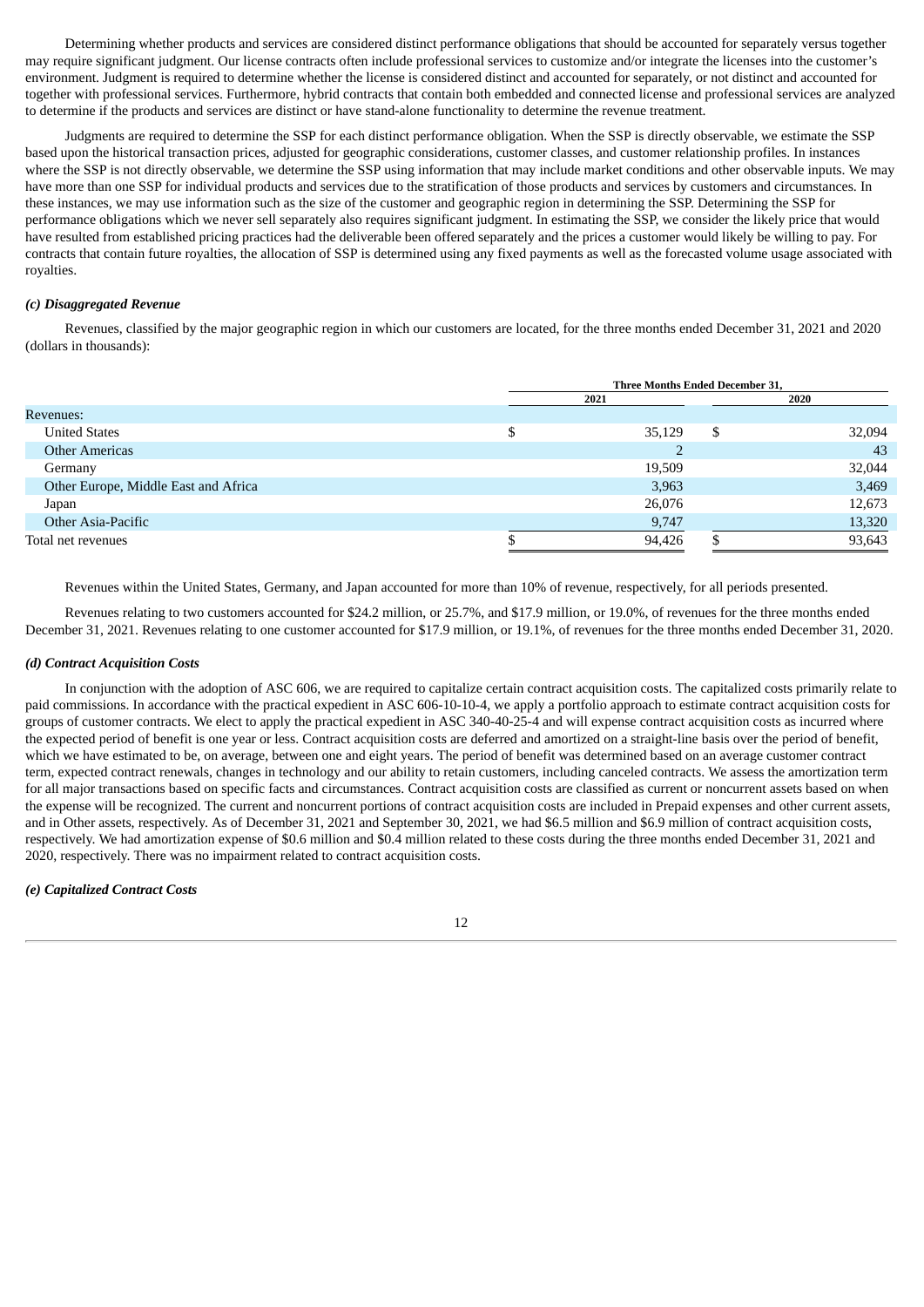We capitalize incremental costs incurred to fulfill our contracts that (i) relate directly to the contract, (ii) are expected to generate resources that will be used to satisfy our performance obligation under the contract, and (iii) are expected to be recovered through revenue generated under the contract. Our capitalized costs consist primarily of setup costs, such as costs to standup, customize and develop applications for each customer, which are incurred to satisfy our stand-ready obligation to provide access to our connected offerings. These contract costs are expensed to cost of revenue as we satisfy our standready obligation over the contract term which we estimate to be between one and eight years, on average. The contract term was determined based on an average customer contract term, expected contract renewals, changes in technology, and our ability to retain customers, including canceled contracts. We classify these costs as current or noncurrent based on the timing of when we expect to recognize the expense. The current and noncurrent portions of capitalized contract fulfillment costs are presented as Deferred costs.

We had amortization expense of \$2.8 million and \$4.3 million related to these costs during the three months ended December 31, 2021 and 2020, respectively. There was no impairment related to contract costs capitalized.

## *(f) Trade Accounts Receivable and Contract Balances*

We classify our right to consideration in exchange for deliverables as either a receivable or a contract asset. A receivable is a right to consideration that is unconditional (i.e., only the passage of time is required before payment is due). We present such receivables in Accounts receivable, net at their net estimated realizable value. We maintain an allowance for credit losses to provide for the estimated amount of receivables and contract assets that may not be collected.

Our contract assets and liabilities are reported in a net position on a contract-by-contract basis at the end of each reporting period.

Contract assets include unbilled amounts from long-term contracts when revenue recognized exceeds the amount billed to the customer, and right to payment is not solely subject to the passage of time. Contract assets are included in Prepaid expenses and other current assets. The table below shows significant changes in contract assets (dollars in thousands):

|                                                  | Contract assets |
|--------------------------------------------------|-----------------|
| Balance as of September 30, 2021                 | 59,143          |
| Revenues recognized but not billed               | 36,425          |
| Amounts reclassified to accounts receivable, net | (18,087)        |
| Balance as of December 31, 2021                  | 77.481          |

Our contract liabilities, which we present as Deferred revenue, consist of advance payments and billings in excess of revenues recognized. We classify deferred revenue as current or noncurrent based on when we expect to recognize the revenues. The table below shows significant changes in deferred revenue (dollars in thousands):

|                                   | Deferred revenue |
|-----------------------------------|------------------|
| Balance as of September 30, 2021  | 276,737          |
| Amounts billed but not recognized | 23.881           |
| Revenue recognized                | (35,960)         |
| Balance as of December 31, 2021   | 264,658          |

#### *(g) Remaining Performance Obligations*

The following table includes estimated revenue expected to be recognized in the future related to performance obligations that are unsatisfied or partially unsatisfied at December 31, 2021 (dollars in thousands):

|               | <b>Within One</b> |                          |  |         | Two to Five  |        | Greater<br>than<br><b>Five Years</b> |  |  |
|---------------|-------------------|--------------------------|--|---------|--------------|--------|--------------------------------------|--|--|
|               |                   | Year                     |  | Years   | <b>Total</b> |        |                                      |  |  |
| Total revenue |                   | .45<br>1 D.E.<br>140,407 |  | 163,626 |              | 20,298 | 309,381                              |  |  |

The table above includes fixed backlogs and does not include variable backlogs derived from contingent usage-based activities, such as royalties and usage-based connected services.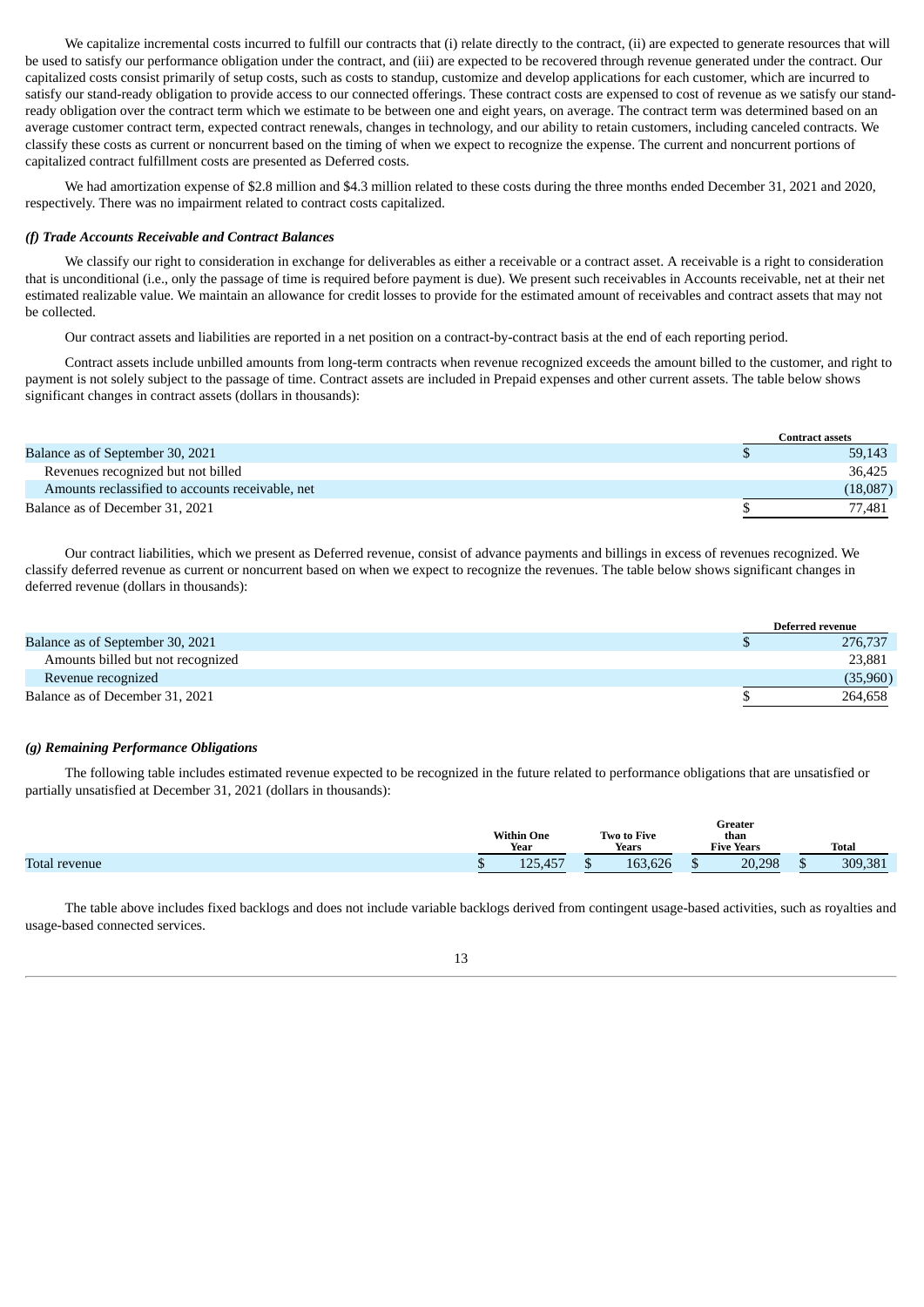#### **Note 4. Earnings Per Share**

Basic earnings per share is computed by dividing net income by the weighted-average number of shares of common stock outstanding during the period. Diluted earnings per share is computed by dividing net income by the weighted-average number of shares of common stock outstanding during the period, increased to include the number of shares of common stock that would have been outstanding had potential dilutive shares of common stock been issued. The dilutive effect of restricted stock units is reflected in diluted net income per share by applying the treasury stock method.

The dilutive effect of the Notes (as defined in Note 14) is reflected in net income per share by application of the "if-converted" method. The "ifconverted" method is only assumed in periods where such application would be dilutive. In applying the "if-converted" method for diluted net income per share, we would assume conversion of the Notes at a ratio of 26.7271 shares of our common stock per \$1,000 principal amount of the Notes. Assumed converted shares of our common stock are weighted for the period the Notes were outstanding.

The following table presents the reconciliation of the numerator and denominator for calculating net income per share:

|                                                      |      | <b>Three Months Ended December 31.</b> |    |        |
|------------------------------------------------------|------|----------------------------------------|----|--------|
| in thousands, except per share data                  | 2021 |                                        |    | 2020   |
| <b>Numerator:</b>                                    |      |                                        |    |        |
| Net income - basic and diluted                       | \$   | 19,044                                 | \$ | 20,941 |
| Interest on Convertible Senior Notes, net of tax     |      | 1,911                                  |    | 1,831  |
| Net income - diluted                                 | \$   | 20,955                                 | \$ | 22,772 |
|                                                      |      |                                        |    |        |
| Denominator:                                         |      |                                        |    |        |
| Weighted average common shares outstanding - basic   |      | 38,839                                 |    | 37,180 |
| Dilutive effect of restricted stock awards           |      | 854                                    |    | 1,506  |
| Dilutive effect of the Notes                         |      | 4,677                                  |    | 4,677  |
| Weighted average common shares outstanding - diluted |      | 44,370                                 |    | 43,363 |
|                                                      |      |                                        |    |        |
| Net income per common share:                         |      |                                        |    |        |
| Basic                                                | \$   | 0.49                                   | \$ | 0.56   |
| Diluted                                              | \$   | 0.47                                   | \$ | 0.53   |

We exclude weighted-average potential shares from the calculations of diluted net income per share during the applicable periods when their inclusion is anti-dilutive. For the three months ended December 31, 2021 and 2020, no shares were considered anti-dilutive.

#### **Note 5. Fair Value Measurements**

Fair value is defined as the price that would be received to sell an asset or paid to transfer a liability in an orderly transaction between market participants at the measurement date. Valuation techniques must maximize the use of observable inputs and minimize the use of unobservable inputs. When determining fair value measurements for assets and liabilities recorded at fair value, we consider the principal or most advantageous market in which we would transact and consider assumptions that market participants would use in pricing the asset or liability.

The classification of a financial asset or liability within the hierarchy is based upon the lowest level input that is significant to the fair value measurement as of the measurement date as follows:

- Level 1 Inputs are unadjusted quoted prices in active markets for identical assets or liabilities.
- Level 2 Inputs are quoted prices for similar assets and liabilities in active markets or inputs that are observable for the asset or liability, either directly or indirectly through market corroboration, for substantially the full term of the assets or liabilities.
- Level 3 Unobservable inputs that are supported by little or no market activity.

The following table presents information about our financial assets that are measured at fair value and indicates the fair value hierarchy of the valuation inputs used (dollars in thousands) as of:

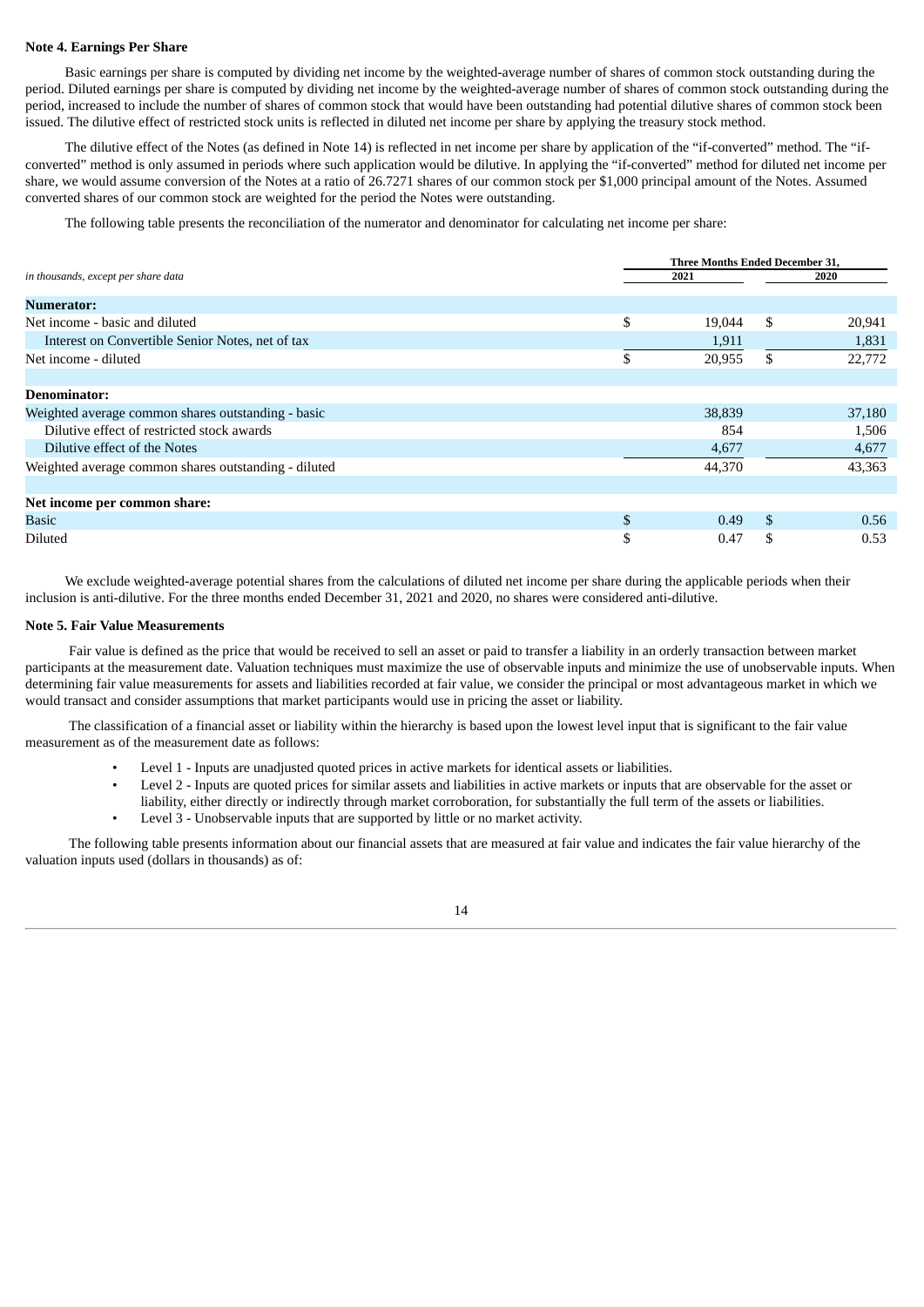| December 31, 2021                                     |         |      |        |   |                              |  |  |
|-------------------------------------------------------|---------|------|--------|---|------------------------------|--|--|
| <b>Fair Value</b><br><b>Cash and Cash Equivalents</b> |         |      |        |   | <b>Marketable Securities</b> |  |  |
|                                                       |         |      |        |   |                              |  |  |
|                                                       | 77.303  | - \$ | 77.303 | S |                              |  |  |
|                                                       |         |      |        |   |                              |  |  |
|                                                       | 1,748   |      | 1,748  |   |                              |  |  |
|                                                       | 16,683  |      |        |   | 16,683                       |  |  |
|                                                       | 18.942  |      | -      |   | 18,942                       |  |  |
|                                                       | 2,000   |      |        |   |                              |  |  |
|                                                       | 116.676 |      | 79.051 |   | 35,625                       |  |  |
|                                                       |         |      |        |   |                              |  |  |

**December 31, 2021**

|                                        | <b>September 30, 2021</b> |                   |  |                                  |    |                              |  |  |
|----------------------------------------|---------------------------|-------------------|--|----------------------------------|----|------------------------------|--|--|
|                                        |                           | <b>Fair Value</b> |  | <b>Cash and Cash Equivalents</b> |    | <b>Marketable Securities</b> |  |  |
| Level 1:                               |                           |                   |  |                                  |    |                              |  |  |
| Money market funds (a)                 |                           | 75,873            |  | 75.873                           | \$ |                              |  |  |
| Level 2:                               |                           |                   |  |                                  |    |                              |  |  |
| Time deposits, $$2,965$ at cost (a)    |                           | 2.965             |  | 2.965                            |    |                              |  |  |
| Commercial paper, \$18,080 at cost (b) |                           | 18,080            |  |                                  |    | 18,080                       |  |  |
| Corporate bonds, \$19,704 at cost (b)  |                           | 19.694            |  | $\overline{\phantom{0}}$         |    | 19,694                       |  |  |
| Debt securities, \$2,000 at cost (c)   |                           | 2,000             |  |                                  |    |                              |  |  |
| Total assets                           |                           | 118.612           |  | 78.838                           |    | 37,774                       |  |  |

(a) Money market funds and other highly liquid investments with original maturities of 90 days or less are included within Cash and cash equivalents in the Condensed Consolidated Balance Sheets.

(b) Commercial paper and corporate bonds with original maturities greater than 90 days are included within Marketable securities in the Condensed Consolidated Balance Sheets and classified as current or noncurrent based upon whether the maturity of the financial asset is less than or greater than 12 months.

(c) Debt Securities are included within Prepaid and other current assets in the Condensed Consolidated Balance Sheets and classified as current given the maturity of the financial asset is less than 12 months.

During the three months ended December 31, 2021 and 2020, we recorded an immaterial amount of unrealized losses related to our marketable securities within Accumulated other comprehensive income.

The carrying amounts of certain financial instruments, including cash held in banks, accounts receivable, and accounts payable, approximate fair value due to their short-term maturities and are excluded from the fair value tables above.

Derivative financial instruments are recognized at fair value and are classified within Level 2 of the fair value hierarchy. See *Note 6 – Derivative Financial Instruments* for additional details.

#### *Long-term debt*

The estimated fair value of our Long-term debt is determined by Level 2 inputs and is based on observable market data including prices for similar instruments. As of December 31, 2021 and September 30, 2021, the estimated fair value of our Notes was \$337.8 million and \$469.0 million, respectively. The Notes are recorded at face value less unamortized debt discount and transaction costs on our Condensed Consolidated Balance Sheets. The carrying amount of the Senior Credit Facilities (as defined in Note 14) approximates fair value given the underlying interest rate applied to such amounts outstanding is currently set to the prevailing market rate.

## *Equity securities*

We have non-controlling equity investments in privately held companies. We evaluated the equity investments under the voting model and concluded consolidation was not applicable. We accounted for the investments by electing the measurement alternative for investments without readily determinable fair values and for which we do not have the ability to exercise significant influence. The non-marketable equity securities are carried at cost less any impairment, plus or minus adjustments resulting from observable price changes in orderly transactions for the identical or a similar investment of the same issuer, which is recorded within the Condensed Consolidated Statements of Operations. We hold \$3.1 million of investments without readily determinable fair values as of December 31, 2021. The investments are included within Other assets on the Condensed Consolidated Balance Sheets. There have been no adjustments to the carrying value of the investments resulting from impairments or observable price changes.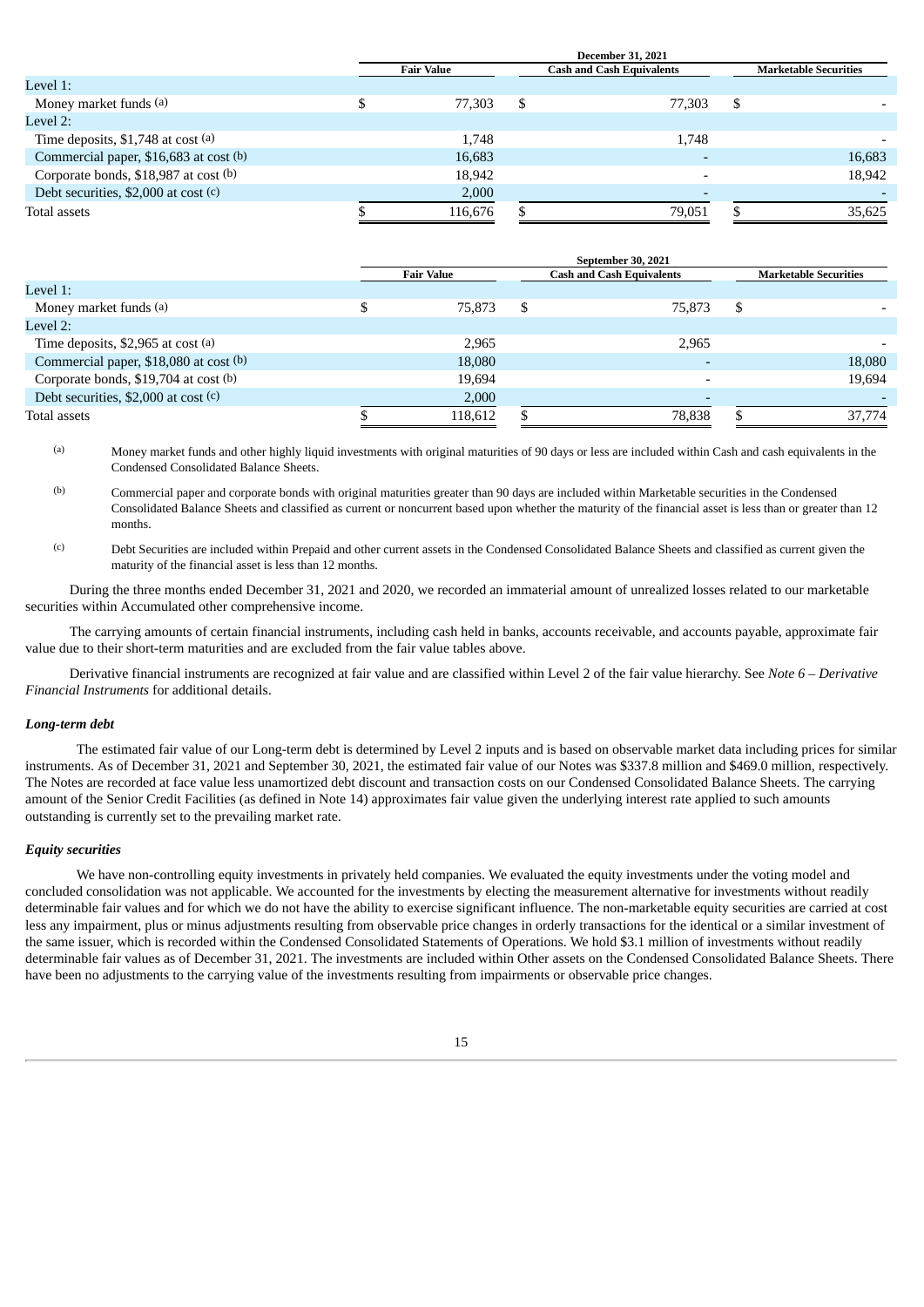#### **Note 6. Derivative Financial Instruments**

We operate internationally and, in the normal course of business, are exposed to fluctuations in foreign currency exchange rates related to thirdparty vendor and intercompany payments for goods and services within our non-U.S. subsidiaries. We use foreign exchange forward contracts that are not designated as hedges to manage currency risk. The contracts can have maturities up to three years. At December 31, 2021, the total notional amount of forward contracts was \$65.9 million. At December 31, 2021, the weighted-average remaining maturity of these instruments was approximately 11.8 months.

The following table summarizes the fair value and presentation in the Condensed Consolidated Balance Sheet for derivative instruments as of December 31, 2021 and September 30, 2021 (dollars in thousands):

|                                                        | <b>Fair Value</b>                              |                          |  |                           |  |  |
|--------------------------------------------------------|------------------------------------------------|--------------------------|--|---------------------------|--|--|
| Derivatives not designated as hedges<br>Classification |                                                | <b>December 31, 2021</b> |  | <b>September 30, 2021</b> |  |  |
| Foreign currency forward contracts                     | Prepaid expenses and other current assets      | 1.642                    |  | 1,235                     |  |  |
| Foreign currency forward contracts                     | Other assets                                   | 517                      |  | 365                       |  |  |
| Foreign currency forward contracts                     | Accrued expenses and other current liabilities | 148                      |  | 131                       |  |  |
| Foreign currency forward contracts                     | Other liabilities                              | 169                      |  | 148                       |  |  |

The following tables display a summary of the income (loss) related to foreign currency forward contracts for the three months ended December 31, 2021 and 2020 (dollars in thousand):

|                                      |                             | Gain recognized in earnings |                          |  |                          |  |
|--------------------------------------|-----------------------------|-----------------------------|--------------------------|--|--------------------------|--|
|                                      |                             |                             | Three Months Ended       |  |                          |  |
| Derivatives not designated as hedges | <b>Classification</b>       |                             | <b>December 31, 2021</b> |  | <b>December 31, 2020</b> |  |
| Foreign currency forward contracts   | Other income (expense), net |                             | 1.117                    |  | 386                      |  |

## **Note 7. Goodwill and Other Intangible Assets**

#### *(a) Goodwill*

We believe our Chief Executive Officer ("CEO") is our chief operating decision maker ("CODM"). Our CEO approves all major decisions, including reorganizations and new business initiatives. Our CODM reviews routine consolidated operating information and makes decisions on the allocation of resources at this level, as such, we have concluded that we have one operating segment.

All goodwill is assigned to one or more reporting units. A reporting unit represents an operating segment or a component within an operating segment for which discrete financial information is available and is regularly reviewed by segment management for performance assessment and resource allocation. Upon consideration of our components, we have concluded that our goodwill is associated with one reporting unit.

On December 31, 2021, we concluded that no goodwill impairment indicators were present. We will continue to monitor the impacts of the COVID-19 pandemic on our reporting unit fair value. The full extent to which the ongoing COVID-19 pandemic could adversely affect our financial performance will depend on future developments, many of which are outside of our control.

The changes in the carrying amount of goodwill for the three months ended December 31, 2021 are as follows (dollars in thousands):

|                                        | Total     |
|----------------------------------------|-----------|
| Balance as of September 30, 2021       | 1.128.511 |
| Effect of foreign currency translation | (2,863)   |
| Balance as of December 31, 2021        | 1.125.648 |

## *(b) Intangible Assets, Net*

As of December 31, 2021, there were no indicators of impairment present related to our long-lived asset group.

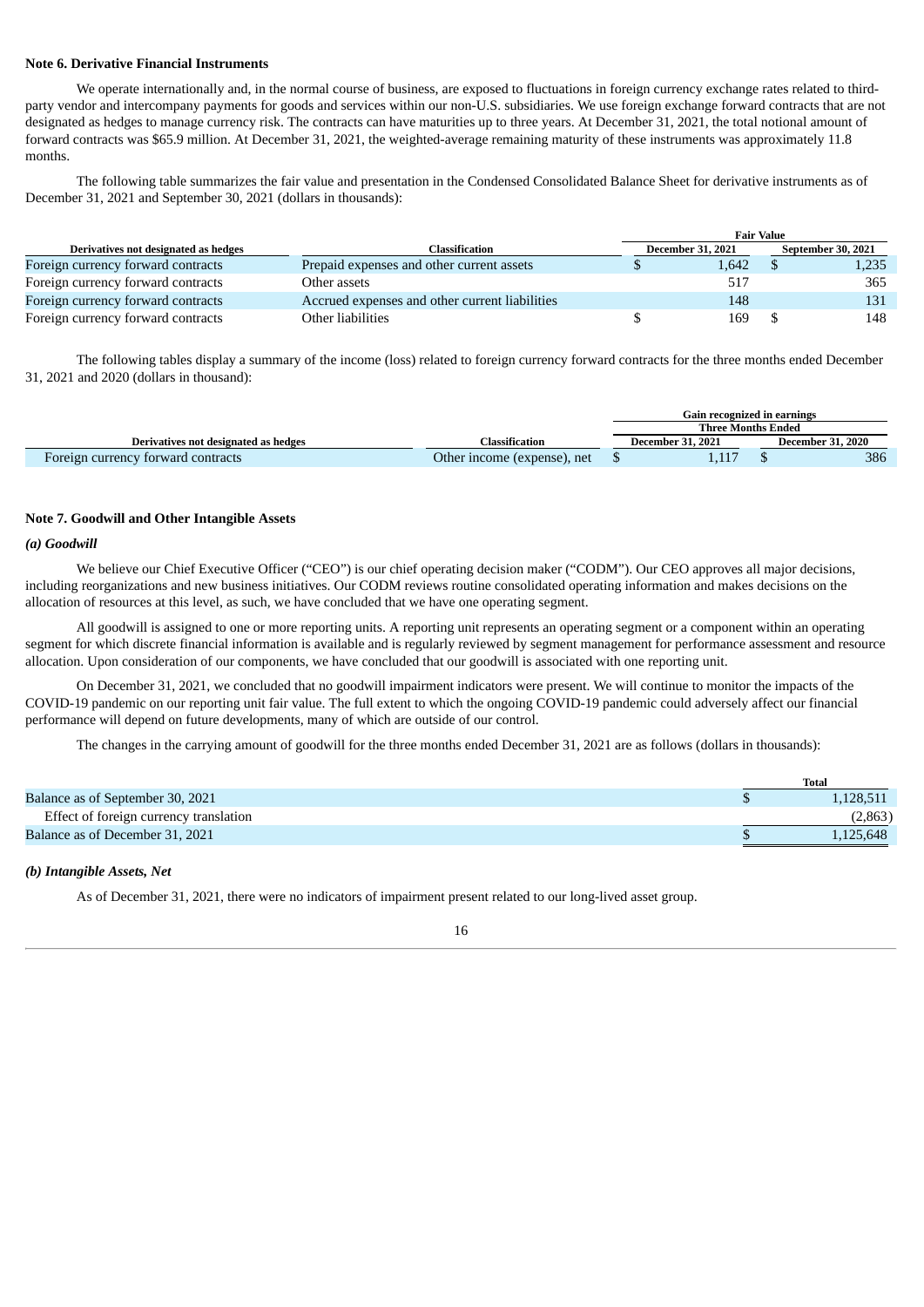The following tables summarizes the gross carrying amounts and accumulated amortization of intangible assets by major class (dollars in thousands):

|                               | <b>December 31, 2021</b> |                                    |                             |                             |                                  |                                  |                                                             |  |
|-------------------------------|--------------------------|------------------------------------|-----------------------------|-----------------------------|----------------------------------|----------------------------------|-------------------------------------------------------------|--|
|                               |                          | <b>Gross</b><br>Carrying<br>Amount |                             | Accumulated<br>Amortization |                                  | <b>Net</b><br>Carrying<br>Amount | <b>Weighted Average</b><br><b>Remaining Life</b><br>(Years) |  |
| <b>Customer relationships</b> |                          | 109,833                            | S                           | (91, 317)                   | <sup>\$</sup>                    | 18,516                           | 2.1                                                         |  |
| Technology and patents        |                          | 90.494                             |                             | (88, 872)                   |                                  | 1,622                            | 1.1                                                         |  |
| Total                         |                          | 200,327                            | S.                          | (180, 189)                  |                                  | 20,138                           |                                                             |  |
|                               | September 30, 2021       |                                    |                             |                             |                                  |                                  |                                                             |  |
|                               |                          | Gross<br>Carrying<br>Amount        | Accumulated<br>Amortization |                             | <b>Net</b><br>Carrying<br>Amount |                                  | <b>Weighted Average</b><br><b>Remaining Life</b><br>(Years) |  |
| Customer relationships        |                          | 110,485                            | \$.                         | (88, 638)                   | S                                | 21,847                           | 2.2                                                         |  |
| Technology and patents        |                          | 90,738                             |                             | (87, 237)                   |                                  | 3,501                            | 0.9                                                         |  |
| Total                         |                          | 201,223                            | ፍ                           | (175, 875)                  |                                  | 25,348                           |                                                             |  |

Amortization expense related to intangible assets in the aggregate was \$5.0 million and \$5.0 million for the three months ended December 31, 2021 and 2020, respectively. We expect amortization of intangible assets to be approximately \$9.6 million for the remainder of fiscal year 2022.

#### **Note 8. Leases**

We have entered into a number of facility and equipment leases which qualify as operating leases under GAAP. We also have a limited number of equipment leases that qualify as finance leases. We determine if contracts with vendors represent a lease or have a lease component under GAAP at contract inception. Our leases have remaining terms ranging from less than one year to seven years. Some of our leases include options to extend or terminate the lease prior to the end of the agreed upon lease term. For purposes of calculating lease liabilities, lease terms include options to extend or terminate the lease when it is reasonably certain that we will exercise such options.

Operating lease right of use assets and liabilities are recognized based on the present value of the future minimum lease payments over the lease term at the lease commencement date. As our leases generally do not provide an implicit rate, we use an estimated incremental borrowing rate in determining the present value of future payments. The incremental borrowing rate represents an estimate of the interest rate we would incur at lease commencement to borrow an amount equal to the lease payments on a collateralized basis over the term of a lease within a particular location and currency environment.

The following table presents certain information related to lease term and incremental borrowing rates for leases as of December 31, 2021 and September 30, 2021:

|                                                    | <b>December 31, 2021</b> | <b>September 30, 2021</b> |
|----------------------------------------------------|--------------------------|---------------------------|
| Weighted-average remaining lease term (in months): |                          |                           |
| <b>Operating leases</b>                            | 46.9                     | 52.2                      |
| Finance leases                                     | 44.6                     | 47.1                      |
| Weighted-average discount rate:                    |                          |                           |
| <b>Operating leases</b>                            | $4.5\%$                  | $5.1\%$                   |
| Finance leases                                     | 4.4%                     | $4.4\%$                   |

Lease costs for minimum lease payments is recognized on a straight-line basis over the lease term. For operating leases, costs are included within Cost of revenues, Research and development, Sales and marketing, and General and administrative lines on the Condensed Consolidated Statements of Operations. For financing leases, amortization of the finance right of use assets is included within Research and development, Sales and marketing, and General and administrative lines on the Condensed Consolidated Statements of Operations, and interest expense is included within Interest expense.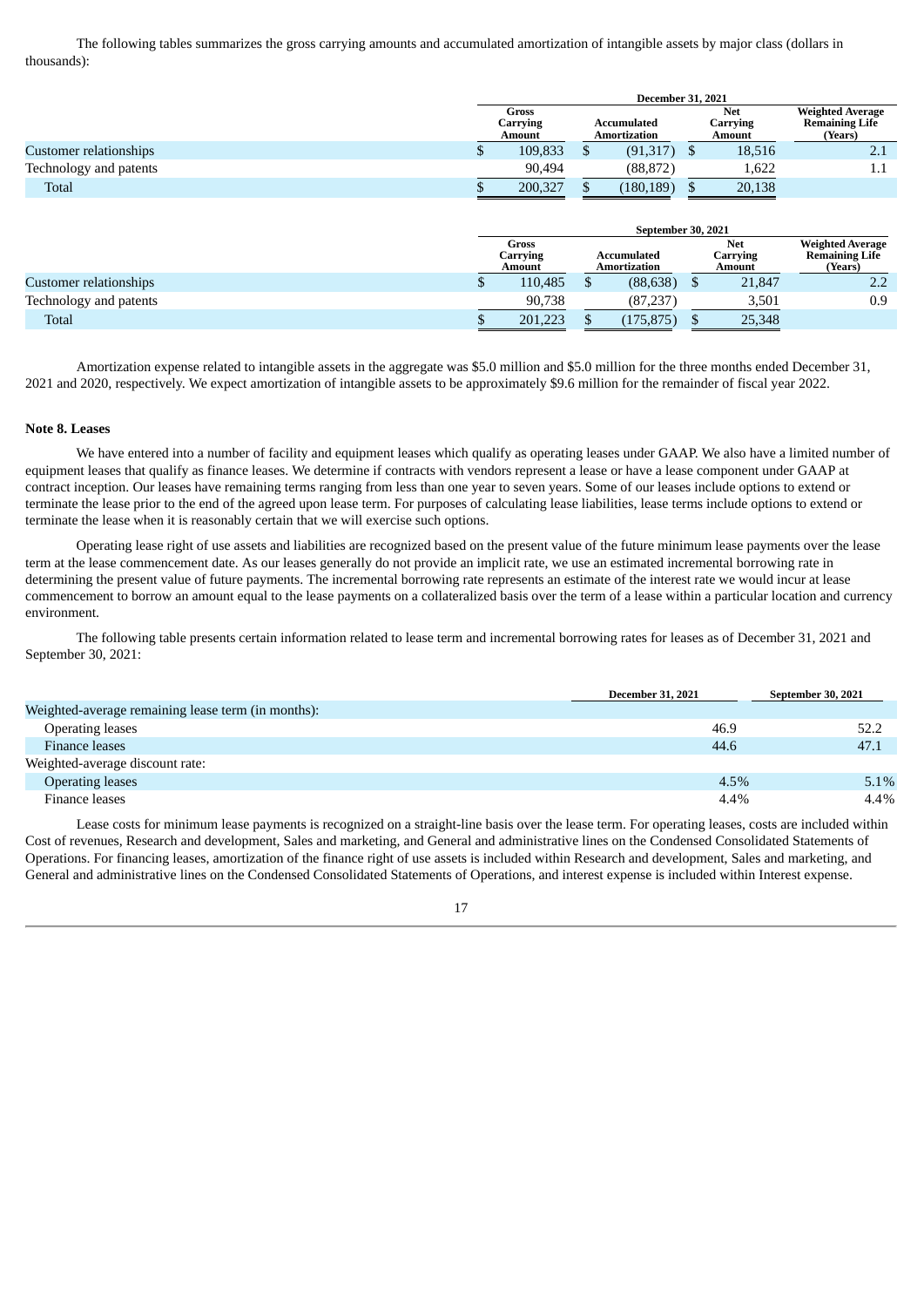The following table presents lease expense for the three months ended December 31, 2021 and 2020 (dollars in thousands):

|                                    | Three Months Ended December 31, |  |       |  |  |  |
|------------------------------------|---------------------------------|--|-------|--|--|--|
|                                    | 2021                            |  | 2020  |  |  |  |
| Finance lease costs:               |                                 |  |       |  |  |  |
| Amortization of right of use asset | 109                             |  | 141   |  |  |  |
| Interest on lease liability        | 14                              |  | 15    |  |  |  |
| Operating lease cost               | 1,558                           |  | 2,071 |  |  |  |
| Variable lease cost                | 877                             |  | 178   |  |  |  |
| Sublease income                    | (48)                            |  | (53)  |  |  |  |
| Total lease cost                   | 2,510                           |  | 2,352 |  |  |  |

For operating leases, the related cash payments are included in the operating cash flows on the Condensed Consolidated Statements of Cash Flows. For the three months ended December 31, 2021 and 2020, cash payments related to operating leases were \$1.6 million and \$2.3 million, respectively. For financing leases, the related cash payments for the principal portion of the lease liability are included in the financing cash flows on the Condensed Consolidated Statement of Cash Flows and the related cash payments for the interest portion of the lease liability are included within the operating section of the Condensed Consolidated Statement of Cash Flows. For the three months ended December 31, 2021 and 2020, cash payments related to financing leases were \$0.2 million and \$0.1 million, respectively, of which an immaterial amount related to the interest portion of the lease liability. For the three months ended December 31, 2021 and 2020, right of use assets obtained in exchange for lease obligations were \$3.1 million and \$2.0 million, respectively.

The table below reconciles the undiscounted future minimum lease payments under non-cancelable leases to the total lease liabilities recognized on the Condensed Consolidated Balance Sheet as of December 31, 2021 (dollars in thousands):

|                |         | <b>Financing Leases</b> |       | <b>Total</b>  |         |
|----------------|---------|-------------------------|-------|---------------|---------|
| <sup>\$</sup>  | 4,772   | \$                      | 312   | \$            | 5,084   |
|                | 5,219   |                         | 468   |               | 5,687   |
|                | 4,570   |                         | 417   |               | 4,987   |
|                | 2,368   |                         | 362   |               | 2,730   |
|                | 1,518   |                         | 53    |               | 1,571   |
|                | 1,520   |                         |       |               | 1,520   |
|                | 19,967  | \$                      | 1,612 | \$            | 21,579  |
|                | (1,583) |                         | (102) |               | (1,685) |
|                | 18,384  |                         | 1,510 | \$.           | 19,894  |
|                |         |                         |       |               |         |
| $\mathfrak{L}$ | 5,386   | <sup>\$</sup>           | 370   | $\mathbf{\$}$ | 5,756   |
|                | 12,998  |                         | 1,140 |               | 14,138  |
|                | 18,384  |                         | 1,510 | \$.           | 19,894  |
|                |         | <b>Operating Leases</b> |       |               |         |

#### **Note 9. Accrued Expenses and Other Liabilities**

Accrued expenses and other current liabilities consisted of the following (dollars in thousands):

|                                     | <b>December 31, 2021</b> | <b>September 30, 2021</b> |        |  |
|-------------------------------------|--------------------------|---------------------------|--------|--|
| Compensation                        | \$<br>22,002             | S.                        | 39,536 |  |
| Sales and other taxes payable       | 8,996                    |                           | 8,574  |  |
| Cost of revenue related liabilities | 5,422                    |                           | 4,634  |  |
| Professional fees                   | 3,705                    |                           | 3,604  |  |
| Interest payable                    | 610                      |                           | 1,919  |  |
| Other                               | 9.574                    |                           | 6,200  |  |
| Total                               | 50,309                   |                           | 64,467 |  |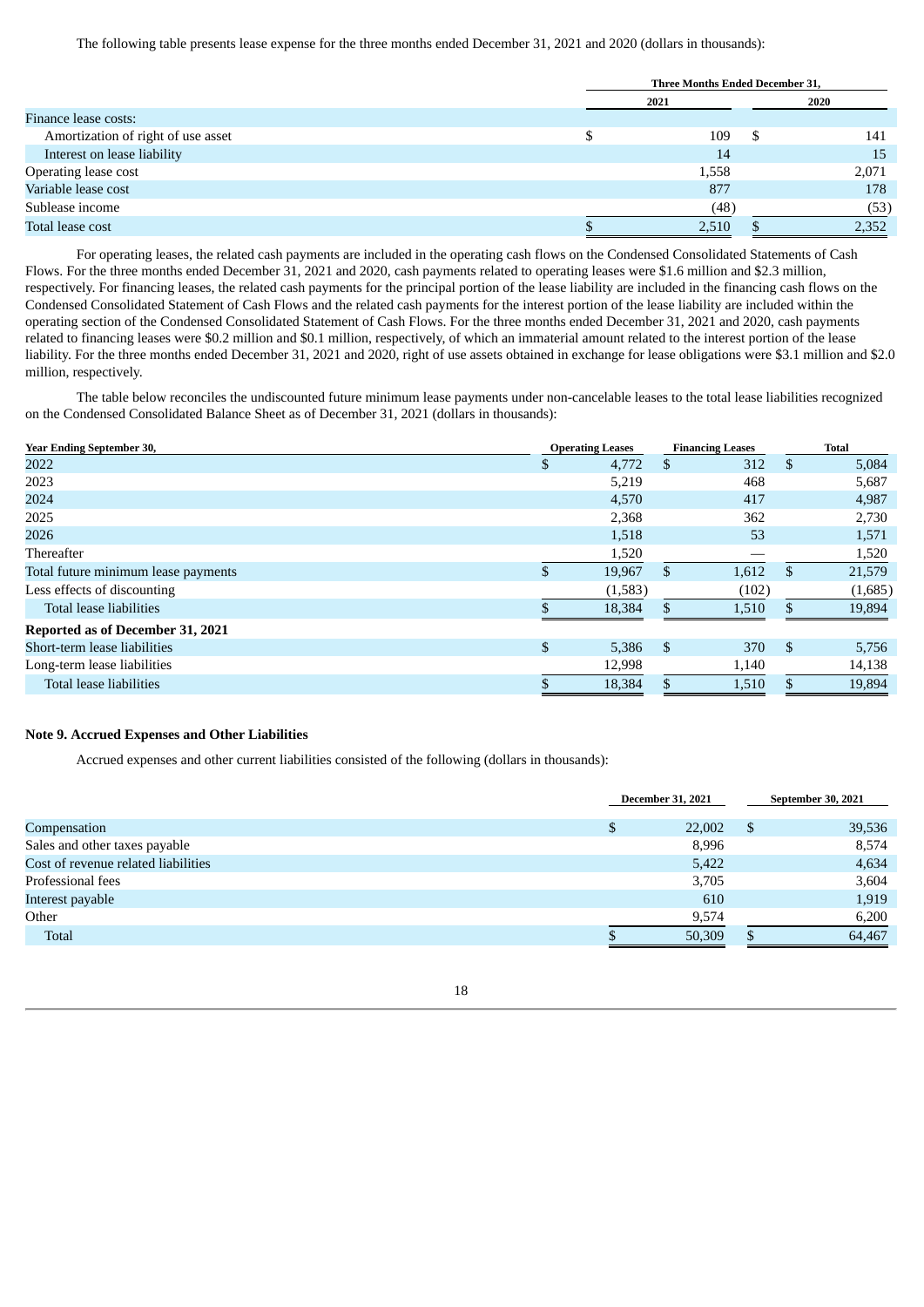#### **Note 10. Restructuring and Other Costs, Net**

Restructuring and other costs, net includes restructuring expenses as well as other charges that are unusual in nature, are the result of unplanned events, and arise outside of the ordinary course of our business. The following table sets forth accrual activity relating to restructuring reserves for the three months ended December 31, 2021 (dollars in thousands):

|                                           | <b>Restructuring</b> |           |  |                   |  |                 |  |         |         |
|-------------------------------------------|----------------------|-----------|--|-------------------|--|-----------------|--|---------|---------|
|                                           |                      | Personnel |  | <b>Facilities</b> |  | <b>Subtotal</b> |  | Other   | Total   |
| Balance at September 30, 2021             | Φ                    | 1.620     |  | 1.881             |  | 3.501           |  | 1,534   | 5,035   |
| Restructuring and other costs, net        |                      | 237       |  | 197               |  | 434             |  | 4.481   | 4,915   |
| Non-cash adjustments                      |                      |           |  | (151)             |  | (151)           |  | (4,000) | (4,151) |
| Cash (payments) receipts                  |                      | (1, 105)  |  | 255               |  | (850)           |  | (1,177) | (2,027) |
| Foreign exchange impact on ending balance |                      |           |  |                   |  |                 |  |         |         |
| Balance at December 31, 2021              |                      | 752       |  | 2.184             |  | 2.936           |  | 838     | 3.774   |

The following table sets forth restructuring and other costs, net recognized for the three months ended December 31, 2021 and 2020 (dollars in thousands):

|                                    | Three Months Ended December 31, |  |      |  |  |  |
|------------------------------------|---------------------------------|--|------|--|--|--|
|                                    | 2021                            |  | 2020 |  |  |  |
| Personnel                          | 237                             |  | 336  |  |  |  |
| Facilities                         | 197                             |  | 118  |  |  |  |
| Restructuring subtotal             | 434                             |  | 454  |  |  |  |
| Other                              | 4,481                           |  | 26   |  |  |  |
| Restructuring and other costs, net | 4,915                           |  | 480  |  |  |  |
|                                    |                                 |  |      |  |  |  |

#### *Fiscal Year 2022*

For the three months ended December 31, 2021, we recorded restructuring charges of \$4.9 million, which included \$4.0 million, net of \$5.0 million in forfeitures, in stock-based compensation due to the resignation of our former CEO and the resulting modification of certain stock-based awards, a \$0.2 million severance charge related to the elimination of personnel, and a \$0.2 million charge resulting from the closure of facilities that will no longer be utilized.

## *Fiscal Year 2021*

For the three months ended December 31, 2020, we recorded restructuring charges of \$0.5 million, which included a \$0.3 million severance charge related to the elimination of personnel, and \$0.1 million resulting from the closure of facilities that will no longer be utilized, including adjustments to assumptions associated with these facilities.

#### **Note 11. Stockholders' Equity**

On October 2, 2019, we registered the issuance of 6,350,000 shares of Common Stock, par value \$0.01 per share ("Common Stock"), consisting of 5,300,000 shares of Common Stock reserved for issuance upon the exercise of options granted, or in respect of awards granted, under the Cerence 2019 Equity Incentive Plan, ("Equity Incentive Plan"), and 1,050,000 shares of Common Stock that are reserved for issuance under the Cerence 2019 Employee Stock Purchase Plan. The Equity Incentive Plan provides for the grant of incentive stock options, stock awards, stock units, stock appreciation rights, and certain other stock-based awards. The shares available for issuance will automatically increase on January 1st of each year, by the lesser of (A) three percent (3%) of the number of shares of Common Stock outstanding as of the close of business on the immediately preceding December 31st; and (B) the number of shares of Common Stock determined by the Board on or prior to such date for such year.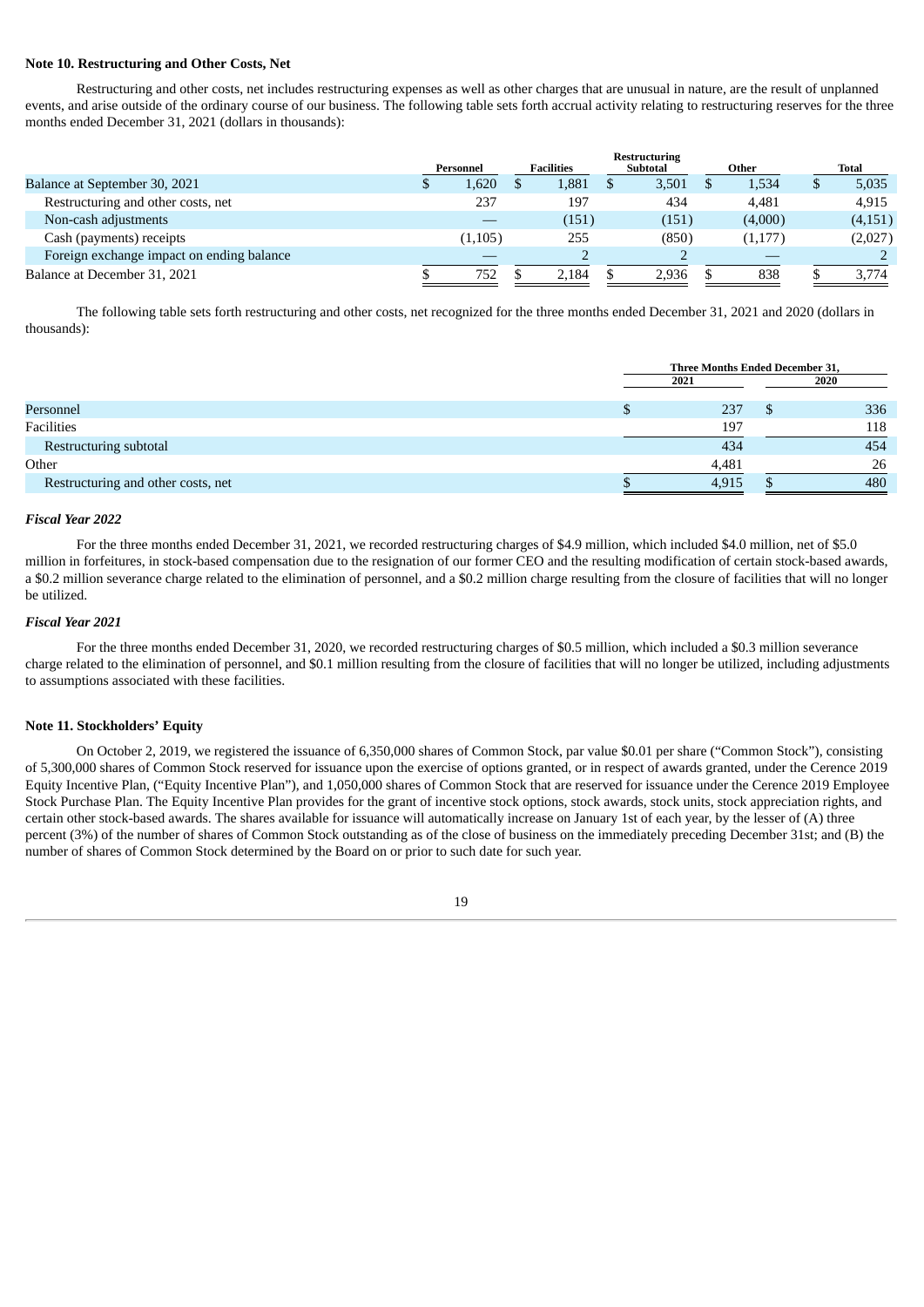Information with respect to our non-vested restricted stock units for the three months ended December 31, 2021 was as follows:

|                                  | <b>Non-Vested Restricted Stock Units</b> |                                            |                     |                                                                |                                                                         |                                                   |  |  |  |  |
|----------------------------------|------------------------------------------|--------------------------------------------|---------------------|----------------------------------------------------------------|-------------------------------------------------------------------------|---------------------------------------------------|--|--|--|--|
|                                  | <b>Time-Based</b><br>Shares              | <b>Performance-</b><br><b>Based Shares</b> | <b>Total Shares</b> | Weighted-<br>Average<br><b>Grant-Date</b><br><b>Fair Value</b> | Weighted-<br>Average<br><b>Remaining</b><br>Contractual<br>Term (vears) | Aggregate<br>Intrinsic<br>Value<br>(in thousands) |  |  |  |  |
| Non-vested at September 30, 2021 | 1,420,532                                | 654,619                                    | 2,075,151 \$        | 44.20                                                          |                                                                         |                                                   |  |  |  |  |
| Granted                          | 364,118                                  | 171,583                                    | 535,701 \$          | 83.90                                                          |                                                                         |                                                   |  |  |  |  |
| Vested                           | (806, 660)                               | (474, 681)                                 | $(1,281,341)$ \$    | 59.84                                                          |                                                                         |                                                   |  |  |  |  |
| Forfeited                        | (39, 647)                                | (75, 308)                                  | $(114, 955)$ \$     | 54.95                                                          |                                                                         |                                                   |  |  |  |  |
| Non-vested at December 31, 2021  | 938, 343                                 | 276,213                                    | 1,214,556 \$        | 64.14                                                          |                                                                         |                                                   |  |  |  |  |
| Expected to vest                 |                                          |                                            | 1,214,556 \$        | 64.14                                                          | 1.21                                                                    | 93,071<br>-S                                      |  |  |  |  |

#### *Stock-based Compensation*

Stock-based compensation was included in the following captions in our Condensed Consolidated Statements of Operations for the three months ended December 31, 2021 and 2020 (in thousands):

|                                    | <b>Three Months Ended December 31,</b> |  |        |  |  |
|------------------------------------|----------------------------------------|--|--------|--|--|
|                                    | 2021                                   |  | 2020   |  |  |
| Cost of connected services         | 146                                    |  | 291    |  |  |
| Cost of professional services      | 946                                    |  | 1,301  |  |  |
| Research and development           | 1,995                                  |  | 4,138  |  |  |
| Sales and marketing                | (578)                                  |  | 2,639  |  |  |
| General and administrative         | (668)                                  |  | 4,956  |  |  |
| Restructuring and other costs, net | 4,000                                  |  |        |  |  |
|                                    | 5,841                                  |  | 13,325 |  |  |

For the three months ended December 31, 2021, we decreased stock-based compensation expense relating to our performance-based restricted stock units. Compensation cost for our performance-based restricted stock units is recognized based on the number of units expected to vest upon the achievement of the performance conditions. We recorded \$4.0 million, net of \$5.0 million in forfeitures, in stock-based compensation due to the resignation of our former CEO and the resulting modification of certain stock-based awards in Restructuring and other costs, net.

#### **Note 12. Commitments and Contingencies**

#### *Litigation and Other Claims*

Similar to many companies in the software industry, we are involved in a variety of claims, demands, suits, investigations and proceedings that arise from time to time relating to matters incidental to the ordinary course of our business, including at times actions with respect to contracts, intellectual property, employment, benefits and securities matters. At each balance sheet date, we evaluate contingent liabilities associated with these matters in accordance with ASC 450 "*Contingencies*." If the potential loss from any claim or legal proceeding is considered probable and the amount can be reasonably estimated, we accrue a liability for the estimated loss. Significant judgments are required for the determination of probability and the range of the outcomes, and estimates are based only on the best information available at the time. Due to the inherent uncertainties involved in claims and legal proceedings and in estimating losses that may arise, actual outcomes may differ from our estimates. Contingencies deemed not probable or for which losses were not estimable in one period may become probable, or losses may become estimable in later periods, which may have a material impact on our results of operations and financial position. As of December 31, 2021, accrued losses were not material to our condensed consolidated financial statements, and we do not expect any pending matter to have a material impact on our condensed consolidated financial statements.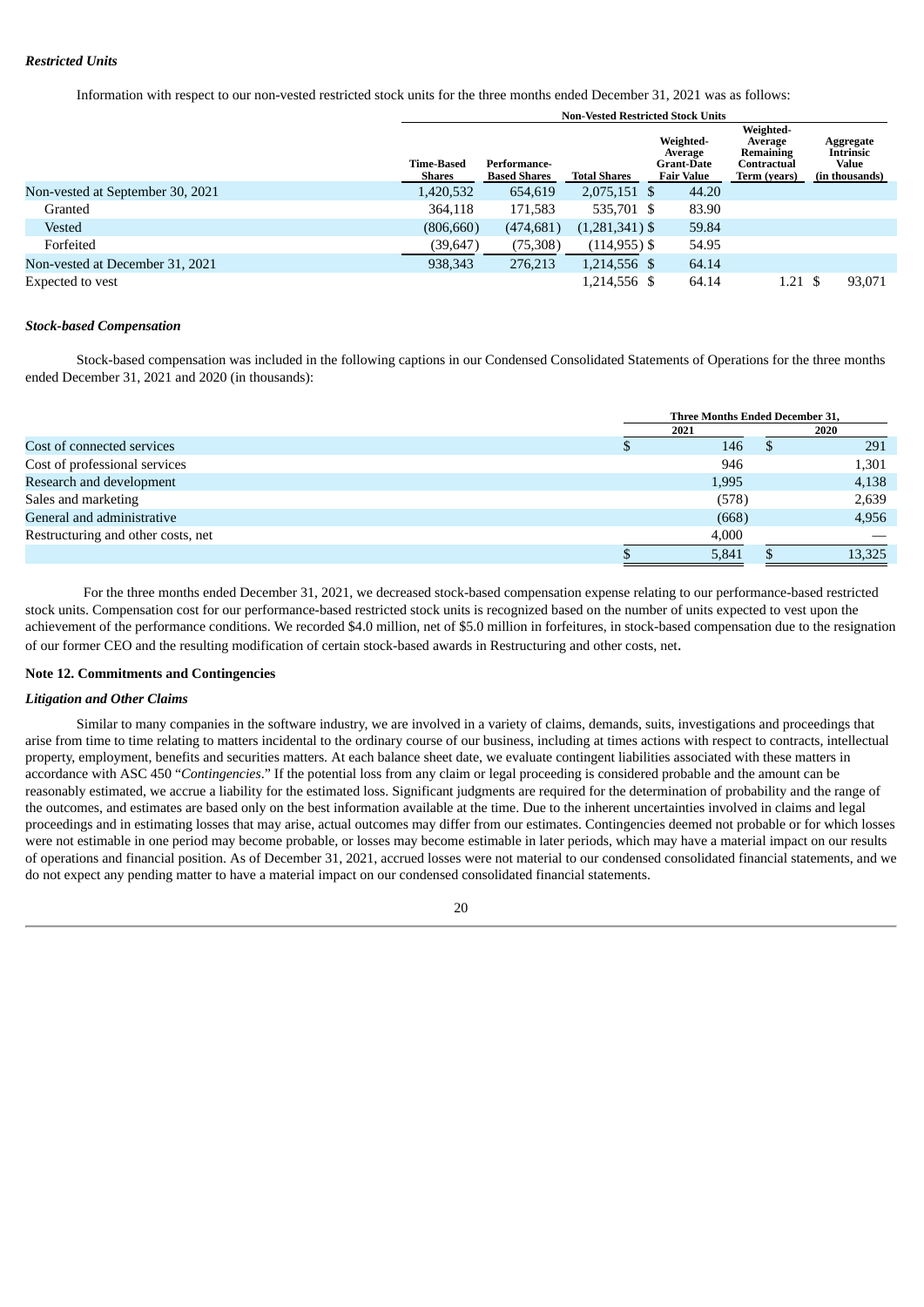#### *Guarantees and Other*

We include indemnification provisions in the contracts we enter with customers and business partners. Generally, these provisions require us to defend claims arising out of our products' infringement of third-party intellectual property rights, breach of contractual obligations and/or unlawful or otherwise culpable conduct. The indemnity obligations generally cover damages, costs and attorneys' fees arising out of such claims. In most, but not all cases, our total liability under such provisions is limited to either the value of the contract or a specified, agreed-upon amount. In some cases, our total liability under such provisions is unlimited. In many, but not all cases, the term of the indemnity provision is perpetual. While the maximum potential amount of future payments we could be required to make under all the indemnification provisions is unlimited, we believe the estimated fair value of these provisions is minimal due to the low frequency with which these provisions have been triggered.

We indemnify our directors and officers to the fullest extent permitted by Delaware law, which provides among other things, indemnification to directors and officers for expenses, judgments, fines, penalties and settlement amounts incurred by such persons in their capacity as a director or officer of the Company, regardless of whether the individual is serving in any such capacity at the time the liability or expense is incurred. Additionally, in connection with certain acquisitions, we agreed to indemnify the former officers and members of the boards of directors of those companies, on similar terms as described above, for a period of six years from the acquisition date. In certain cases, we purchase director and officer insurance policies related to these obligations, which fully cover the six-year period. To the extent that we do not purchase a director and officer insurance policy for the full period of any contractual indemnification, and such directors and officers do not have coverage under separate insurance policies, we would be required to pay for costs incurred, if any, as described above.

As of December 31, 2021, we have a \$1.7 million letter of credit that is used as a security deposit in connection with our leased Bellevue, Washington office space. In the event of default on the underlying lease, the landlord would be eligible to draw against the letter of credit. The letter of credit is subject to aggregate reductions, provided that we are not in default under the underlying lease. We also have letters of credit in connection with security deposits for other facility leases totaling \$0.6 million in the aggregate. These letters of credit have various terms and expire during fiscal year 2022 and beyond, while some of the letters of credit may automatically renew based on the terms of the underlying agreements.

#### **Note 13. Income Taxes**

The components of income before income taxes are as follows (dollars in thousands):

|                            | Three Months Ended December 31, |  |        |  |  |
|----------------------------|---------------------------------|--|--------|--|--|
|                            | 2021                            |  | 2020   |  |  |
| Domestic                   | 17,208                          |  | 3,314  |  |  |
| Foreign                    | 2,135                           |  | 8,212  |  |  |
| Income before income taxes | 19,343                          |  | 11,526 |  |  |

The components of the provision for (benefit from) income taxes are as follows (dollars in thousands):

|                                           | <b>Three Months Ended December 31,</b> |  |            |  |  |
|-------------------------------------------|----------------------------------------|--|------------|--|--|
|                                           | 2021                                   |  |            |  |  |
| Domestic                                  | 1.437                                  |  | (438)      |  |  |
| Foreign                                   | (1, 138)                               |  | (8,977)    |  |  |
| Provision for (benefit from) income taxes | 299                                    |  | (9,415)    |  |  |
| Effective income tax rate                 | 1.5%                                   |  | $(81.7)\%$ |  |  |

The effective tax rates for the periods presented are based upon estimated income for the fiscal year and the statutory tax rates enacted in the jurisdictions in which we operate. For all periods presented, the effective tax rate differs from the 21.0% statutory U.S. tax rate due to the impact of the nondeductible stock-based compensation and our mix of jurisdictional earnings and related differences in foreign statutory tax rates.

Our effective tax rate for the three months ended December 31, 2021 was 1.5% compared to negative 81.7% for the three months ended December 31, 2020. Consequently, our provision for income taxes for the three months ended December 31, 2021 was \$0.3 million, a net change of \$9.7 million from a benefit from income taxes of \$9.4 million for the three months ended December 31, 2020. This difference was attributable to our composition of jurisdiction earnings, U.S. inclusions of foreign taxable income as a result of 2017 tax law changes, and a \$15.8 million tax benefit recorded as a result of an increase to the enacted Netherlands tax rate in the first quarter of fiscal 2021 partially offset by a \$3.5 million tax benefit recorded as result of an increase to the enacted Netherlands tax rate in the first quarter of fiscal 2022.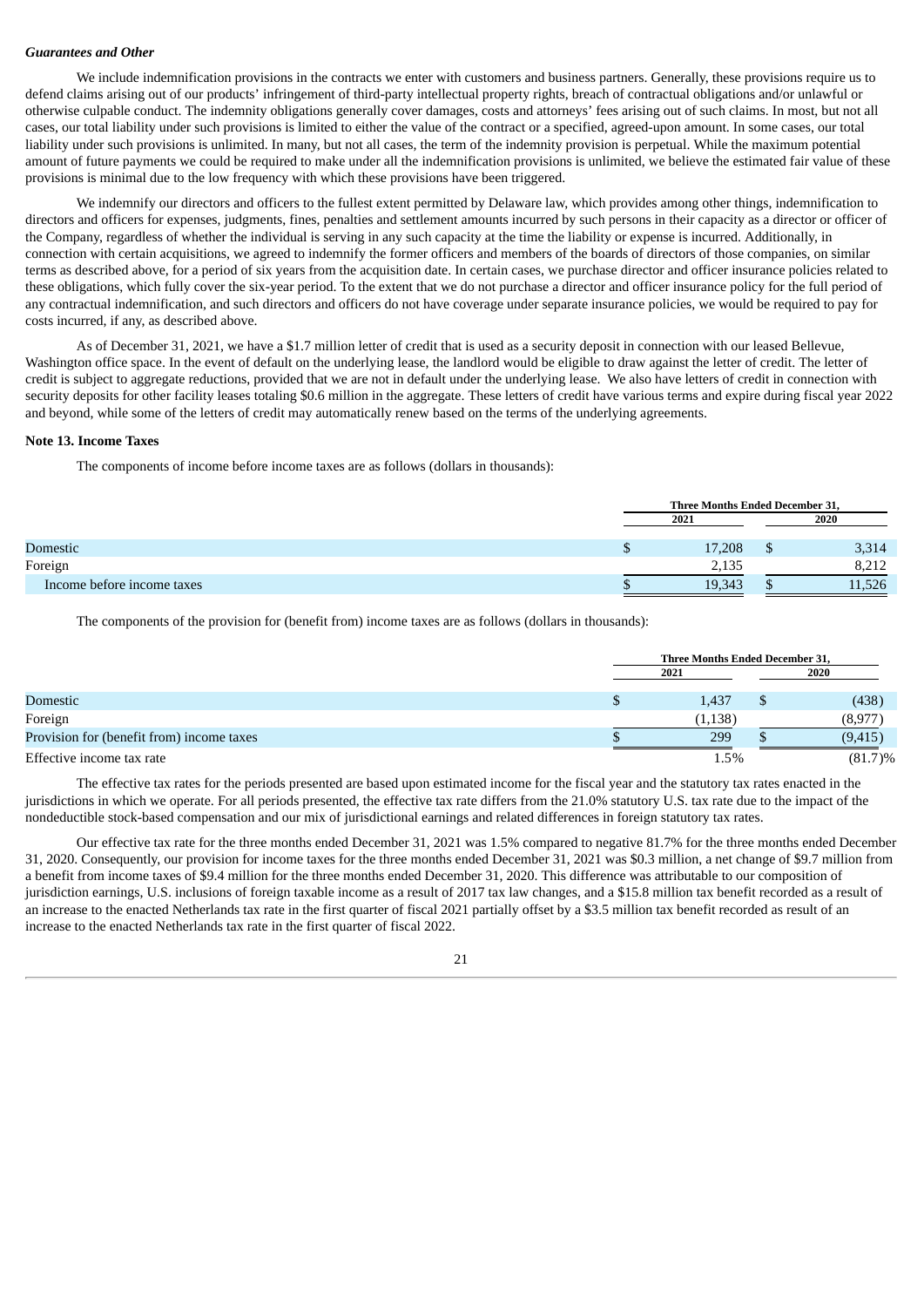Deferred tax assets and liabilities are measured using the statutory tax rates and laws expected to apply to taxable income in the years in which the temporary differences are expected to reverse. Valuation allowances are provided against net deferred tax assets if, based upon the available evidence, it is more likely than not that some or all of the deferred tax assets will not be realized. The ultimate realization of deferred tax assets is dependent upon the generation of future taxable income and the timing of the temporary differences becoming deductible. Management considers, among other available information, scheduled reversals of deferred tax liabilities, projected future taxable income, limitations of availability of net operating loss carryforwards, and other matters in making this assessment.

### **Note 14. Long-Term Debt**

Long-term debt consisted of the following (in thousands):

|                                                                                                                                                                                                           | <b>December 31, 2021</b> |         | <b>September 30, 2021</b> |
|-----------------------------------------------------------------------------------------------------------------------------------------------------------------------------------------------------------|--------------------------|---------|---------------------------|
| 3.00% Convertible Senior Notes due 2025, net of unamortized discount of \$14,095 and \$15,019,<br>respectively, and deferred issuance costs of \$3,544 and \$3,776, respectively. Effective interest rate |                          |         |                           |
| 6.29%.                                                                                                                                                                                                    |                          | 157,361 | \$<br>156,205             |
| Senior Credit Facilities, net of unamortized discount of \$1,700 and \$1,829, respectively, and deferred                                                                                                  |                          |         |                           |
| issuance costs of \$206 and \$221, respectively. Effective interest rate 2.87% and 2.86%, respectively.                                                                                                   |                          | 113,720 | 115,138                   |
| Total debt                                                                                                                                                                                                |                          | 271,081 | 271,343                   |
| Less: current portion                                                                                                                                                                                     |                          | (6,250) | (6,250)                   |
| Total long-term debt                                                                                                                                                                                      |                          | 264.831 | 265,093                   |

The following table summarizes the maturities of our borrowing obligations as of December 31, 2021 (in thousands):

| <b>Fiscal Year</b>                                                       | Convertible<br><b>Senior Notes</b> | <b>Senior Facilities</b> |     | Total     |
|--------------------------------------------------------------------------|------------------------------------|--------------------------|-----|-----------|
| 2022                                                                     |                                    | 4,688                    | S   | 4,688     |
| 2023                                                                     |                                    | 10,938                   |     | 10,938    |
| 2024                                                                     |                                    | 12,500                   |     | 12,500    |
| 2025                                                                     | 175,000                            | 87,500                   |     | 262,500   |
| Total before unamortized discount and issuance costs and current portion | 175,000                            | 115,626                  | \$. | 290,626   |
| Less: unamortized discount and issuance costs                            | (17, 639)                          | (1,906)                  |     | (19, 545) |
| Less: current portion of long-term debt                                  |                                    | (6,250)                  |     | (6,250)   |
| Total long-term debt                                                     | 157,361                            | 107,470                  |     | 264,831   |

## *3.00% Senior Convertible Notes due 2025*

On June 2, 2020, in an effort to refinance our debt structure, we issued \$175.0 million in aggregate principal amount of 3.00% Convertible Senior Notes due 2025 (the "Notes"), including the initial purchasers' exercise in full of their option to purchase an additional \$25.0 million principal amount of the Notes, between us and U.S. Bank National Association, as trustee (the "Trustee"), in a private offering to qualified institutional buyers pursuant to Rule 144A under the Securities Act of 1933, as amended. The net proceeds from the issuance of the Notes were \$169.8 million after deducting transaction costs.

The Notes are senior, unsecured obligations and will accrue interest payable semiannually in arrears on June 1 and December 1 of each year, beginning on December 1, 2020, at a rate of 3.00% per year. The Notes will mature on June 1, 2025, unless earlier converted, redeemed, or repurchased. The Notes are convertible into cash, shares of our common stock or a combination of cash and shares of our common stock, at our election. As of December 31, 2021, the if-converted value of the Notes exceeds its principal amount by \$183.4 million.

The conversion rate will initially be 26.7271 shares of our common stock per \$1,000 principal amount of Notes (equivalent to an initial conversion price of approximately \$37.42 per share of our common stock).

As of December 31, 2021, the carrying amount of the equity component, net of taxes and transaction costs was \$14.4 million.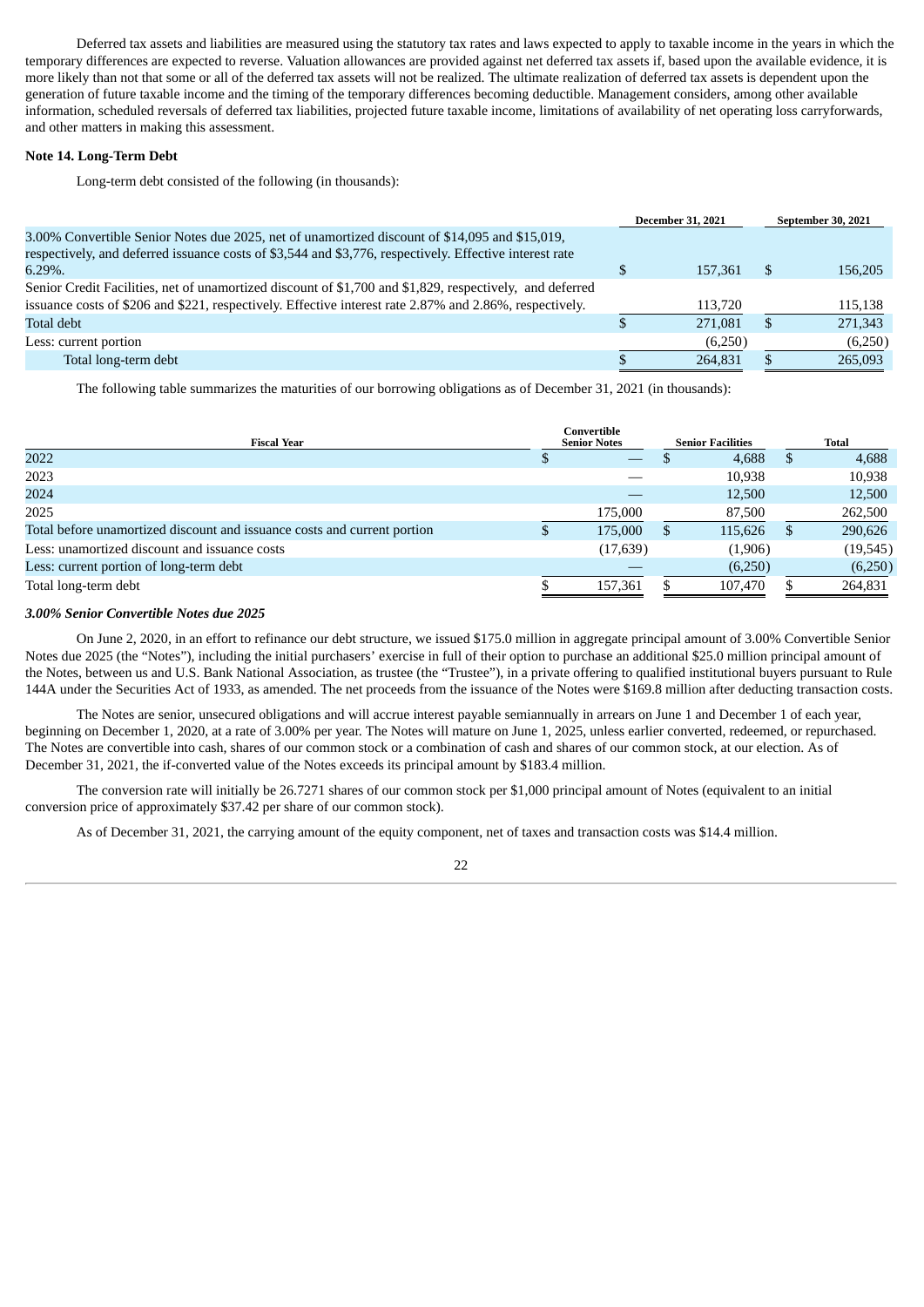The interest expense recognized related to the Notes for the three months ended December 31, 2021 was as follows (dollars in thousands):

|                                             | <b>Three Months Ended December 31.</b> |  |       |  |  |
|---------------------------------------------|----------------------------------------|--|-------|--|--|
|                                             | 2021                                   |  | 2020  |  |  |
| Contractual interest expense                | 1.322                                  |  | 1,322 |  |  |
| Amortization of debt discount               | 924                                    |  | 868   |  |  |
| Amortization of issuance costs              | 232                                    |  | 218   |  |  |
| Total interest expense related to the Notes | 2.478                                  |  | 2.408 |  |  |

The conditional conversion feature of the Notes was triggered during the three months ended December 31, 2021, and the Notes were convertible during the fiscal quarter ended December 31, 2021, with no Notes being converted. Whether any of the Notes will be convertible in future quarters will depend on the satisfaction of one or more of the conversion conditions in the future. If one or more holders elect to convert their Notes at a time when any such Notes are convertible, unless we elect to satisfy our conversion obligation by delivering solely shares of our common stock (other than paying cash in lieu of delivering any fractional share), we would be required to settle a portion or all of our conversion obligation through the payment of cash, which could adversely affect our liquidity.

## *Senior Credit Facilities*

On June 12, 2020 (the "Financing Closing Date"), in connection with our effort to refinance our existing indebtedness, we entered into a Credit Agreement, by and among the Borrower, the lenders and issuing banks party thereto and Wells Fargo Bank, N.A., as administrative agent (the "Credit Agreement"), consisting of a four-year senior secured term loan facility in the aggregate principal amount of \$125.0 million (the "Term Loan Facility"). The net proceeds from the issuance of the Term Loan Facility were \$123.0 million. We also entered into a senior secured first-lien revolving credit facility in an aggregate principal amount of \$50.0 million (the "Revolving Facility" and, together with the Term Loan Facility, the "Senior Credit Facilities"), which may be drawn on in the event that our working capital and other cash needs are not supported by our operating cash flow. As of December 31, 2021, there were no amounts outstanding under the Revolving Facility.

On December 17, 2020 (the "Amendment No. 1 Effective Date"), we entered into Amendment No. 1 to the Credit Agreement (the "Amendment"). The Amendment extended the scheduled maturity date of the revolving credit and term facilities from June 12, 2024 to April 1, 2025.

The Amendment, among other things, revised certain interest rates in the Credit Agreement. Following delivery of a compliance certificate for the first full fiscal quarter after the Amendment No. 1 Effective Date, the applicable margins for the revolving credit and term facilities is subject to a pricing grid based upon the net total leverage ratio as follows (i) if the net total leverage ratio is greater than 3.00 to 1.00, the applicable margin is LIBOR plus 3.00% or ABR plus 2.00%; (ii) if the net total leverage ratio is less than or equal to 3.00 to 1.00 but greater than 2.50 to 1.00, the applicable margin is LIBOR plus 2.75% or ABR plus 1.75%; (iii) if the net total leverage ratio is less than or equal to 2.50 to 1.00 but greater than 2.00 to 1.00, the applicable margin is LIBOR plus 2.50% or ABR plus 1.50%; (iv) if the net total leverage ratio is less than or equal to 2.00 to 1.00 but greater than 1.50 to 1.00, the applicable margin is LIBOR plus 2.25% or ABR plus 1.25%; and (v) if the net total leverage ratio is less than or equal to 1.50 to 1.00, the applicable margin is LIBOR plus 2.20% or ABR plus 1.00%. As a result of the Amendment, the applicable LIBOR floor was reduced from 0.50% to 0.00%. From the Amendment No. 1 Effective Date until the fiscal quarter ended December 31, 2020, the interest rate was LIBOR plus 2.50%. For the three months ended December 31, 2021, the interest rate was LIBOR plus 2.25%. Total interest expense relating to the Senior Credit Facilities for the three months ended December 31, 2021 and 2020 was \$0.9 million and \$1.4 million, respectively, reflecting the coupon and accretion of the discount.

In addition, the quarterly commitment fee required to be paid based on the unused portion of the revolving facility is subject to a pricing grid based upon the net total leverage ratio as follows (i) if the net total leverage ratio is greater than 3.00 to 1.00, the unused line fee is 0.500%; (ii) if the net total leverage ratio is less than or equal to 3.00 to 1.00 but greater than 2.50 to 1.00, the unused line fee is 0.450%; (iii) if the net total leverage ratio is less than or equal to 2.50 to 1.00 but greater than 2.00 to 1.00, the unused line fee is 0.400%; (iv) if the net total leverage ratio is less than or equal to 2.00 to 1.00 but greater than 1.50 to 1.00, the unused line fee is 0.350%; and (v) if the net total leverage ratio is less than or equal to 1.50 to 1.00, the unused line fee is 0.300%.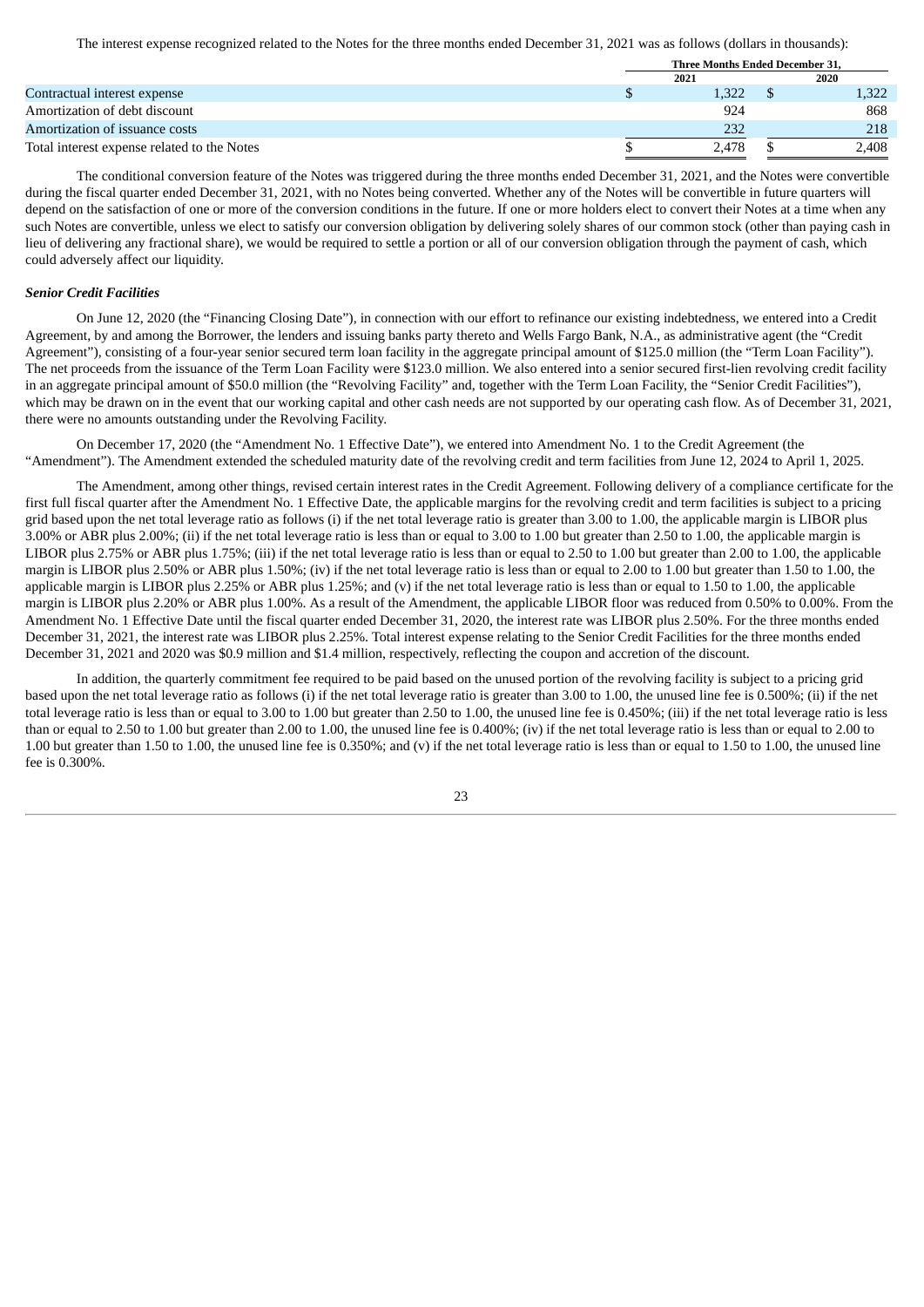Through the fiscal quarter ending December 31, 2022, we are obligated to make quarterly principal payments in an aggregate amount equal to 1.25% of the original principal amount of the Term Loan Facility. From the fiscal quarter ending March 31, 2023 and for each fiscal quarter thereafter, we are obligated to make quarterly principal payments in an aggregate amount equal to 2.50% of the original principal amount of the Term Loan Facility, with the balance payable at the maturity date thereof.

The Credit Agreement contains certain affirmative and negative covenants customary for financings of this type that, among other things, limit our and our subsidiaries' ability to incur additional indebtedness or liens, to dispose of assets, to make certain fundamental changes, to designate subsidiaries as unrestricted, to make certain investments, to prepay certain indebtedness and to pay dividends, or to make other distributions or redemptions/repurchases, in respect of our and our subsidiaries' equity interests. In addition, the Credit Agreement contains financial covenants, each tested quarterly, (1) a net secured leveraged ratio of not greater than 3.25 to 1.00; (2) a net total leverage ratio of not greater than 4.25 to 1.00; and (3) minimum liquidity of at least \$75 million. The Credit Agreement also contains events of default customary for financings of this type, including certain customary change of control events. As of December 31, 2021, we were in compliance with all Credit Agreement covenants.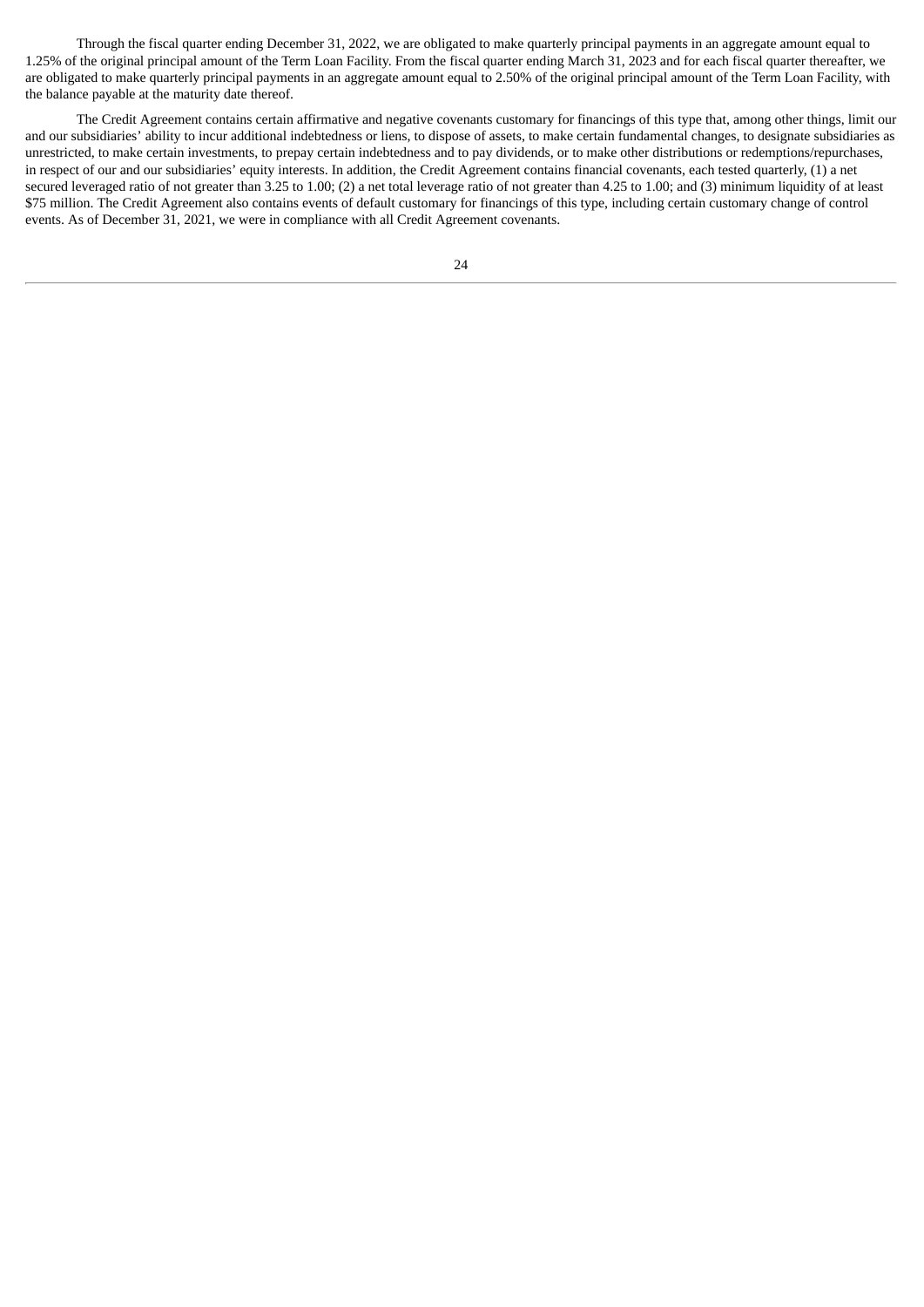#### <span id="page-26-0"></span>**Item 2. Management's Discussion and Analysis of Financial Condition and Results of Operations.**

You should read the following discussion and analysis of our financial condition and results of operations together with our Unaudited Condensed Consolidated Financial Statements, and the related notes thereto, appearing elsewhere in this Quarterly Report on Form 10-O ("Quarterly Report"), and our consolidated and combined financial statements and the related notes and other financial information included in our Annual Report on Form 10-K for the fiscal year ended September 30, 2021, filed with the Securities and Exchange Commission ("SEC") on November 23, 2021. Some of the information contained in this discussion and analysis or elsewhere in this Quarterly Report, including information with respect to our plans and strategy for our business, our performance and future success, our liquidity and capital resources, the impact of the COVID-19 pandemic on our business, results of operations and financial condition, and trends in the global auto industry, includes forward-looking statements that involve risks and uncertainties. See "Cautionary Statement Concerning Forward-Looking Statements." You should review the "Risk Factors" section in Part I, Item 1A of our Annual Report on Form 10-K for the fiscal year ended September 30, 2021, as updated by Part II, Item 1A of this Quarterly Report, for a discussion of important factors that could cause actual results to differ materially from the results described in or implied by the forward-looking statements contained in the following discussion and analysis. Note that the results of operations for the three months ended December 31, 2021 are not necessarily indicative of what our operating results for the full fiscal year will be. In this Item, "we," "us," "our," "Cerence" and the "Company" refer to Cerence Inc. and its consolidated *subsidiaries, collectively.*

#### **Overview**

Cerence builds AI powered virtual assistants for the mobility/transportation market. Our primary target is the automobile market, but our solutions can apply to all forms of transportation including but not limited to two-wheel vehicles, planes, tractors, cruise ships and elevators. Our solutions power natural conversational and intuitive interactions between automobiles, drivers and passengers, and the broader digital world. We possess one of the world's most popular software platforms for building automotive virtual assistants. Our customers include all major original equipment manufacturers ("OEMs") or their tier 1 suppliers worldwide. We deliver our solutions on a white-label basis, enabling our customers to deliver customized virtual assistants with unique, branded personalities and ultimately strengthening the bond between automobile brands and end users. Our vision is to enable a more enjoyable, safer journey for everyone.

Our principal offering is our software platform, which our customers use to build virtual assistants that can communicate, find information and take action across an expanding variety of categories. Our software platform has a hybrid architecture combining edge software components with cloudconnected components. Edge software components are installed on a vehicle's head unit and can operate without access to external networks and information. Cloud-connected components are comprised of certain speech and natural language understanding related technologies, AI-enabled personalization and context-based response frameworks, and content integration platform.

We generate revenue primarily by selling software licenses and cloud-connected services. Our edge software components are typically sold under a traditional per unit perpetual software license model, in which a per unit fee is charged for each software instance installed on an automotive head unit. We typically license cloud-connected software components in the form of a service to the vehicle end user, which is paid for in advance. In addition, we generate professional services revenue from our work with our customers during the design, development and deployment phases of the vehicle model lifecycle and through maintenance and enhancement projects. We have existing relationships with all major OEMs or their tier 1 suppliers, and while our customer contracts vary, they generally represent multi-year engagements, giving us visibility into future revenue.

#### **Impact of COVID-19 on our Business**

As the full impact of the COVID-19 pandemic on our business continues to develop, we are closely monitoring the global situation. We are unable at this time to predict the full impact of COVID-19 on our operations, liquidity, and financial results, and, depending on the magnitude and duration of the COVID-19 pandemic, such impact may be material. Accordingly, current results and financial condition discussed herein may not be indicative of future operating results and trends. While we are unable to accurately predict the full impact that COVID-19 will have on our results from operations, financial condition, liquidity and cash flows due to numerous uncertainties, including the duration and severity of the pandemic and containment measures, these measures have impacted, and may continue to impact, our business, as well as our customers and consumers. For further discussion of the business risks associated with COVID-19, see Item 1A, Risk Factors, within our Annual Report on Form 10-K for the fiscal year ended September 30, 2021, as updated by Part II, Item 1A of this Quarterly Report.

25

#### *Basis of Presentation*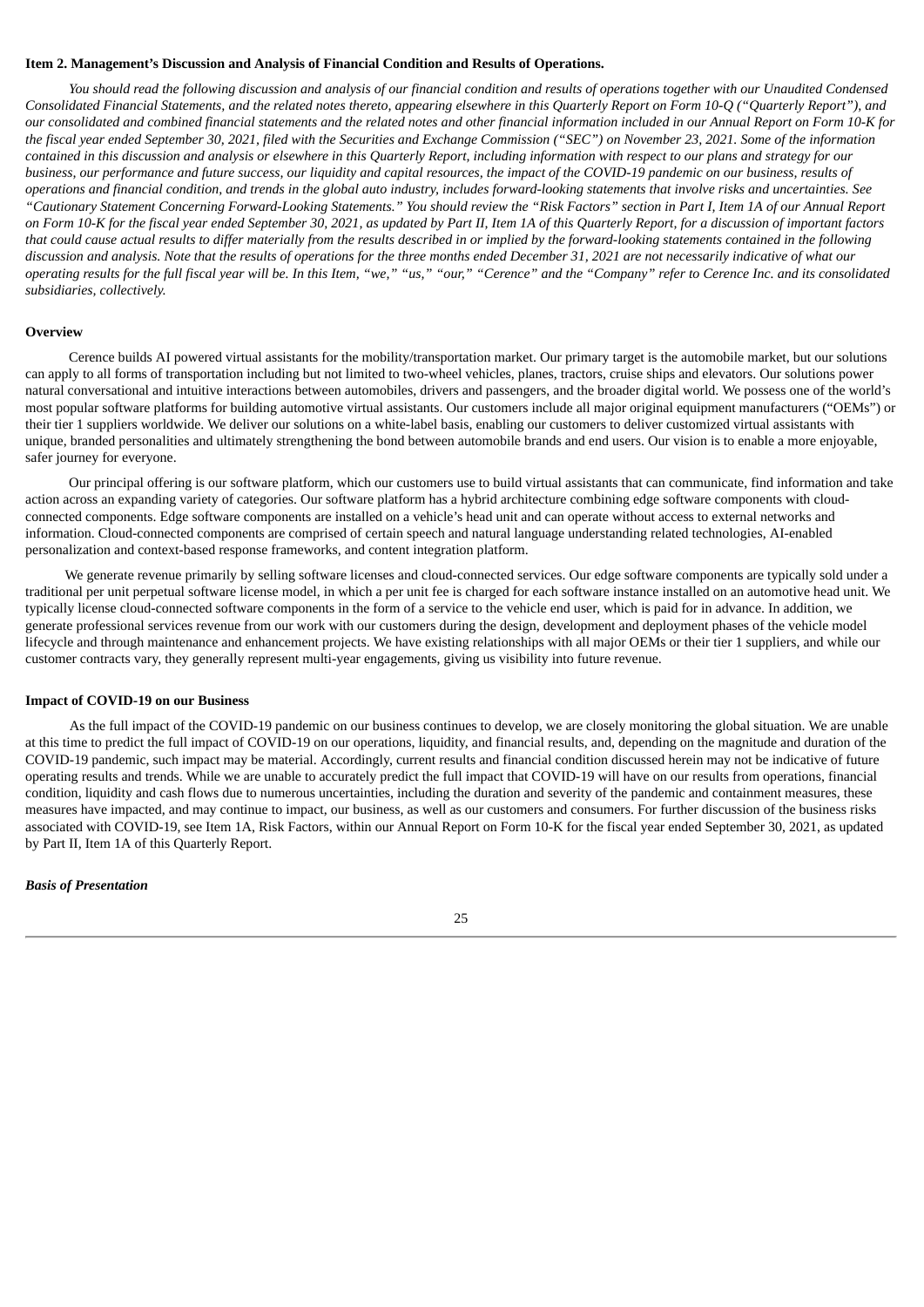The financial information presented in the accompanying unaudited condensed consolidated financial statements has been prepared in accordance with U.S. generally accepted accounting principles ("U.S. GAAP") and in accordance with rules and regulations of the SEC regarding interim financial reporting. Accordingly, the financial statements do not include all of the information and footnotes required by U.S. GAAP for complete financial statements.

The condensed consolidated balance sheet data as of September 30, 2021 was derived from audited financial statements, but does not include all disclosures required by U.S. GAAP. In the opinion of management, the accompanying unaudited condensed consolidated financial statements reflect all adjustments, consisting primarily of normal recurring accruals, necessary for a fair presentation of our financial position and results of operations. The operating results for the three months ended December 31, 2021 are not necessarily indicative of the results expected for the full year ending September 30, 2022.

The accompanying unaudited condensed consolidated financial statements include the accounts of the Company, as well as those of its wholly owned subsidiaries. All significant intercompany transactions and balances are eliminated in consolidation.

## *Key Metrics*

In evaluating our financial condition and operating performance, we focus on revenue, operating margins, and cash flow from operations.

For the three months ended December 31, 2021 as compared to the three months ended December 31, 2020:

- Total revenue increased by \$0.8 million, or 0.8%, to \$94.4 million from \$93.6 million.
- Operating margin increased 5.6 percentage points to 24.3% from 18.7%.

• Cash provided by operating activities was \$5.1 million, a decrease of \$5.7 million from cash provided by operating activities of \$10.8 million.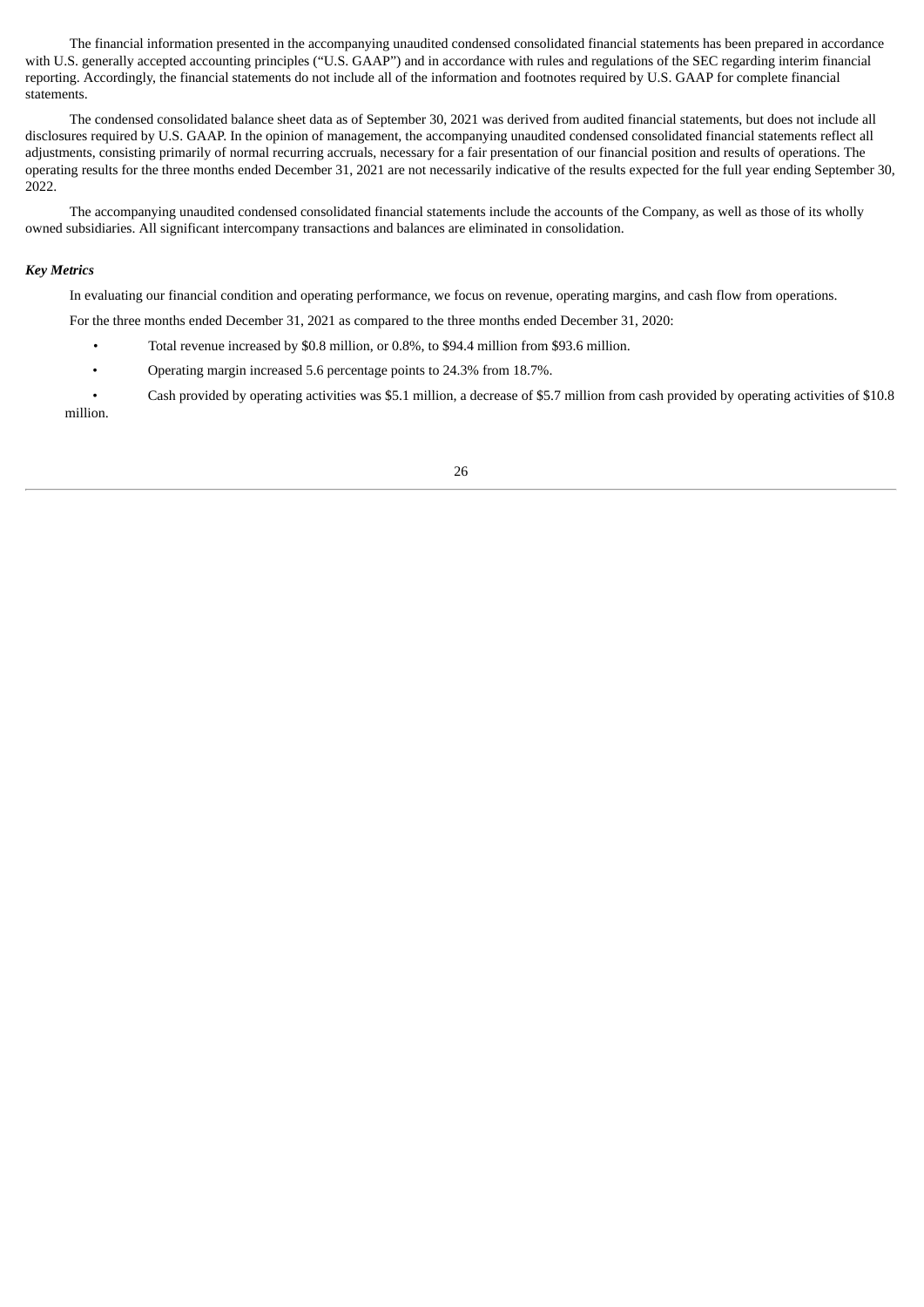## **Operating Results**

The following table shows the Condensed Consolidated Statement of Operations for the three months ended December 31, 2021 and 2020 (dollars in thousands):

|                                           |      | <b>Three Months Ended December 31,</b> |              |  |  |  |
|-------------------------------------------|------|----------------------------------------|--------------|--|--|--|
|                                           | 2021 |                                        | 2020         |  |  |  |
| Revenue:                                  |      |                                        |              |  |  |  |
| License                                   | \$   | 46,850                                 | \$<br>46,414 |  |  |  |
| Connected services                        |      | 28,159                                 | 25,930       |  |  |  |
| Professional services                     |      | 19,417                                 | 21,299       |  |  |  |
| <b>Total revenues</b>                     |      | 94,426                                 | 93,643       |  |  |  |
| Cost of revenue:                          |      |                                        |              |  |  |  |
| License                                   |      | 721                                    | 674          |  |  |  |
| Connected services                        |      | 5,724                                  | 7,013        |  |  |  |
| Professional services                     |      | 15,903                                 | 17,322       |  |  |  |
| Amortization of intangible assets         |      | 1,879                                  | 1,879        |  |  |  |
| Total cost of revenues                    |      | 24,227                                 | 26,888       |  |  |  |
| Gross profit                              |      | 70,199                                 | 66,755       |  |  |  |
| Operating expenses:                       |      |                                        |              |  |  |  |
| Research and development                  |      | 25,792                                 | 24,131       |  |  |  |
| Sales and marketing                       |      | 5,879                                  | 9,008        |  |  |  |
| General and administrative                |      | 7,527                                  | 12,434       |  |  |  |
| Amortization of intangible assets         |      | 3,154                                  | 3,158        |  |  |  |
| Restructuring and other costs, net        |      | 4,915                                  | 480          |  |  |  |
| Total operating expenses                  |      | 47,267                                 | 49,211       |  |  |  |
| Income from operations                    |      | 22,932                                 | 17,544       |  |  |  |
| Interest income                           |      | 90                                     | 18           |  |  |  |
| Interest expense                          |      | (3,427)                                | (3,799)      |  |  |  |
| Other income (expense), net               |      | (252)                                  | (2, 237)     |  |  |  |
| Income before income taxes                |      | 19,343                                 | 11,526       |  |  |  |
| Provision for (benefit from) income taxes |      | 299                                    | (9, 415)     |  |  |  |
| Net income                                | \$   | 19,044                                 | \$<br>20,941 |  |  |  |

Our revenue consists primarily of license revenue, connected services revenue and revenue from professional services. License revenue primarily consists of license royalties associated with our edge software components, with costs of license revenue primarily consisting of third-party royalty expenses for certain external technologies we leverage. Connected services revenue represents the subscription fee that provides access to our connected services components, including the customization and construction of our connected services solutions. Cost of connected service revenue primarily consists of labor costs of software delivery services, infrastructure, and communications fees that support our connected services solutions. Professional services revenue is primarily comprised of porting, integrating, and customizing our embedded solutions, with costs primarily consisting of compensation for services personnel, contractors and overhead.

Our operating expenses include R&D, sales and marketing and general and administrative expenses. R&D expenses primarily consist of salaries, benefits, and overhead relating to research and engineering staff. Sales and marketing expenses includes salaries, benefits, and commissions related to our sales, product marketing, product management, and business unit management teams. General and administrative expenses primarily consist of personnel costs for administration, finance, human resources, general management, fees for external professional advisers including accountants and attorneys, and provisions for credit losses.

Amortization of acquired patents and core technology are included within cost of revenues whereas the amortization of other intangible assets, such as acquired customer relationships, trade names and trademarks, are included within operating expenses. Customer relationships are amortized over their estimated economic lives based on the pattern of economic benefits expected to be generated from the use of the asset. Other identifiable intangible assets are amortized on a straight-line basis over their estimated useful lives.

Restructuring and other costs, net include restructuring expenses as well as other charges that are unusual in nature, are the result of unplanned events, and arise outside the ordinary course of our business.

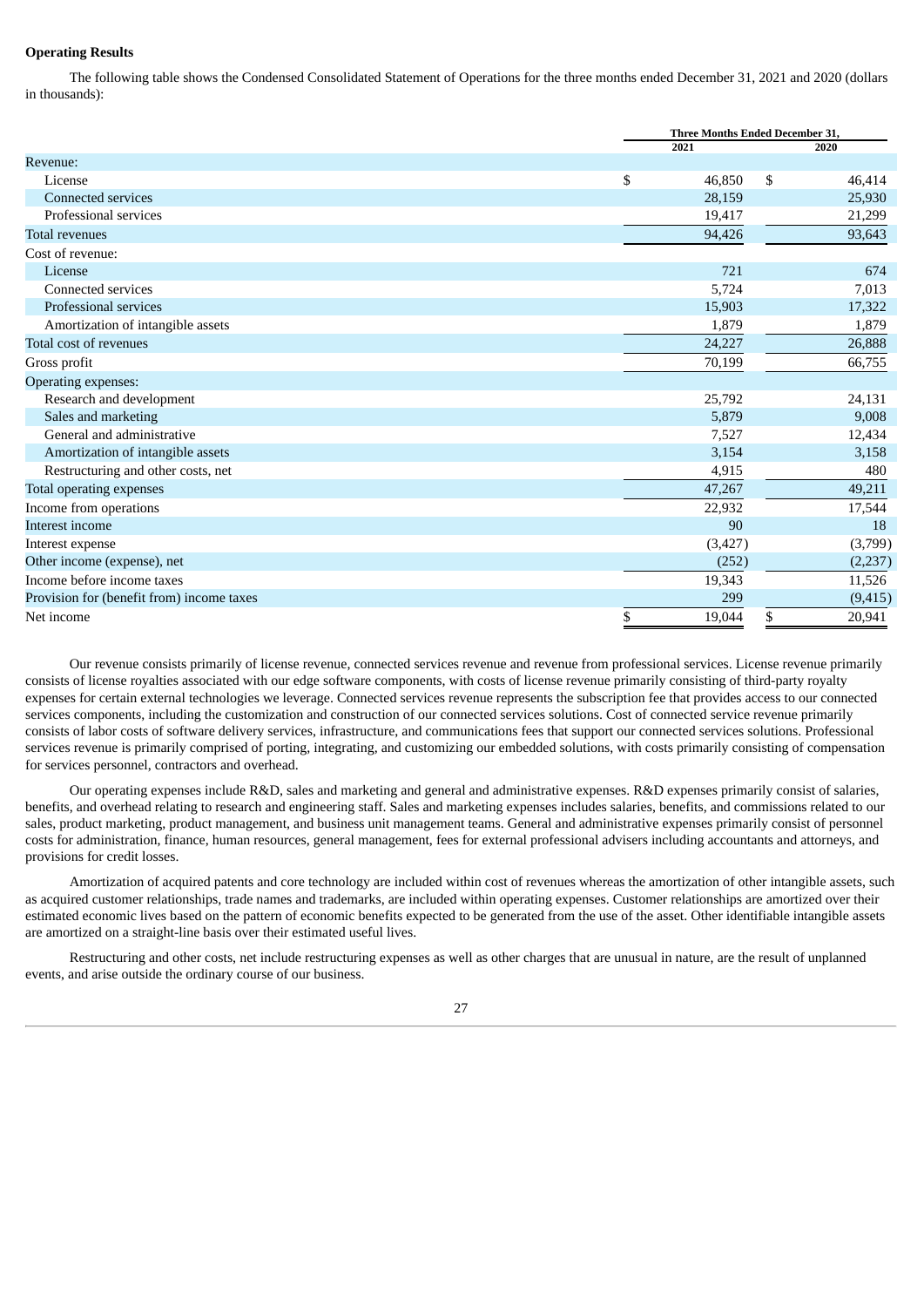Total other expense, net consists primarily of foreign exchange gains (losses), losses on the extinguishment of debt and interest expense related to Notes, the Senior Credit Facilities, and the Credit Agreement, dated October 1, 2019, by and among the Company, the lenders and issuing banks party thereto and Barclays Bank PLC, as administrative agent, which we repaid using proceeds from the issuance of the Notes.

#### *Three Months Ended December 31, 2021 Compared with Three Months Ended December 31, 2020*

## *Total Revenues*

The following table shows total revenues by product type, including the corresponding percentage change, for the three months ended December 31, 2021 and 2020 (dollars in thousands):

|                       | <b>Three Months Ended December 31.</b> |       |  |        |            |               |  |  |
|-----------------------|----------------------------------------|-------|--|--------|------------|---------------|--|--|
|                       | 2021                                   |       |  | 2020   | % of Total | 2021 vs. 2020 |  |  |
| License               | 46.850                                 | 49.6% |  | 46.414 | 49.6%      | $0.9\%$       |  |  |
| Connected services    | 28.159                                 | 29.8% |  | 25,930 | 27.7%      | 8.6%          |  |  |
| Professional services | 19,417                                 | 20.6% |  | 21,299 | 22.7%      | $(8.8)\%$     |  |  |
| Total revenues        | 94,426                                 |       |  | 93,643 |            | $0.8\%$       |  |  |

Total revenues for the three months ended December 31, 2021 were \$94.4 million, an increase of \$0.8 million, or 0.8%, from \$93.6 million for the three months ended December 31, 2020. The increase in revenues was driven by increases in licensing revenues and increased demand for our connected services. Currently, the global automotive industry is experiencing a semiconductor shortage. As of the date of this Quarterly Report, we are unable to predict the full extent this will have on our business.

#### *License Revenue*

License revenue for the three months ended December 31, 2021 was \$46.9 million, an increase of \$0.5 million, or 0.9%, from \$46.4 million for the three months ended December 31, 2020. The increase in license revenue was primarily due to higher volume of licensing royalties as the global auto industry continues to recover from the COVID-19 pandemic and due to new markets. As a percentage of total revenues, license revenue remained flat at 49.6% for the three months ended December 31, 2021 and 2020.

#### *Connected Services Revenue*

Connected services revenue for the three months ended December 31, 2021 was \$28.2 million, an increase of \$2.3 million, or 8.6%, from \$25.9 million for the three months ended December 31, 2020. This increase was primarily driven by greater demand for our connected services solutions as our customers increasingly deploy hybrid solutions. As a percentage of total revenues, connected services revenue increased by 2.1 percentage point from 27.7% for the three months ended December 31, 2020 to 29.8% for the three months ended December 31, 2021.

#### *Professional Services Revenue*

Professional service revenue for the three months ended December 31, 2021 was \$19.4 million, a decrease of \$1.9 million, or 8.8%, from \$21.3 million for the three months ended December 31, 2020. This decrease was primarily driven by the composition of our arrangements and the related timing of fulfilling performance obligations under the contracts. As a percentage of total revenues, professional services revenue decreased by 2.1 percentage points from 22.7% for the three months ended December 31, 2020 to 20.6% for the three months ended December 31, 2021.

#### *Total Cost of Revenues and Gross Profits*

The following table shows total cost of revenues by product type and the corresponding percentage change (dollars in thousands):

|                             | Three Months Ended December 31, | % Change |               |
|-----------------------------|---------------------------------|----------|---------------|
|                             | 2021                            | 2020     | 2021 vs. 2020 |
| License                     | 721                             | 674      | 7.0%          |
| Connected services          | 5,724                           | 7,013    | $(18.4)\%$    |
| Professional services       | 15,903                          | 17,322   | $(8.2)\%$     |
| Amortization of intangibles | 1,879                           | 1,879    |               |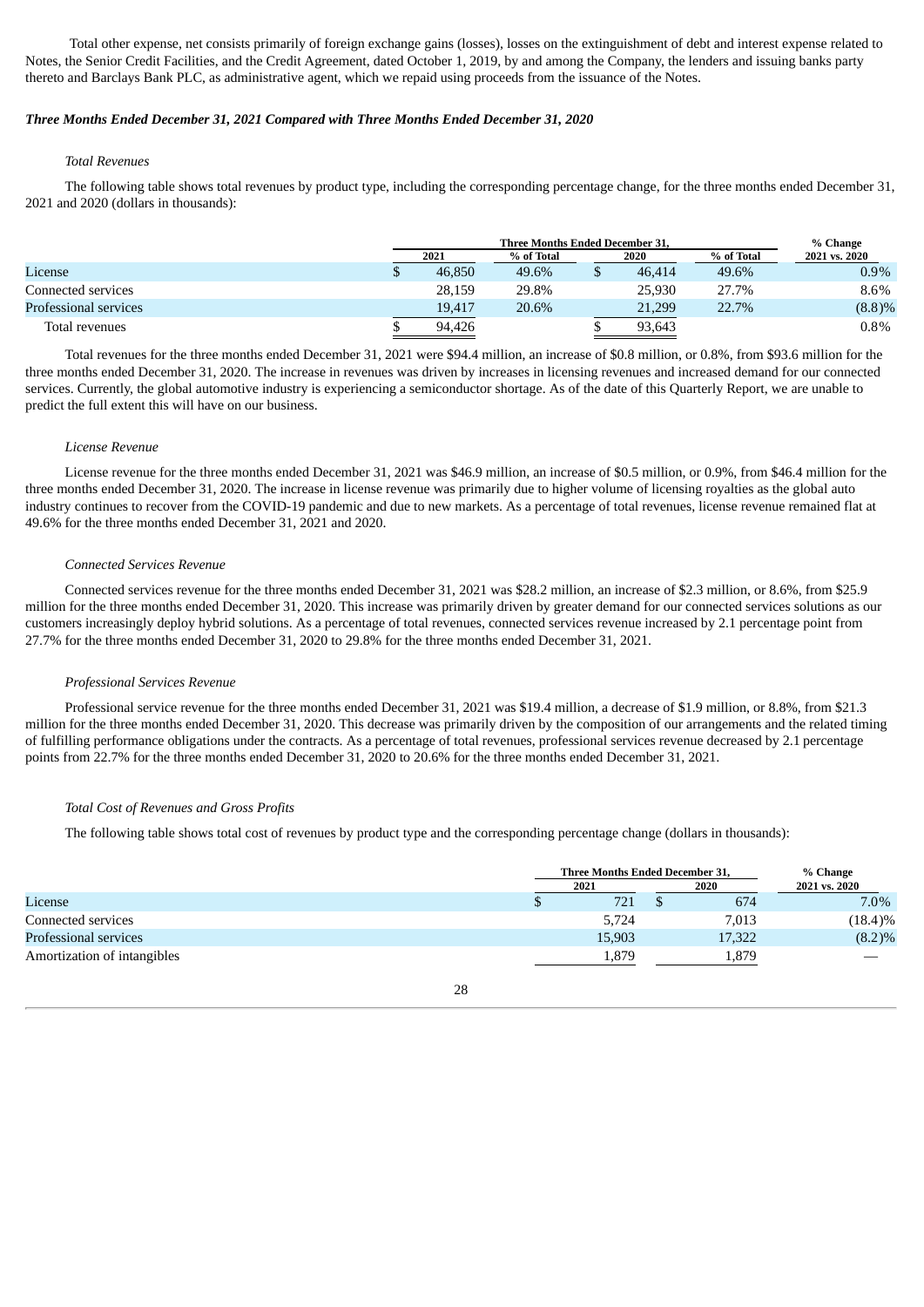| Total o<br><b>Exavenues</b><br>'NST | 222<br>71<br>T. 6<br>$\mathcal{L}(\mathcal{L})$ and $\mathcal{L}(\mathcal{L})$ and $\mathcal{L}(\mathcal{L})$ and $\mathcal{L}(\mathcal{L})$ | .888<br>n c | 0/0<br>۰۰۰ می |
|-------------------------------------|----------------------------------------------------------------------------------------------------------------------------------------------|-------------|---------------|
|                                     |                                                                                                                                              |             |               |

The following table shows total gross profit by product type and the corresponding percentage change (dollars in thousands):

|                             | <b>Three Months Ended December 31,</b> |   | % Change |               |
|-----------------------------|----------------------------------------|---|----------|---------------|
|                             | 2021                                   |   | 2020     | 2021 vs. 2020 |
| License                     | 46,129                                 | S | 45,740   | 0.9%          |
| Connected services          | 22,435                                 |   | 18,917   | 18.6%         |
| Professional services       | 3,514                                  |   | 3,977    | $(11.6)\%$    |
| Amortization of intangibles | (1,879)                                |   | (1,879)  |               |
| Total gross profit          | 70.199                                 |   | 66,755   | 5.2%          |

Total cost of revenues for the three months ended December 31, 2021 were \$24.2 million, a decrease of \$2.7 million, or 9.9%, from \$26.9 million for the three months ended December 31, 2020.

We experienced an increase in total gross profit of \$3.4 million, or 5.2%, from \$66.8 million for the three months ended December 31, 2020 to \$70.2 million for the three months ended December 31, 2021. The increase was primarily driven by our license and connected services solutions.

#### *Cost of License Revenue*

Cost of license revenue for the three months ended December 31, 2021 and 2020 was flat at \$0.7 million. As a percentage of total cost of revenues, cost of license revenue increased by 0.5 percentage points from 2.5% for the three months ended December 31, 2020 to 3.0% for the three months ended December 31, 2021.

License gross profit increased by \$0.4 million, or 0.9%, for the three months ended December 31, 2021 when compared to the three months ended December 31, 2020, primarily due to increases in license revenues on relatively flat costs.

#### *Cost of Connected Services Revenue*

Cost of connected services revenue for the three months ended December 31, 2021 was \$5.7 million, a decrease of \$1.3 million, or 18.4%, from \$7.0 million for the three months ended December 31, 2020. Cost of connected services revenue decreased primarily due to a \$0.5 million decrease in salary-related expenditures, \$0.2 million decrease in third-party contractor costs and \$0.2 million decrease in depreciation costs offset by increase of \$0.4 million in our cloud infrastructure costs. As a percentage of total cost of revenues, cost of connected service revenue decreased by 2.5 percentage points from 26.1% for the three months ended December 31, 2020 to 23.6% for the three months ended December 31, 2021.

Connected services gross profit increased \$3.5 million, or 18.6%, from \$18.9 million for the three months ended December 31, 2020 to \$22.4 million for the three months ended December 31, 2021, driven by continued revenue growth and cost savings.

#### *Cost of Professional Services Revenue*

Cost of professional services revenue for the three months ended December 31, 2021 was \$15.9 million, a decrease of \$1.4 million, or 8.2%, from \$17.3 million for the three months ended December 31, 2020. Cost of professional services revenue decreased primarily due to a \$1.6 million in lower internal allocated labor, \$1.2 million decrease amortization in cost previously deferred, and \$0.4 million decrease in stock-based compensation costs. The decrease was partly offset by a \$1.9 million increase in third-party contractor costs. As a percentage of total cost of revenues, cost of professional services revenue increased by 1.2 percentage points from 64.4% for the three months ended December 31, 2020 to 65.6% for the three months ended December 31, 2021.

Professional services gross profit decreased \$0.5 million, or 11.6%, from \$4.0 million for the three months ended December 31, 2020 to \$3.5 million for the three months ended December 31, 2021, which was due to a decline in professional services revenues.

#### *Operating Expenses*

The tables below show each component of operating expense. Total other income (expense), net and provision for (benefit from) income taxes are non-operating expenses and presented in a similar format (dollars in thousands).

*R&D Expenses*

|      | Three Months Ended December 31, | % Change      |
|------|---------------------------------|---------------|
| 2021 | 2020                            | 2021 vs. 2020 |
|      |                                 |               |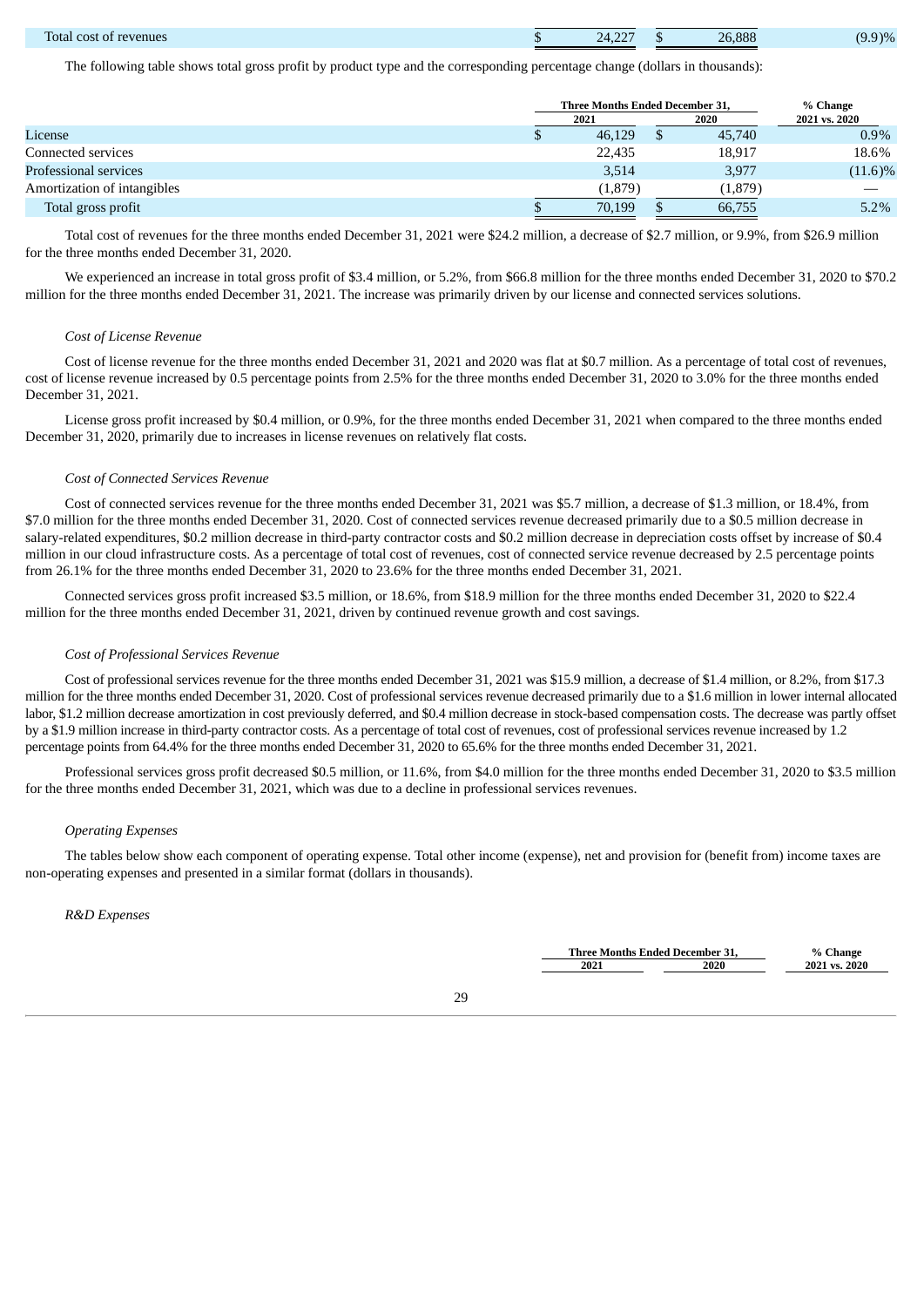| Research and development | 702<br>- 72<br>$\mathcal{L}(\mathcal{L})$ and $\mathcal{L}(\mathcal{L})$ and $\mathcal{L}(\mathcal{L})$ and $\mathcal{L}(\mathcal{L})$ | 74.1<br>$-1, -2.$ | $Q_0$<br>0.5/0 |
|--------------------------|----------------------------------------------------------------------------------------------------------------------------------------|-------------------|----------------|
|                          |                                                                                                                                        |                   |                |

Historically, R&D expenses are our largest operating expense as we continue to build on our existing software platforms and develop new technologies. R&D expenses for the three months ended December 31, 2021 were \$25.8 million, an increase of \$1.7 million, or 6.9%, from \$24.1 million for the three months ended December 31, 2020. The increase in R&D expenses was primarily attributable to a \$2.4 million reduction in labor allocated to support our customer projects, \$1.4 million increase in salary-related expenditures driven as well as \$0.6 million increase in third party contractor costs. The increase was partially offset by \$1.0 million increase in capitalized cost associated with internally developed software and \$2.1 million decrease in stock-based compensation costs. As a percentage of total operating expenses, R&D expenses increased by 5.6 percentage points from 49.0% for the three months ended December 31, 2020 to 54.6% for the three months ended December 31, 2021.

#### *Sales & Marketing Expenses*

|                     | Three Months Ended December 31. |       | % Change      |
|---------------------|---------------------------------|-------|---------------|
|                     | 2021                            | 2020  | 2021 vs. 2020 |
| Sales and marketing | 070<br>ว.o/ะ                    | 9,008 | 7)%<br>34.7   |

Sales and marketing expenses for the three months ended December 31, 2021 were \$5.9 million, a decrease of \$3.1 million, or 34.7%, from \$9.0 million for the three months ended December 31, 2020. The decrease in sales and marketing expenses was primarily attributable to a \$3.2 million decrease in stock-based compensation and \$0.4 million decrease in salary-related expenses partially offset by an increase of \$0.2 million related to commission expense. As a percentage of total operating expenses, sales and marketing expenses decreased by 5.9 percentage points from 18.3% for the three months ended December 31, 2020 to 12.4% for the three months ended December 31, 2021.

#### *General & Administrative Expenses*

|                  |  | <b>Three</b><br>e Months Ended December '<br>2021<br>$B = 0.5$ |  | .      | Change<br>0/2    |
|------------------|--|----------------------------------------------------------------|--|--------|------------------|
|                  |  |                                                                |  | 2020   | vs. 2020<br>2021 |
| l administrative |  | ، ے ت                                                          |  | 14.404 | $39.5\%$         |

General and administrative expenses for the three months ended December 31, 2021 were \$7.5 million, a decrease of \$4.9 million, or 39.5%, from \$12.4 million for the three months ended December 31, 2020. The decrease in general and administrative expenses was primarily attributable to \$5.6 million decrease in stock-based compensation and \$0.3 million decrease in depreciation expense. The decrease was partly offset by a \$1.0 million increase in salary-related expenses. As a percentage of total operating expenses, general and administrative expenses decreased by 9.4 percentage points from 25.3% for the three months ended December 31, 2020 to 15.9% for the three months ended December 31, 2021.

#### *Amortization of Intangible Assets*

|                    |  | <b>Three Months Ended December 31.</b> |  | % Change |               |  |  |       |           |
|--------------------|--|----------------------------------------|--|----------|---------------|--|--|-------|-----------|
|                    |  | 2021                                   |  | 2020     | 2021 vs. 2020 |  |  |       |           |
| Cost of revenues   |  | 1,879                                  |  | 1,879    |               |  |  |       |           |
| Operating expense  |  | 3,154                                  |  | 3,158    | (0.1)%        |  |  |       |           |
| Total amortization |  | 5,033                                  |  |          |               |  |  | 5,037 | $(0.1)\%$ |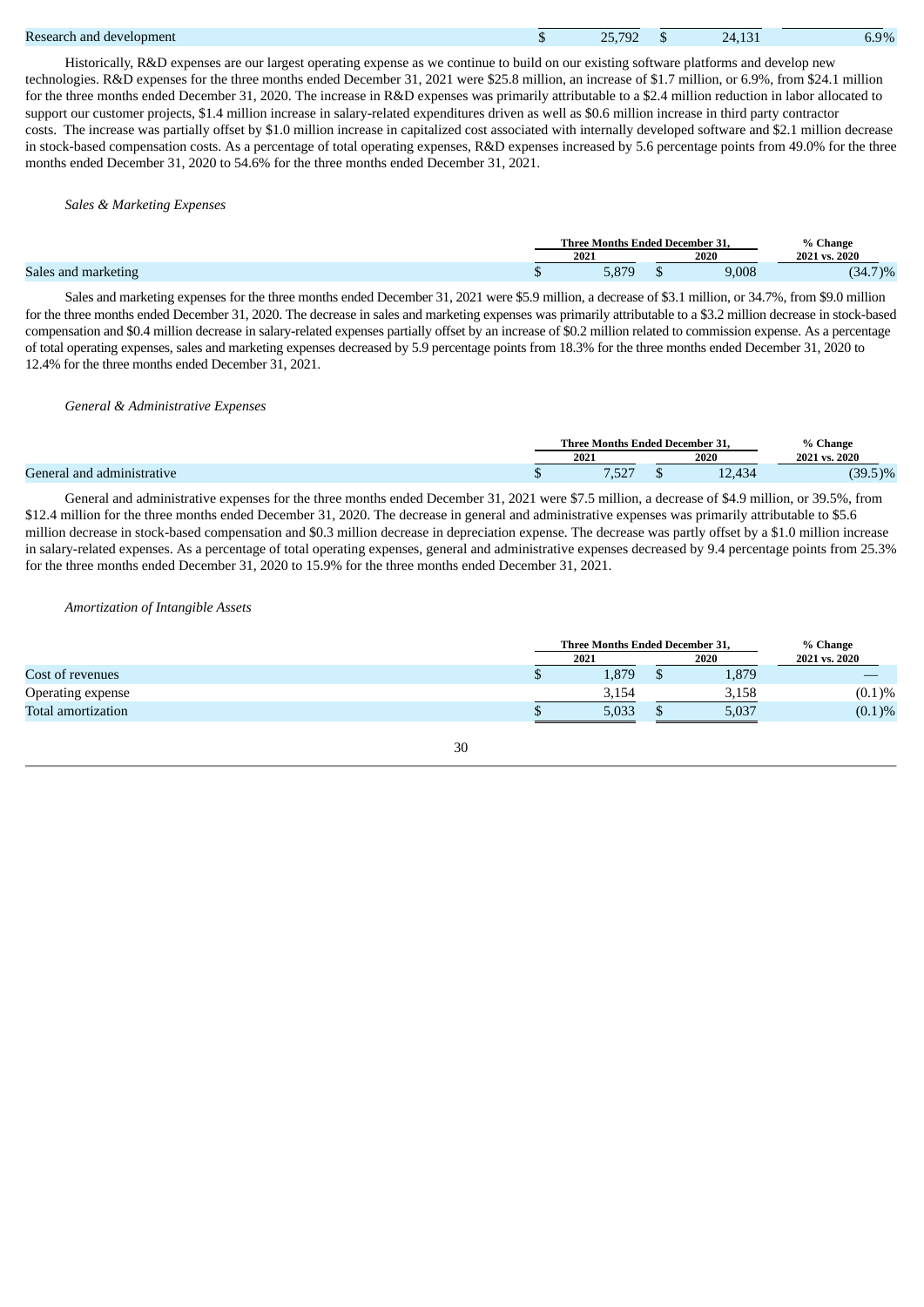Intangible asset amortization for the three months ended December 31, 2021 and 2020 was flat at \$5.0 million. Amortization expense for acquired technology and patents is included in the cost of revenues in the accompanying Condensed Consolidated Statements of Operations. Amortization expense for customer relationships is included in operating expenses in the accompanying Condensed Consolidated Statements of Operations.

As a percentage of total cost of revenues, intangible asset amortization within cost of revenues increased by 0.8 percentage point from 7.0% for the three months ended December 31, 2020 to 7.8% for the three months ended December 31, 2021. As a percentage of total operating expenses, intangible asset amortization expenses within operating expenses increased by 0.3 percentage points from 6.4% for the three months ended December 31, 2020 as compared to 6.7% for the three months ended December 31, 2021.

#### *Restructuring and Other Costs, Net*

|                                    | <b>Three Months Ended December 31</b> |  | % Change |               |  |
|------------------------------------|---------------------------------------|--|----------|---------------|--|
|                                    | 2021                                  |  | 2020     | 2021 vs. 2020 |  |
| Restructuring and other costs, net | $4.51 -$                              |  | 480      | 924.0%        |  |

Restructuring and other costs, net for the three months ended December 31, 2021 were \$4.9 million, an increase of \$4.4 million, or 924.0%, from \$0.5 million for the three months ended December 31, 2020. The increase in restructuring and other costs, net was primarily driven by \$4.0 million, net of \$5.0 million in forfeitures, in stock-based compensation due to the resignation of our former CEO and the resulting modification of certain stock-based awards. As a percentage of total operating expenses, restructuring and other costs, net increased by 9.4 percentage points from 1.0% for the three months ended December 31, 2020 to 10.4% for the three months ended December 31, 2021.

#### *Total Other Expense, Net*

|                             |  | <b>Three Months Ended December 31.</b> |  | % Change |               |  |  |    |        |
|-----------------------------|--|----------------------------------------|--|----------|---------------|--|--|----|--------|
|                             |  | 2021                                   |  | 2020     | 2021 vs. 2020 |  |  |    |        |
| Interest income             |  | 90                                     |  |          |               |  |  | 18 | 400.0% |
| Interest expense            |  | (3,427)                                |  | (3,799)  | $(9.8)\%$     |  |  |    |        |
| Other income (expense), net |  | (252)                                  |  | (2, 237) | $(88.7)\%$    |  |  |    |        |
| Total other expense, net    |  | (3,589)                                |  | (6,018)  | $(40.4)\%$    |  |  |    |        |

Total other expense, net for the three months ended December 31, 2021 was expense of \$3.6 million, a decrease of \$2.4 million from \$6.0 million of expense for the three months ended December 31, 2020. The decrease in interest expense was primarily attributable to a lower applicable interest rate on Term Loan Facility. The decrease in other income (expense), net was primarily driven by foreign exchange gains offset by \$1.3 million of expense related to a decrease in an asset corresponding with the release of indemnified pre-Spin-Off liabilities for uncertain tax positions. For further information, see "Liquidity and Capital Resources" below.

#### *Provision For (Benefit From) Income Taxes*

|                                           |  | <b>Three Months Ended December 31.</b> |  | % Change   |               |
|-------------------------------------------|--|----------------------------------------|--|------------|---------------|
|                                           |  | 2021                                   |  | 2020       | 2021 vs. 2020 |
| Provision for (benefit from) income taxes |  | 299                                    |  | (9.415)    | $(103.2)\%$   |
| Effective income tax rate %               |  | 5%                                     |  | $(81.7)\%$ |               |

Our effective income tax rate for the three months ended December 31, 2021 was 1.5%, compared to negative 81.7% for the three months ended December 31, 2020. Consequently, our provision for income taxes for the three months ended December 31, 2021 was \$0.3 million, a net change of \$9.7 million from a benefit from income taxes of \$9.4 million for the three months ended December 31, 2020. This difference was attributable to our composition of jurisdiction earnings, U.S. inclusions of foreign taxable income as a result of 2017 tax law changes, and a \$15.8 million tax benefit recorded as a result of an increase to the enacted Netherlands tax rate in the first quarter of fiscal 2021 partially offset by a \$3.5 million tax benefit recorded as result of an increase to the enacted Netherlands tax rate in the first quarter of fiscal 2022.

#### **Liquidity and Capital Resources**

#### *Financial Condition*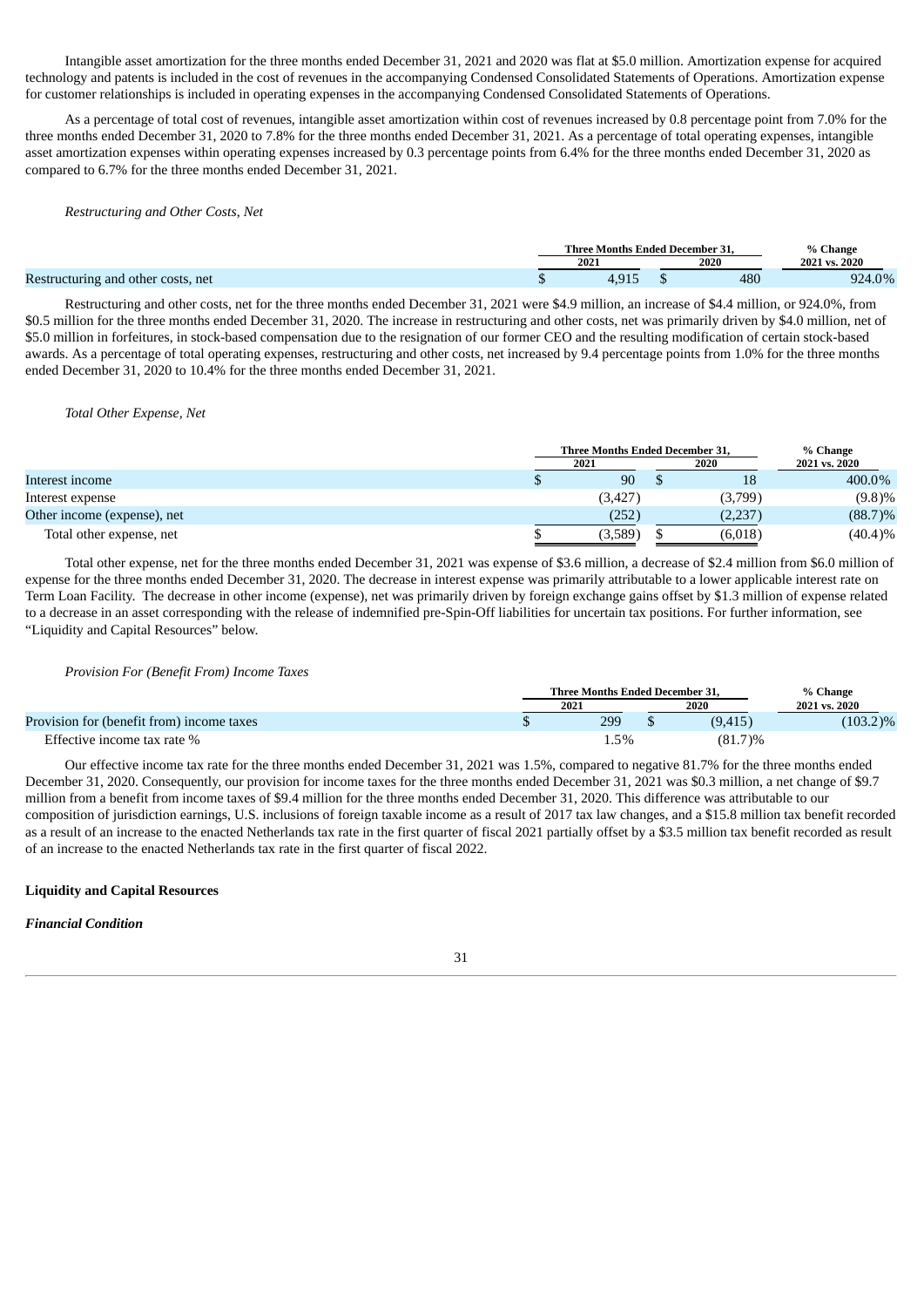As of December 31, 2021, we had \$152.9 million in cash, cash equivalents, and marketable securities. Cash equivalents include highly liquid investments that are readily convertible to known amounts of cash and have original maturities of three months or less. Marketable securities include commercial paper and corporate bonds. As of December 31, 2021, our net working capital, excluding deferred revenue and deferred costs, was \$205.0 million. This balance is representative of the short-term net cash inflows based on the working capital at that date.

## *Sources and Material Cash Requirements*

Our principal sources of liquidity are our cash, cash equivalents, and marketable securities, as well as the cash flows we generated from our operations. The primary uses of cash include costs of revenues, funding of R&D activities, capital expenditures and debt obligations.

Our ability to fund future operating needs will depend on our ability to generate positive cash flows from operations and finance additional funding in the capital markets as needed. Based on our history of generating positive cash flows and the \$152.9 million of cash, cash equivalents, and marketable securities as of December 31, 2021, we believe that we will be able to meet our liquidity needs over the next 12 months. We believe that we will meet longer-term expected future cash requirements and obligations, through a combination of cash flows from operating activities, available cash balances, and available credit via our Revolving Facility.

The following table presents our material cash requirements for future periods (dollars in thousands):

|                                                  | <b>Material Cash Requirements Due by Period</b> |        |  |                          |  |               |  |                          |       |         |  |
|--------------------------------------------------|-------------------------------------------------|--------|--|--------------------------|--|---------------|--|--------------------------|-------|---------|--|
|                                                  |                                                 | 2022   |  | 2023 - 2024              |  | $2025 - 2026$ |  | <b>Thereafter</b>        | Total |         |  |
| <b>Notes</b>                                     |                                                 | ٠      |  | $\overline{\phantom{0}}$ |  | 175,000       |  | $\overline{\phantom{a}}$ |       | 175,000 |  |
| Interest payable on the Notes (a)                |                                                 | 3.924  |  | 10,507                   |  | 3,507         |  |                          |       | 17,938  |  |
| <b>Senior Credit Facilities</b>                  |                                                 | 4.688  |  | 23,438                   |  | 87,500        |  |                          |       | 115,626 |  |
| Interest payable on Senior Credit Facilities (b) |                                                 | 2.026  |  | 4.797                    |  | 845           |  |                          |       | 7.668   |  |
| <b>Operating leases</b>                          |                                                 | 4.772  |  | 9.789                    |  | 3,886         |  | 1,520                    |       | 19,967  |  |
| Operating leases under restructuring (c)         |                                                 | 70     |  | 25                       |  | 396           |  | 198                      |       | 689     |  |
| <b>Financing leases</b>                          |                                                 | 312    |  | 885                      |  | 415           |  |                          |       | 1,612   |  |
| Total material cash requirements                 |                                                 | 15.792 |  | 49.441                   |  | 271.549       |  | 1.718                    |       | 338,500 |  |

(a) Interest per annum is due and payable semiannually and is determined based on the outstanding principal as of December 31, 2021.

(b) Interest per annum is due and payable monthly and is determined based on the outstanding principal as of December 31, 2021.

(c) Contractual lease commitments are shown net of sublease income related to certain facilities. As of December 31, 2021, we anticipate sublease income of \$2.1 million through fiscal year 2024.

As the impact of the COVID-19 pandemic on the economy and our operations evolves, we will continue to assess our liquidity needs. Should we need to secure additional sources of liquidity, we believe that we could finance our needs through the issuance of equity securities or debt offerings. However, we cannot guarantee that we will be able to obtain financing through the issuance of equity securities or debt offerings on acceptable terms. The COVID-19 pandemic has negatively impacted the global economy and created significant volatility and disruption of financial markets. An extended period of economic disruption could materially affect our business, results of operations, ability to meet debt covenants, access to sources of liquidity and financial condition.

## *3.00% Senior Convertible Notes due 2025*

On June 2, 2020, in an effort to refinance our debt structure, we issued \$175.0 million in aggregate principal amount of Notes, including the initial purchasers' exercise in full of their option to purchase an additional \$25.0 million principal amount of the Notes, between the Company and the Trustee, in a private offering to qualified institutional buyers pursuant to Rule 144A under the Securities Act of 1933, as amended. The net proceeds from the issuance of the Notes were \$169.8 million after deducting transaction costs.

The Notes are senior, unsecured obligations and will accrue interest payable semiannually in arrears on June 1 and December 1 of each year, beginning on December 1, 2020, at a rate of 3.00% per year. The Notes will mature on June 1, 2025, unless earlier converted, redeemed, or repurchased. The Notes are convertible into cash, shares of our common stock or a combination of cash and shares of our common stock, at our election. As of December 31, 2021, the if-converted value of the Notes exceeds its principal amount by \$183.4 million.

The conversion rate will initially be 26.7271 shares of our common stock per \$1,000 principal amount of Notes (equivalent to an initial conversion price of approximately \$37.42 per share of our common stock).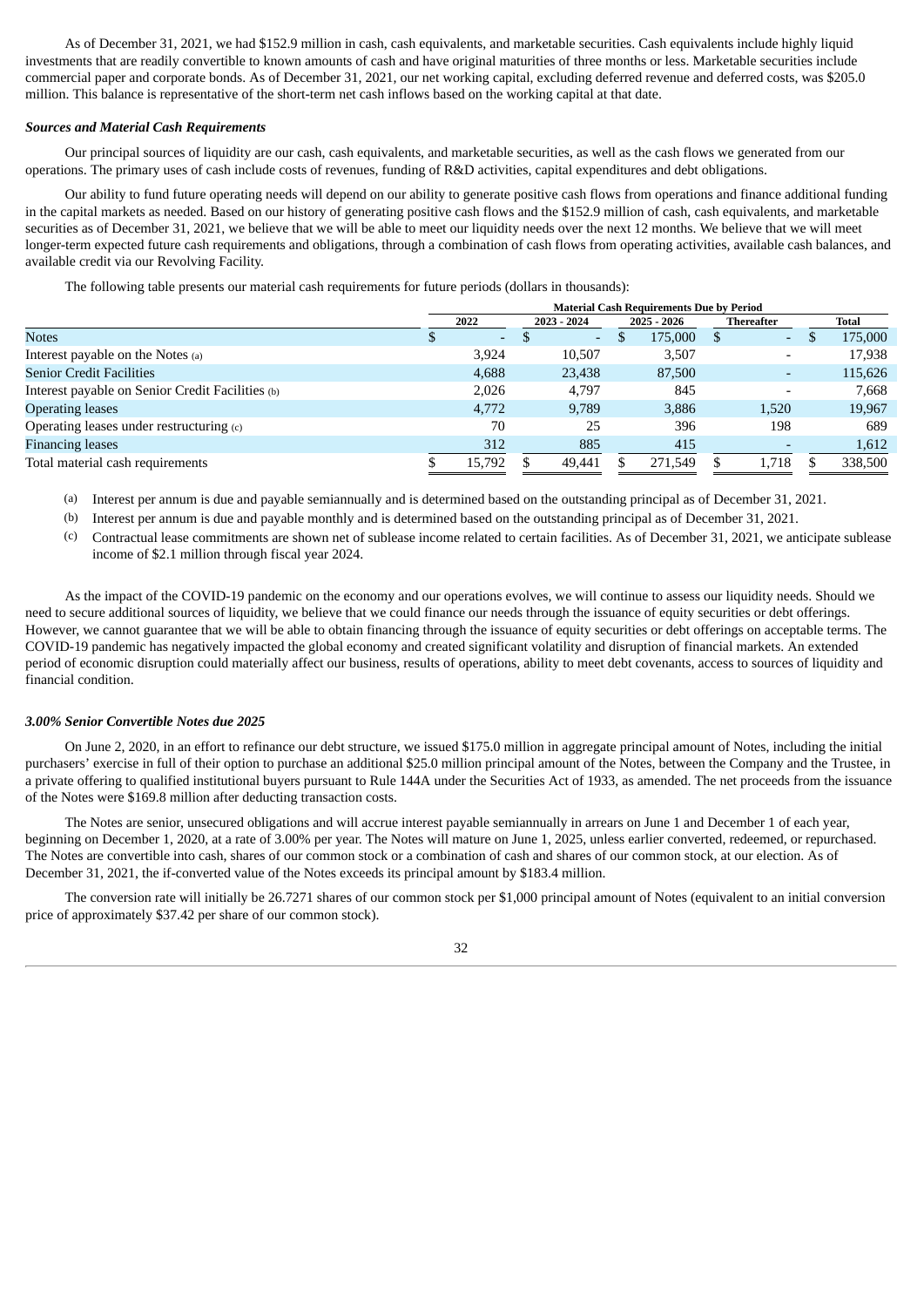The interest expense recognized related to the Notes for the three months ended December 31, 2021 was as follows (dollars in thousands):

|                                             | <b>Three Months Ended December 31.</b> |  |       |  |
|---------------------------------------------|----------------------------------------|--|-------|--|
|                                             | 2021                                   |  | 2020  |  |
| Contractual interest expense                | 1.322                                  |  | 1,322 |  |
| Amortization of debt discount               | 924                                    |  | 868   |  |
| Amortization of issuance costs              | 232                                    |  | 218   |  |
| Total interest expense related to the Notes | 2.478                                  |  | 2,408 |  |

The conditional conversion feature of the Notes was triggered in the three months ended December 31, 2021, with no Notes being converted. Whether any of the Notes will be convertible in future quarters will depend on the satisfaction of one or more of the conversion conditions in the future. If one or more holders elect to convert their Notes at a time when any such Notes are convertible, unless we elect to satisfy our conversion obligation by delivering solely shares of our common stock (other than paying cash in lieu of delivering any fractional share), we would be required to settle a portion or all of our conversion obligation through the payment of cash, which could adversely affect our liquidity.

#### *Senior Credit Facilities*

On June 12, 2020, in connection with our effort to refinance our existing indebtedness, we entered into a Term Loan Facility. The net proceeds from the issuance of the Term Loan Facility were \$123.0 million. We also entered the Revolving Facility, which shall be drawn on in the event that our working capital and other cash needs are not supported by our operating cash flow. As of December 31, 2021, there were no amounts outstanding under the Revolving Facility.

On December 17, 2020 (the "Amendment No. 1 Effective Date"), we entered into Amendment No. 1 to the Credit Agreement (the "Amendment"). The Amendment extended the scheduled maturity date of the revolving credit and term facilities from June 12, 2024 to April 1, 2025.

The Amendment revised certain interest rates in the Credit Agreement. Following delivery of a compliance certificate for the first full fiscal quarter after the Amendment No. 1 Effective Date, the applicable margins for the revolving credit and term facilities is subject to a pricing grid based upon the net total leverage ratio as follows (i) if the net total leverage ratio is greater than 3.00 to 1.00, the applicable margin is LIBOR plus 3.00% or ABR plus 2.00%; (ii) if the net total leverage ratio is less than or equal to 3.00 to 1.00 but greater than 2.50 to 1.00, the applicable margin is LIBOR plus 2.75% or ABR plus 1.75%; (iii) if the net total leverage ratio is less than or equal to 2.50 to 1.00 but greater than 2.00 to 1.00, the applicable margin is LIBOR plus 2.50% or ABR plus 1.50%; (iv) if the net total leverage ratio is less than or equal to 2.00 to 1.00 but greater than 1.50 to 1.00, the applicable margin is LIBOR plus 2.25% or ABR plus 1.25%; and (v) if the net total leverage ratio is less than or equal to 1.50 to 1.00, the applicable margin is LIBOR plus 2.20% or ABR plus 1.00%. As a result of the Amendment, the applicable LIBOR floor was reduced from 0.50% to 0.00%. From the Amendment No. 1 Effective Date until the fiscal quarter ended December 31, 2020, the interest rate was LIBOR plus 2.50%. For the three months ended December 31, 2021, the interest rate was LIBOR plus 2.25%. Total interest expense relating to the Senior Credit Facilities for the three months ended December 31, 2021 and 2020 was \$0.9 million and \$1.4 million, respectively, reflecting the coupon and accretion of the discount.

In addition, the quarterly commitment fee required to be paid based on the unused portion of the Revolving Facility is subject to a pricing grid based upon the net total leverage ratio as follows (i) if the net total leverage ratio is greater than 3.00 to 1.00, the unused line fee is 0.500%; (ii) if the net total leverage ratio is less than or equal to 3.00 to 1.00 but greater than 2.50 to 1.00, the unused line fee is 0.450%; (iii) if the net total leverage ratio is less than or equal to 2.50 to 1.00 but greater than 2.00 to 1.00, the unused line fee is 0.400%; (iv) if the net total leverage ratio is less than or equal to 2.00 to 1.00 but greater than 1.50 to 1.00, the unused line fee is 0.350%; and (v) if the net total leverage ratio is less than or equal to 1.50 to 1.00, the unused line fee is 0.300%.

Through the fiscal quarter ending December 31, 2022, we are obligated to make quarterly principal payments in an aggregate amount equal to 1.25% of the original principal amount of the Term Loan Facility. From the fiscal quarter ending March 31, 2023 and for each fiscal quarter thereafter, we are obligated to make quarterly principal payments in an aggregate amount equal to 2.50% of the original principal amount of the Term Loan Facility, with the balance payable at the maturity date thereof.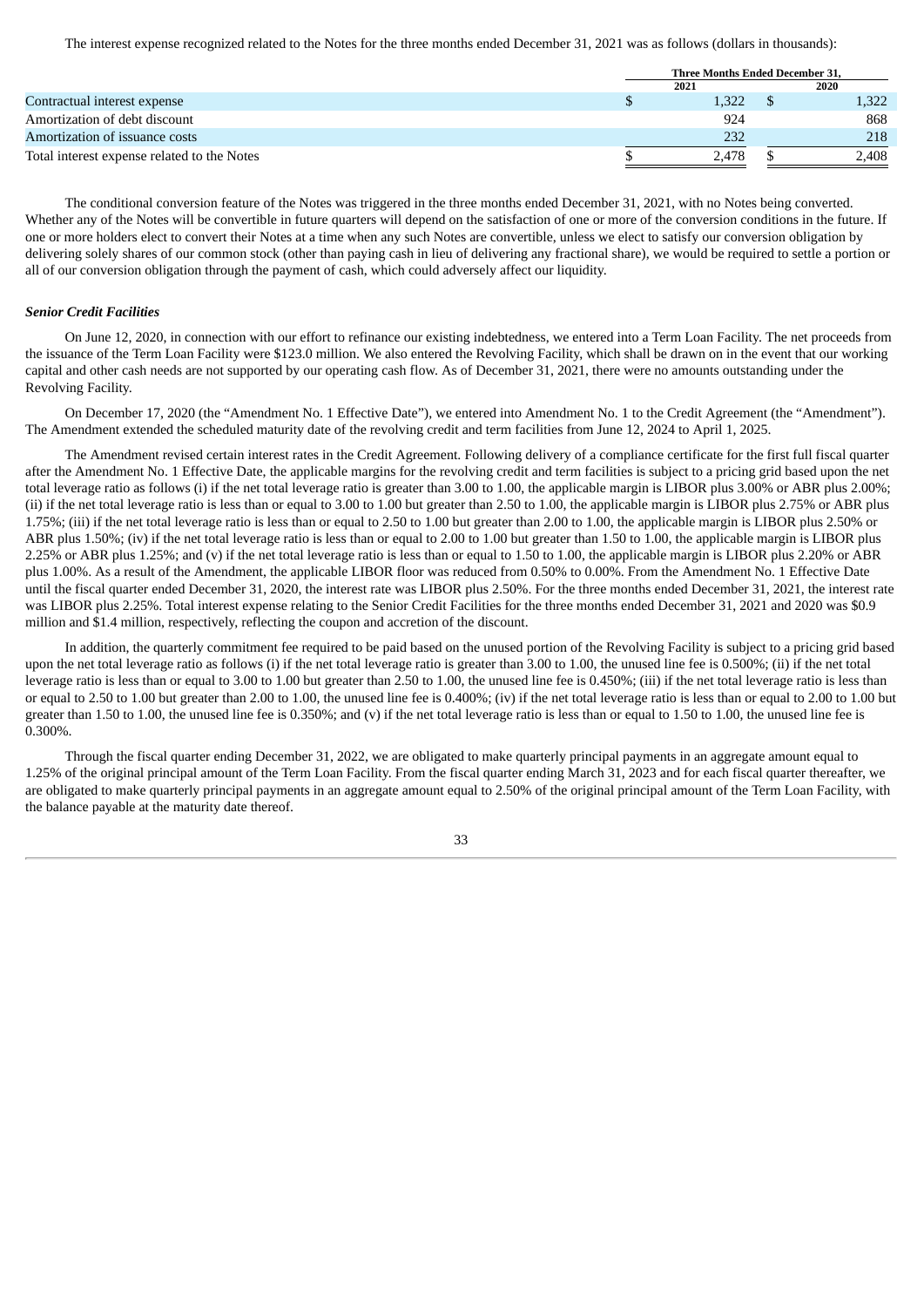The Credit Agreement contains certain affirmative and negative covenants customary for financings of this type that, among other things, limit our and our subsidiaries' ability to incur additional indebtedness or liens, to dispose of assets, to make certain fundamental changes, to designate subsidiaries as unrestricted, to make certain investments, to prepay certain indebtedness and to pay dividends, or to make other distributions or redemptions/repurchases, in respect of our and our subsidiaries' equity interests. In addition, the Credit Agreement contains financial covenants, each tested quarterly, (1) a net secured leveraged ratio of not greater than 3.25 to 1.00; (2) a net total leverage ratio of not greater than 4.25 to 1.00; and (3) minimum liquidity of at least \$75 million. The Credit Agreement also contains events of default customary for financings of this type, including certain customary change of control events. As of December 31, 2021, we were in compliance with all Credit Agreement covenants.

## *Cash Flows*

Cash flows from operating, investing and financing activities for the three months ended December 31, 2021 and 2020, as reflected in the unaudited Condensed Consolidated Statements of Cash Flows included in Item 1 of this Form 10-Q, are summarized in the following table (dollars in thousands):

|                                                                        | <b>Three Months Ended December 31.</b> |           |  |          | % Change      |  |
|------------------------------------------------------------------------|----------------------------------------|-----------|--|----------|---------------|--|
|                                                                        |                                        | 2021      |  | 2020     | 2021 vs. 2020 |  |
| Net cash provided by operating activities                              |                                        | 5.145     |  | 10,809   | $(52.4)\%$    |  |
| Net cash used in investing activities                                  |                                        | (1,738)   |  | (8,727)  | $(80.1)\%$    |  |
| Net cash used in financing activities                                  |                                        | (14, 152) |  | (28,779) | $(50.8)\%$    |  |
| Effect of foreign currency exchange rates on cash and cash equivalents |                                        | (447)     |  | 990      | $(145.2)\%$   |  |
| Net changes in cash and cash equivalents                               |                                        | (11,192)  |  | (25,707) | $(56.5)\%$    |  |

#### *Net Cash Provided by Operating Activities*

Net cash provided by operating activities for the three months ended December 31, 2021 was \$5.1 million, a net decrease of \$5.7 million, or 52.4%, from net cash provided by operating activities of \$10.8 million for the three months ended December 31, 2020. The net increase in cash provided by operating activities was primarily due to:

- An increase of \$5.5 million from income before non-cash charges;
- A decrease of \$7.3 million due to unfavorable changes in working capital primarily related to cash outflows from prepaid expenses and other assets; and
- A decrease of \$3.8 million from changes in deferred revenue.

Deferred revenue represents a significant portion of our net cash provided by operating activities and, depending on the nature of our contracts with customers, this balance can fluctuate significantly from period to period. Fluctuations in deferred revenue are not a reliable indicator of future performance and the related revenue associated with these contractual commitments. We expect our deferred revenue balances to decrease in the future, including due to a wind-down of a legacy connected service relationship with a major OEM, since the majority of cash from the contract has been collected. We do not expect any changes in deferred revenue to affect our ability to meet our obligations.

#### *Net Cash Used in Investing Activities*

Net cash used in investing activities for the three months ended December 31, 2021 was \$1.7 million, a decrease in cash used of \$7.0 million, or 80.1%, from \$8.7 million for the three months ended December 31, 2020. The decrease in cash outflows were driven by:

- An increase of \$8.5 million net cash inflow related to marketable securities for the three months ended December 31, 2021; and
- An increase of \$2.0 million in capital expenditures.

#### *Net Cash Used in Financing Activities*

Net cash used in financing activities for the three months ended December 31, 2021 was \$14.2 million, a net change of \$14.6 million, from cash used in financing activities of \$28.8 million for the three months ended December 31, 2020. The change in cash flows were primarily due to:

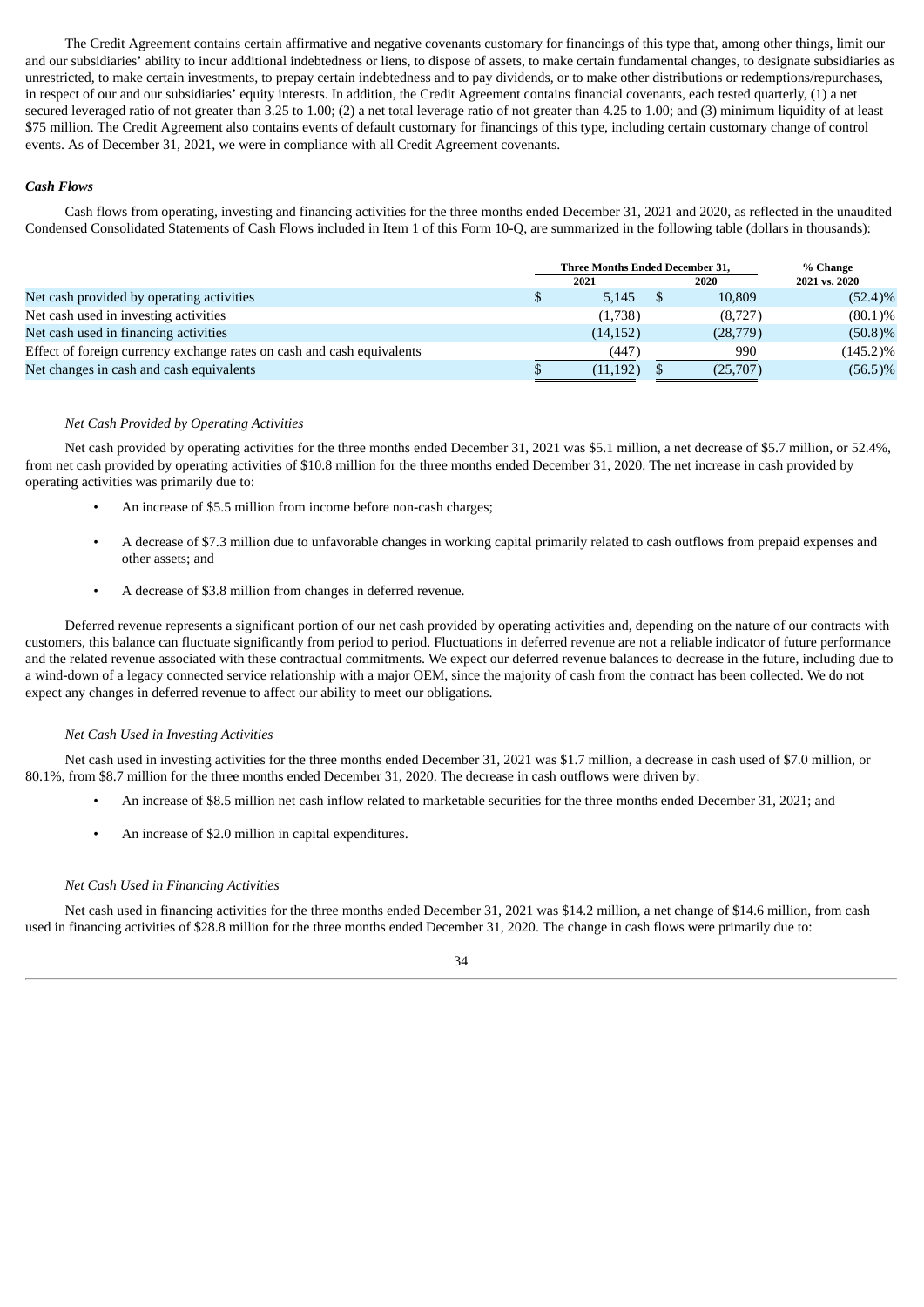- An increase of \$14.3 million in payments of tax related withholdings due to the net settlement of equity awards during the three months ended December 31, 2021; and
- An increase of \$28.5 million in proceeds from the issuance of our common stock.

#### **Critical Accounting Policies, Judgments and Estimates**

Our condensed consolidated financial statements have been prepared in accordance with accounting principles generally accepted in the United States of America. The preparation of these financial statements requires us to make estimates and assumptions that have a material impact on the reported amounts of assets and liabilities and the disclosures of contingent assets and liabilities as of the date of the financial statements, and the reported amounts of revenues and expenses during the reporting period. We base our estimates and judgments on historical experience and various other factors we believe to be reasonable under the circumstances, the results of which form the basis for judgments about the carrying values of assets and liabilities and the amounts of revenues and expenses. Actual results may differ from these estimates.

We believe that our critical accounting policies and estimates are those related to revenue recognition; allowance for credit losses; accounting for deferred costs; accounting for internally developed software; the valuation of goodwill and intangible assets; accounting for business combinations; accounting for stock-based compensation; accounting for income taxes; accounting for leases; accounting for convertible debt; and loss contingencies. We believe these policies and estimates are critical because they most significantly affect the portrayal of our financial condition and results of operations and involve our most complex and subjective estimates and judgments. A discussion of our critical accounting policies and estimates may be found in our Annual Report on Form 10-K for the fiscal year ended September 30, 2021 in Item 7, "Management's Discussion and Analysis of Financial Condition and Results of Operations," under the heading "Critical Accounting Policies, Judgments and Estimates" and below.

#### *Revenue Recognition*

We primarily derive revenue from the following sources: (1) royalty-based software license arrangements, (2) connected services, and (3) professional services. Revenue is reported net of applicable sales and use tax, value-added tax and other transaction taxes imposed on the related transaction including mandatory government charges that are passed through to our customers. We account for a contract when both parties have approved and committed to the contract, the rights of the parties are identified, payment terms are identified, the contract has commercial substance and collectability of consideration is probable.

Our arrangements with customers may contain multiple products and services. We account for individual products and services separately if they are distinct—that is, if a product or service is separately identifiable from other items in the contract and if a customer can benefit from it on its own or with other resources that are readily available to the customer.

See Note 3 to the accompanying unaudited condensed consolidated financial statements for further discussion of our revenue, deferred revenue performance obligations and the timing of revenue recognition.

#### *Goodwill*

Goodwill is reported at the reporting unit level. Upon consideration of the discrete financial information reviewed by our CODM, we have concluded that our goodwill is associated with one reporting unit.

Goodwill is not amortized but tested annually for impairment or when interim indicators of impairment are present. The test for goodwill impairment involves an assessment of impairment indicators. If indicators are present, a quantitative test of impairment is performed. During the quantitative test, the fair value of the reporting unit is compared to its carrying value. If the fair value of the reporting unit is less than the carrying value, the difference represents an impairment. If the fair value of the reporting unit is greater than the carrying value, no impairment is recognized.

On December 31, 2021, we concluded that no goodwill impairment indicators were present.

See Note 7 to the accompanying unaudited condensed consolidated financial statements for further discussion of our goodwill.

#### **Recently Adopted Accounting Pronouncements and Recent Accounting Pronouncements To Be Adopted**

Refer to Note 2 to the accompanying unaudited condensed consolidated financial statements for a description of certain issued accounting standards that have been recently adopted and are expected to be adopted by us and may impact our results of operations in future reporting periods.

#### <span id="page-36-0"></span>**Item 3. Quantitative and Qualitative Disclosures About Market Risk.**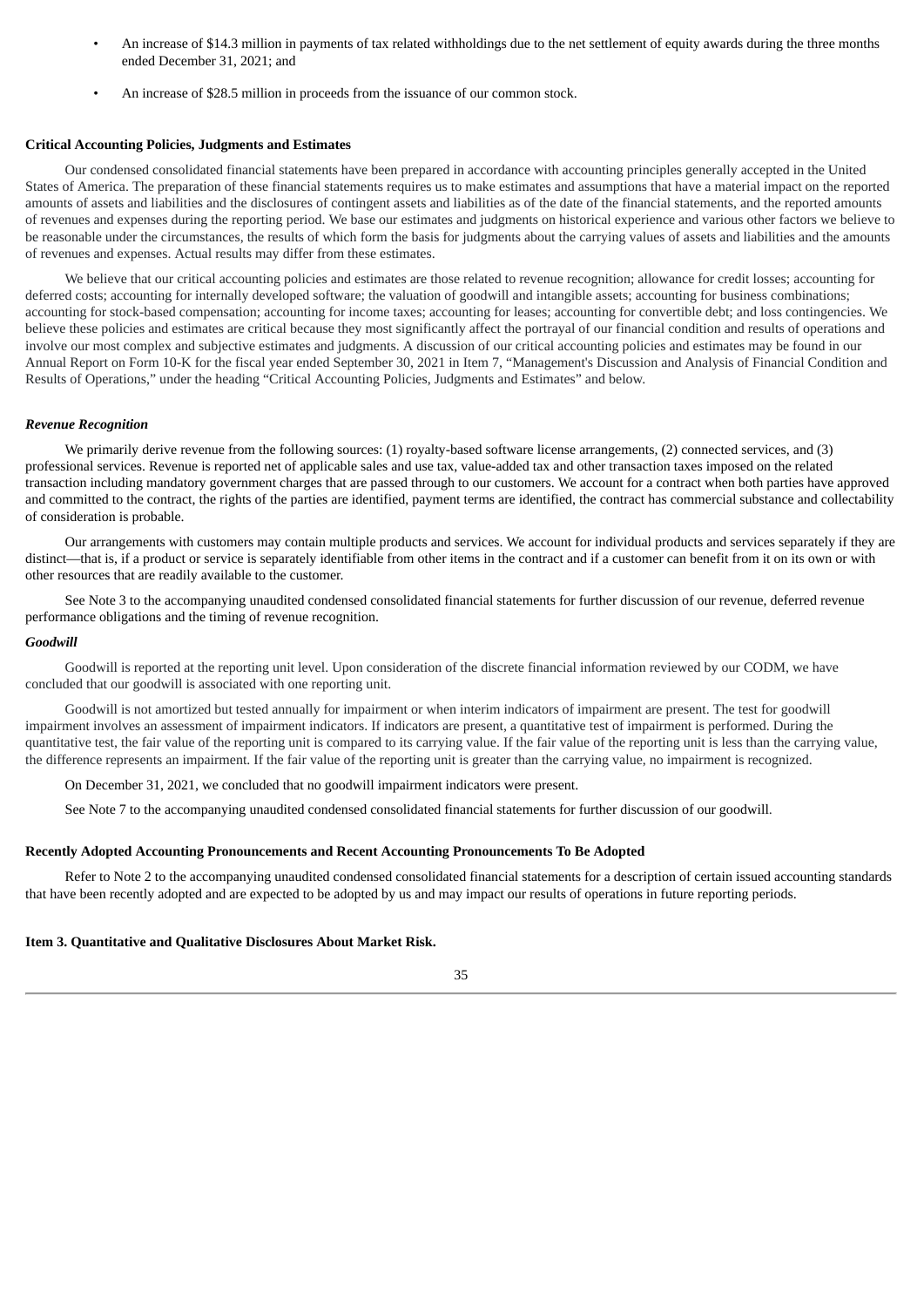We are exposed to market risk from changes in foreign currency exchange rates and interest rates which could affect our operating results, financial position and cash flows. We manage our exposure to these market risks through our regular operating and financing activities, and through the use of derivative financial instruments.

#### *Exchange Rate Sensitivity*

We are exposed to changes in foreign currency exchange rates. Any foreign currency transaction, defined as a transaction denominated in a currency other than the local functional currency, will be reported in the functional currency at the applicable exchange rate in effect at the time of the transaction. A change in the value of the functional currency compared to the foreign currency of the transaction will have either a positive or negative impact on our financial position and results of operations.

Assets and liabilities of our foreign entities are translated into U.S. dollars at exchange rates in effect at the balance sheet date and income and expense items are translated at average rates for the applicable period. Therefore, the change in the value of the U.S. dollar compared to foreign currencies will have either a positive or negative effect on our financial position and results of operations. Historically, our primary exposure has been related to transactions denominated in the Canadian dollar, Chinese yuan, Euro, and Japanese yen.

We use foreign currency forward contracts to hedge the foreign currency exchange risk associated with forecasted foreign denominated payments related to our ongoing business. The aggregate notional amount of our outstanding foreign currency forward contracts was \$65.9 million at December 31, 2021. Foreign currency forward contracts are sensitive to changes in foreign currency exchange rates. A 10% unfavorable exchange rate movement in our portfolio of foreign currency contracts would have resulted in unrealized losses of \$5.8 million at December 31, 2021. Such losses would be offset by corresponding gains in the remeasurement of the underlying transactions being hedged. We believe these foreign currency forward exchange contracts and the offsetting underlying commitments, when taken together, do not create material market risk.

#### *Interest Rate Sensitivity*

We are exposed to interest rate risk as a result of our cash and cash equivalents and indebtedness related to the Senior Credit Facilities.

At December 31, 2021, we held approximately \$117.2 million of cash and cash equivalents consisting of cash and highly liquid investments, including money-market funds. Assuming a 1% increase in interest rates, our interest income on our money-market funds and time deposits classified as cash and cash equivalents would increase by \$0.8 million per annum, based on December 31, 2021 reported balances.

The borrowings under our Senior Credit Facilities are subject to interest rates based on LIBOR. As of December 31, 2021, assuming a 1% increase in interest rates and our Revolving Facility being fully drawn, our interest expense on our Senior Credit Facilities would increase by approximately \$1.7 million per annum.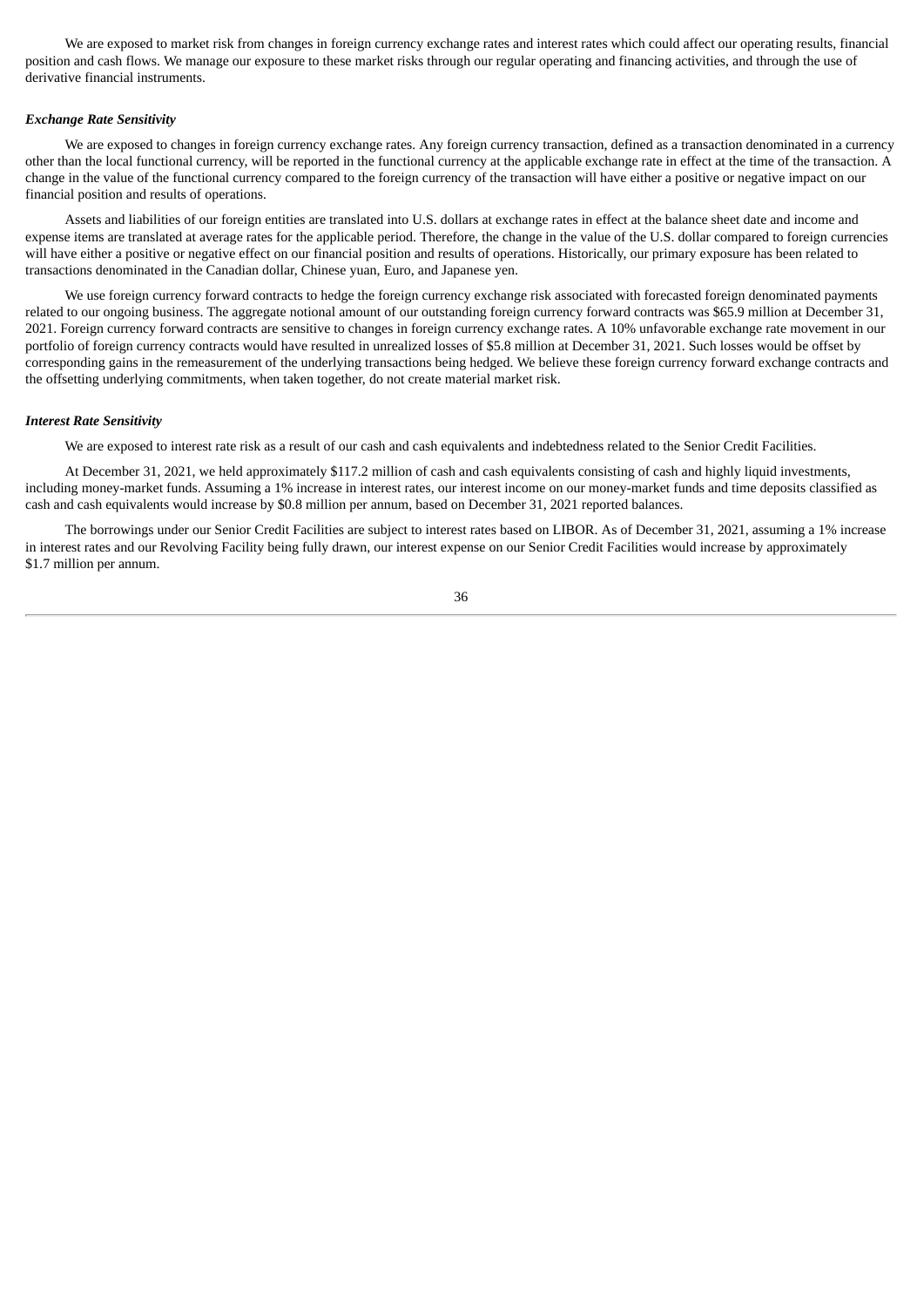#### <span id="page-38-0"></span>**Item 4. Controls and Procedures.**

*Evaluation of disclosure controls and procedures.* Under the supervision and with the participation of management, including our Chief Executive Officer and Chief Financial Officer, we evaluated the effectiveness of the design and operation of our disclosure controls and procedures, as such term is defined in Rules 13a-15(e) and 15d-15(e) promulgated under the Securities Exchange Act of 1934, as amended (the "Exchange Act"), as of the end of the period covered by this Quarterly Report. Based on this evaluation, our management, including our Chief Executive Officer and Chief Financial Officer, concluded that our disclosure controls and procedures were effective as of December 31, 2021 to ensure that all material information required to be disclosed by us in reports that we file or submit under the Exchange Act is accumulated and communicated to them as appropriate to allow timely decisions regarding required disclosure and that all such information is recorded, processed, summarized and reported within the time periods specified in the SEC's rules and forms.

*Changes in internal control over financial reporting.* There were no changes in our internal control over financial reporting that occurred during the most recent fiscal quarter that have materially affected, or are reasonably likely to materially affect, our internal control over financial reporting.

*Limitations of the effectiveness of internal control.* A control system, no matter how well conceived and operated, can provide only reasonable, not absolute, assurance that the objectives of the internal control system are met. Because of the inherent limitations of any internal control system, no evaluation of controls can provide absolute assurance that all control issues, if any, within a company have been detected.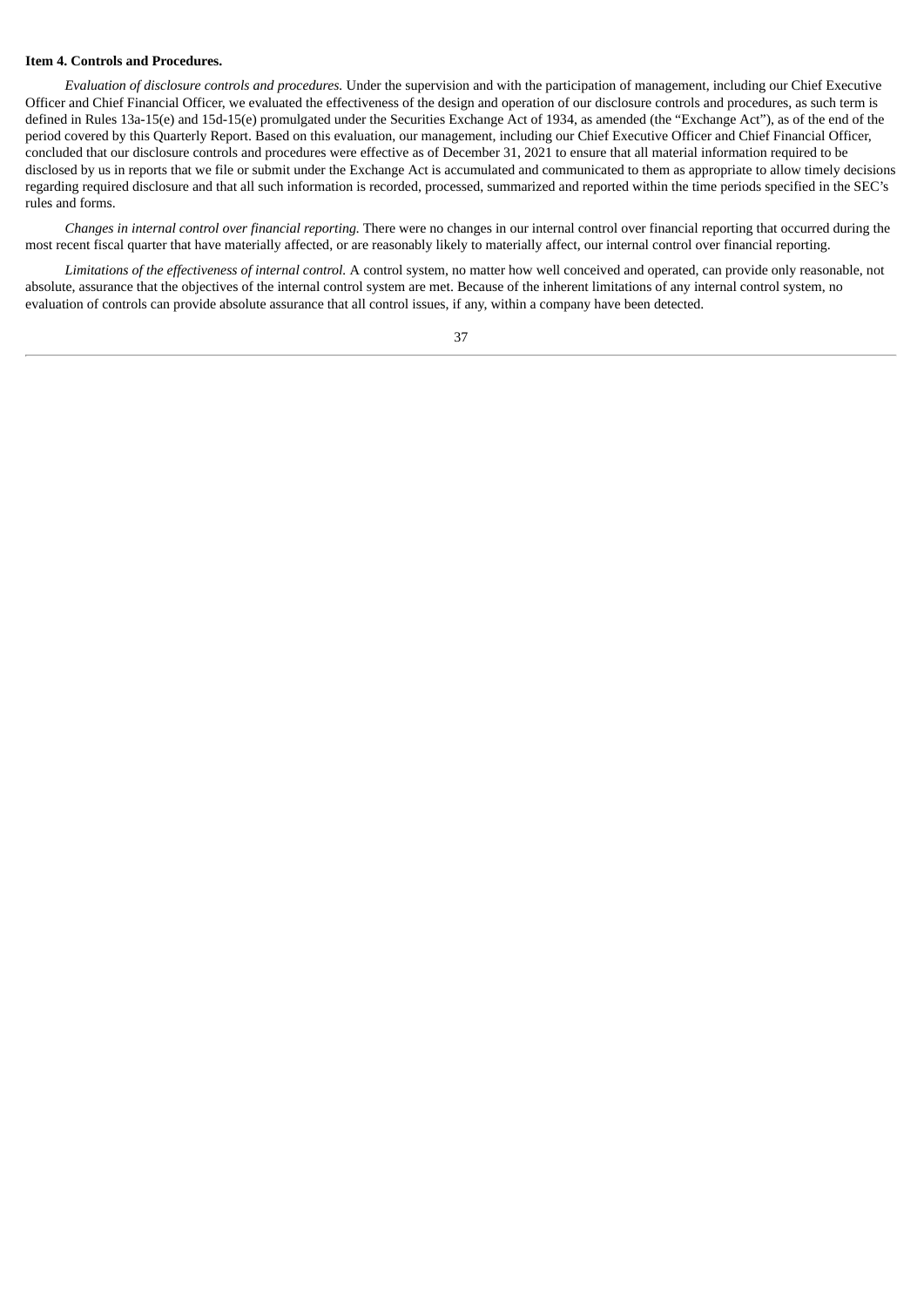#### **PART II—OTHER INFORMATION**

#### <span id="page-39-1"></span><span id="page-39-0"></span>**Item 1. Legal Proceedings.**

From time to time, we may become a party to other legal proceedings, including, without limitation, product liability claims, employment matters, commercial disputes, governmental inquiries and investigations (which may in some cases involve our entering into settlement arrangements or consent decrees), and other matters arising out of the ordinary course of our business. While the results of any legal proceeding cannot be predicted with certainty, in our opinion none of our pending matters are currently anticipated to have a material adverse effect on our consolidated financial position, liquidity or results of operations.

#### <span id="page-39-2"></span>**Item 1A. Risk Factors.**

In addition to the other information set forth in this Quarterly Report, you should carefully consider the factors discussed in Part I, "Item 1A. Risk Factors" in our Annual Report on Form 10-K for the fiscal year ended September 30, 2021, which could materially affect our business, financial condition or future results. The risks described in our Annual Report on Form 10-K for the fiscal year ended September 30, 2021 are not the only risks facing our Company. Additional risks and uncertainties not currently known to us or that we currently deem to be immaterial also may materially adversely affect our business, financial condition and/or operating results. There are no material changes to the risk factors described in our Annual Report on Form 10-K for the fiscal year ended September 30, 2021, other than the risks described below.

## The transition in our chief executive officer position will be critical to our success and our business could be negatively impacted if we do not *successfully manage this transition.*

On December 15, 2021, Stefan Ortmanns succeeded Sanjay Dhawan, as CEO and as a member of the Company's board of directors. The departure of key leadership personnel, such as a CEO, can take significant knowledge and experience from the Company. While this loss of knowledge and experience can be mitigated through a successful transition, there can be no assurance that we will be successful in such efforts. Further, if the Company's new CEO formulates different or changed views, the future strategy and plans of the Company may differ materially from those of the past. If the Company does not successfully manage this transition, it could be viewed negatively by our customers, employees or investors and could have an adverse impact on our business and strategic direction.

## Pandemics or disease outbreaks, such as COVID-19, have disrupted, and may continue to disrupt, our business, which could adversely affect *our financial performance.*

Our business depends on, and is directly affected by, the output and sales of the global automotive industry and the use of automobiles by consumers. Pandemics or disease outbreaks, such as COVID-19, have disrupted, and may continue to disrupt, global automotive industry customer sales and production volumes. Vehicle production initially decreased significantly in China, which was first affected by COVID-19, then Europe and also the United States. Subsequent events resulted in the shutdown of manufacturing operations in China, Europe and the United States, and even though manufacturing operations have resumed, the capacity of such global manufacturing operations remains uncertain. More recently, we have seen, and anticipate that we will continue to see, supply chain challenges in the automotive industry related to semiconductor devices that are used in automobiles. As a result, we have experienced, and may continue to experience, difficulties in entering into new contracts with our customers, a decline in revenues resulting from the decrease in the production and sale of automobiles by our customers, the use of automobiles, increased difficulties in collecting payment obligations from our customers and the possibility customers will stall or not continue existing projects. These all may be further exacerbated by the global economic downturn resulting from the pandemic which could further decrease consumer demand for vehicles or result in the financial distress of one or more of our customers.

As the COVID-19 pandemic continues, given the elevated number of COVID-19 cases throughout the world as a result of the highly transmissible Delta and Omicron variants, our business operations could be further disrupted or delayed. The pandemic has already resulted in, and may continue to result in, work stoppages, slowdowns and delays, travel restrictions, and other factors that cause a decrease in the production and sale of automobiles by our customers. The production of automobiles with our products has been and may continue to be adversely affected with production delays and our ability to provide engineering support and implement design changes for customers may be impacted by restrictions on travel and quarantine policies put in place by businesses and governments.

The full extent to which the ongoing COVID-19 pandemic adversely affects our financial performance will depend on future developments, many of which are outside of our control, are highly uncertain and cannot be predicted, including, but not limited to, the duration and spread of the COVID-19, including variants such as Delta and Omicron, its severity, the effectiveness of actions to treat or contain the virus and its impact and how quickly and to what extent normal economic and operating conditions can resume. The COVID-19 pandemic could also result in additional governmental restrictions and regulations, which could adversely affect our business and financial results. In addition, a recession, depression or other sustained adverse market impact resulting from COVID-19 could materially and adversely affect our business, our access to needed capital and liquidity, and the value of our common stock.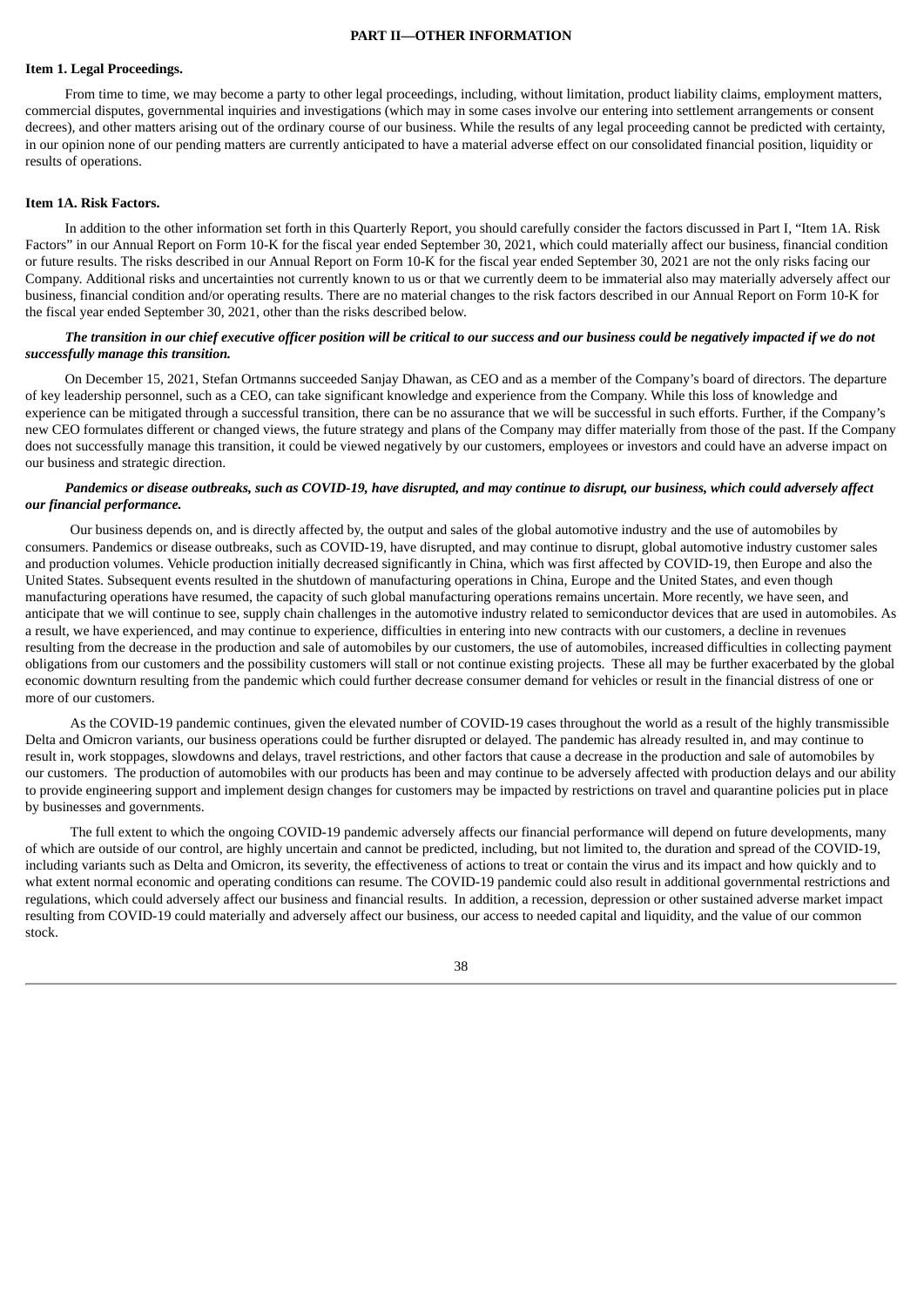Even after the COVID-19 pandemic has lessened or subsided, we may continue to experience adverse impacts on our business and financial performance as a result of its global economic impact.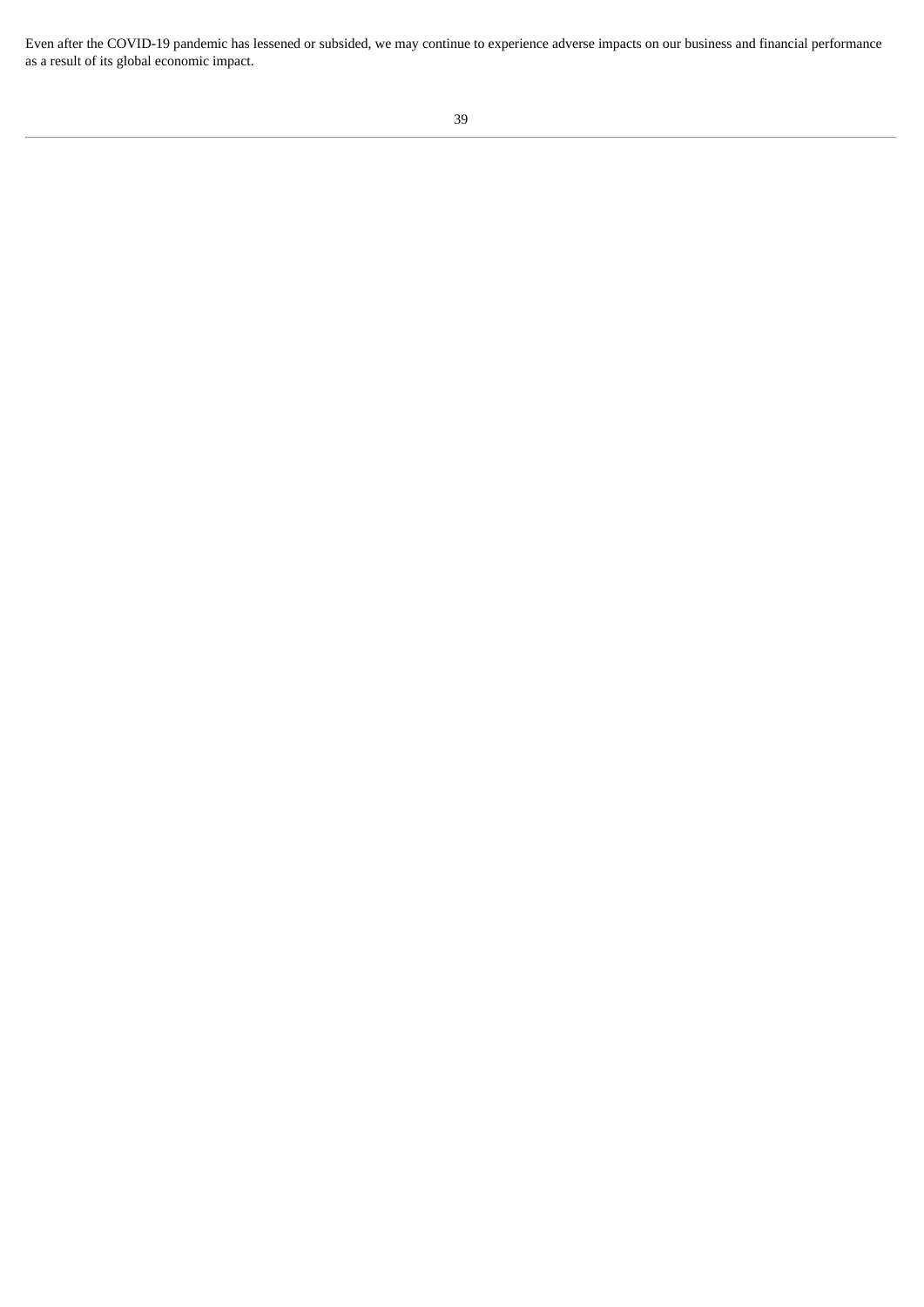## <span id="page-41-0"></span>**Item 6. Exhibits.**

The exhibits listed on the Exhibit Index are filed as part of this Quarterly Report on Form 10-Q.

## **EXHIBIT INDEX**

|                      |                                                                 |                 | <b>Incorporated by Reference</b> |           |                |                    |  |
|----------------------|-----------------------------------------------------------------|-----------------|----------------------------------|-----------|----------------|--------------------|--|
| <b>Exhibit Index</b> |                                                                 | <b>Filed</b>    |                                  |           |                |                    |  |
| #                    | <b>Exhibit Description</b>                                      | <b>Herewith</b> | Form                             | File No.  | <b>Exhibit</b> | <b>Filing Date</b> |  |
|                      | Amended and Restated Certificate of Incorporation of            |                 |                                  |           |                |                    |  |
| 3.1                  | Cerence Inc.                                                    |                 | $8-K$                            | 001-39030 | 3.1            | October 2, 2019    |  |
| 3.2                  | Amended and Restated By-Laws of Cerence Inc.                    |                 | $8-K$                            | 001-39030 | 3.2            | October 2, 2019    |  |
|                      | Offer Letter, dated December 14, 2021, by and                   |                 |                                  |           |                | December 15,       |  |
| $10.1\dagger$        | between Cerence Inc. and Stefan Ortmanns                        |                 | 8-K                              | 001-39030 | 10.1           | 2021               |  |
|                      | Separation Agreement, dated December 14, 2021, by               |                 |                                  |           |                |                    |  |
| 10.2 <sub>†</sub>    | and between Cerence Inc. and Sanjay Dhawan                      | X               |                                  |           |                |                    |  |
|                      | <b>Certification of Principal Executive Officer Pursuant</b>    |                 |                                  |           |                |                    |  |
|                      | to Rules 13a-14(a) and 15d-14(a) under the Securities           |                 |                                  |           |                |                    |  |
|                      | <b>Exchange Act of 1934, as Adopted Pursuant to Section</b>     |                 |                                  |           |                |                    |  |
| $31.1\,$             | 302 of the Sarbanes-Oxley Act of 2002.                          | $\mathbf X$     |                                  |           |                |                    |  |
|                      | <b>Certification of Principal Financial Officer Pursuant to</b> |                 |                                  |           |                |                    |  |
|                      | Rules 13a-14(a) and 15d-14(a) under the Securities              |                 |                                  |           |                |                    |  |
|                      | <b>Exchange Act of 1934, as Adopted Pursuant to Section</b>     |                 |                                  |           |                |                    |  |
| 31.2                 | 302 of the Sarbanes-Oxley Act of 2002.                          | X               |                                  |           |                |                    |  |
|                      | <b>Certification of Principal Executive Officer Pursuant</b>    |                 |                                  |           |                |                    |  |
|                      | to 18 U.S.C. Section 1350, as Adopted Pursuant to               |                 |                                  |           |                |                    |  |
| 32.1                 | Section 906 of the Sarbanes-Oxley Act of 2002.                  | $\mathbf X$     |                                  |           |                |                    |  |
|                      | <b>Certification of Principal Financial Officer Pursuant to</b> |                 |                                  |           |                |                    |  |
|                      | 18 U.S.C. Section 1350, as Adopted Pursuant to                  |                 |                                  |           |                |                    |  |
| 32.2                 | Section 906 of the Sarbanes-Oxley Act of 2002.                  | $\mathbf X$     |                                  |           |                |                    |  |
| 101.INS              | <b>Inline XBRL Instance Document</b>                            | $\mathbf X$     |                                  |           |                |                    |  |
| 101.SCH              | Inline XBRL Taxonomy Extension Schema Document                  | $\mathbf X$     |                                  |           |                |                    |  |
|                      | Inline XBRL Taxonomy Extension Calculation                      |                 |                                  |           |                |                    |  |
| 101.CAL              | <b>Linkbase Document</b>                                        | $\mathbf X$     |                                  |           |                |                    |  |
|                      | Inline XBRL Taxonomy Extension Definition                       |                 |                                  |           |                |                    |  |
| 101.DEF              | Linkbase Document                                               | $\mathbf X$     |                                  |           |                |                    |  |
|                      | Inline XBRL Taxonomy Extension Label Linkbase                   |                 |                                  |           |                |                    |  |
| 101.LAB              | Document                                                        | X               |                                  |           |                |                    |  |
|                      | Inline XBRL Taxonomy Extension Presentation                     |                 |                                  |           |                |                    |  |
| 101.PRE              | Linkbase Document                                               | $\mathbf X$     |                                  |           |                |                    |  |
|                      | Cover Page Interactive Data File (formatted as Inline           |                 |                                  |           |                |                    |  |
|                      | XBRL with applicable taxonomy extension                         |                 |                                  |           |                |                    |  |
| 104                  | information contained in Exhibits 101.*)                        | $\mathbf X$     |                                  |           |                |                    |  |
| Ť                    | Management contract or compensatory plan or arrangement         |                 |                                  |           |                |                    |  |
|                      |                                                                 | 40              |                                  |           |                |                    |  |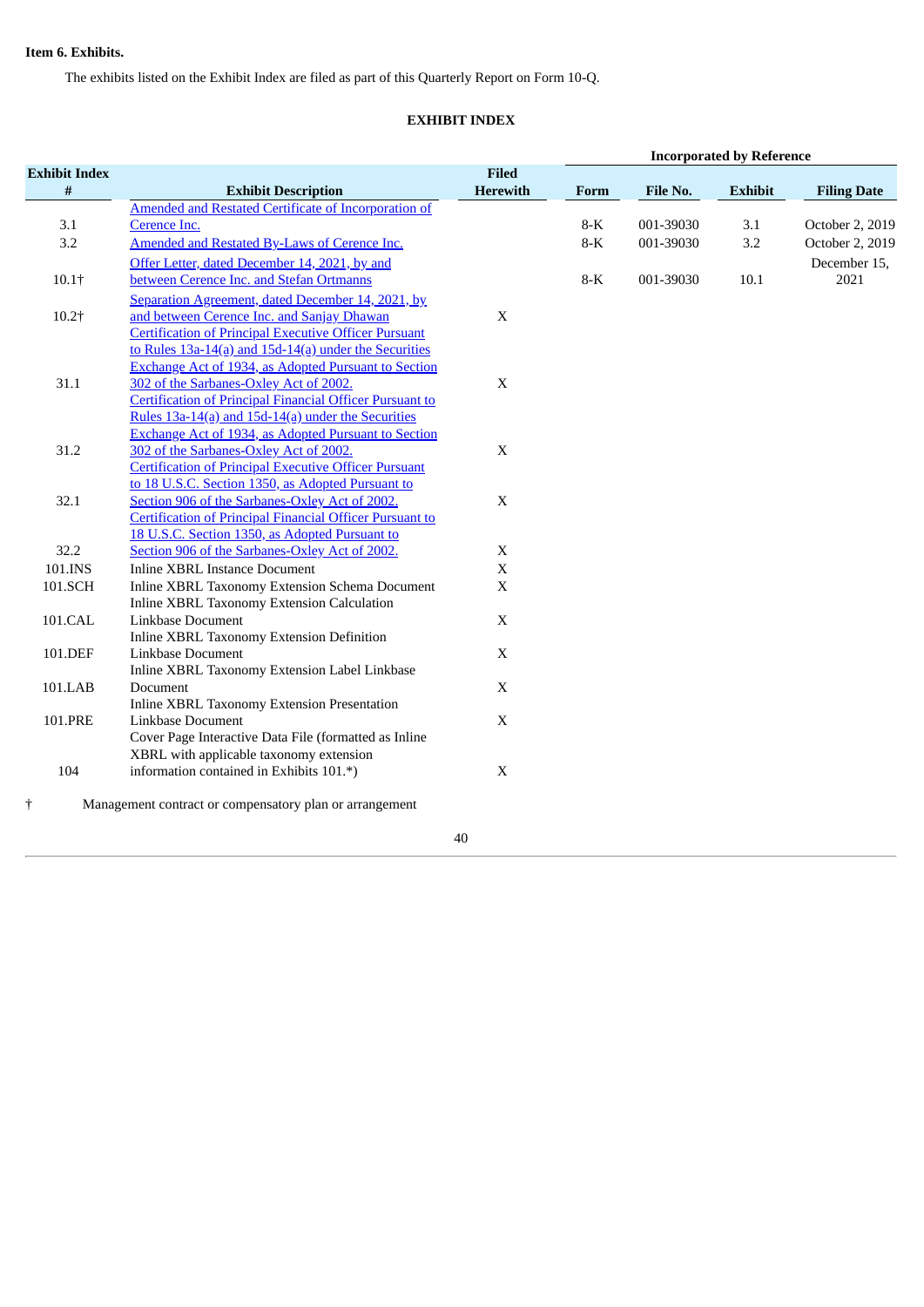## **SIGNATURES**

<span id="page-42-0"></span>Pursuant to the requirements of the Securities Exchange Act of 1934, the registrant has duly caused this report to be signed on its behalf by the undersigned thereunto duly authorized.

|                        | <b>Cerence Inc.</b> |                                              |  |
|------------------------|---------------------|----------------------------------------------|--|
| Date: February 7, 2022 | By:                 | /s/ Stefan Ortmanns                          |  |
|                        |                     | <b>Stefan Ortmanns</b>                       |  |
|                        |                     | Chief Executive Officer                      |  |
|                        |                     | (Principal Executive Officer)                |  |
| Date: February 7, 2022 | By:                 | /s/ Mark Gallenberger                        |  |
|                        |                     | Mark Gallenberger                            |  |
|                        |                     | Chief Financial Officer                      |  |
|                        |                     | (Principal Financial and Accounting Officer) |  |
|                        |                     |                                              |  |
|                        |                     |                                              |  |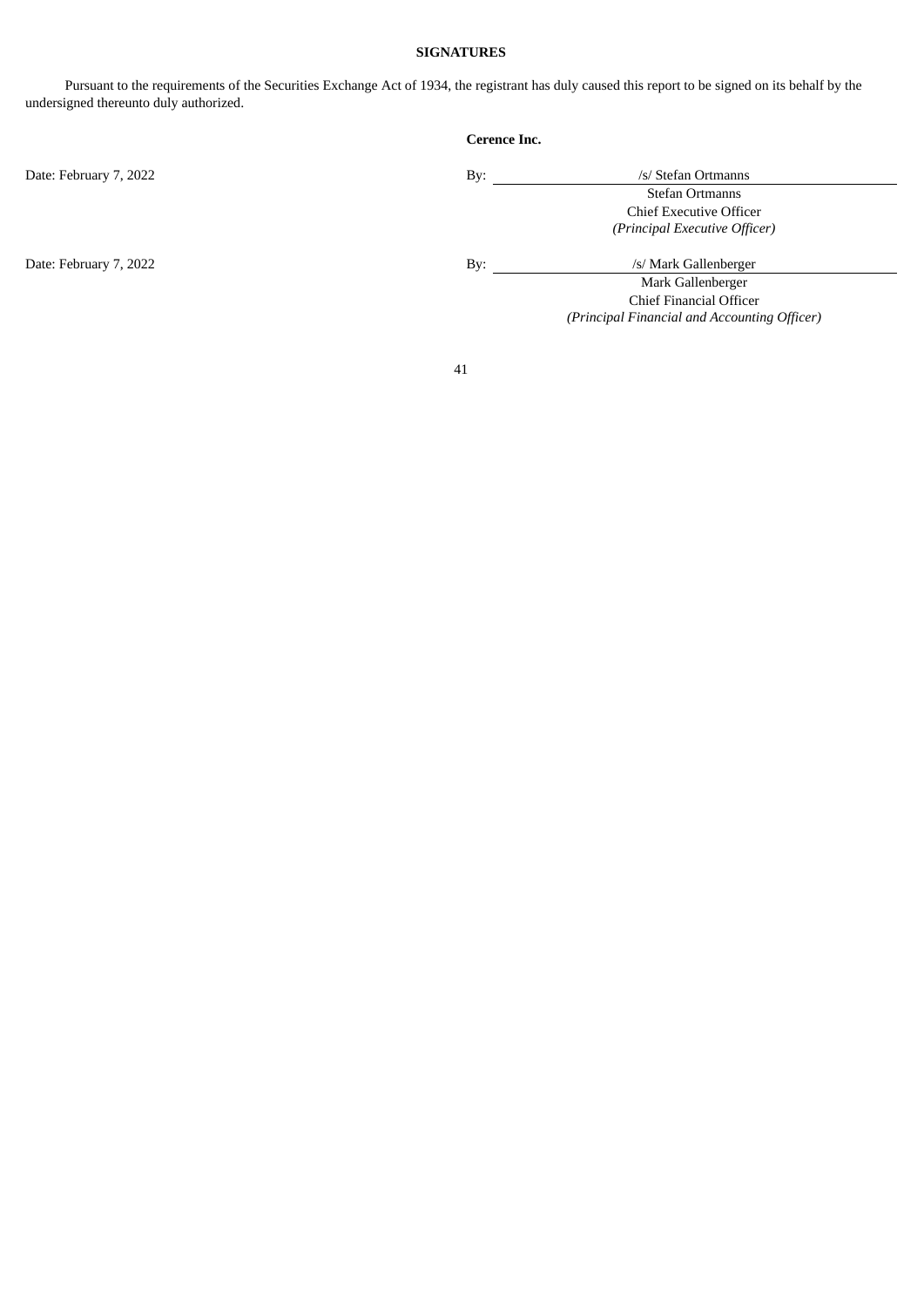## **SEPARATION AND RELEASE AGREEMENT**

<span id="page-43-0"></span>This Separation and Release Agreement ("Agreement") is made by and between Sanjay Dhawan ("Executive") and Cerence, Inc. (the "Company") (collectively referred to as the "Parties" or individually referred to as a "Party").

## **RECITALS**

WHEREAS, Executive was employed by the Company;

WHEREAS, Executive and the Company entered into agreement(s) concerning inventions, confidentiality, or restrictive covenants in connection with Executive's employment (the "Confidentiality Agreement"), including the Confidential Information, Inventions & Noncompetition Agreement (the "CIIN Agreement");

WHEREAS, Executive and the Company entered into an Indemnification Agreement ("Indemnification Agreement");

WHEREAS, Executive and the Company entered into the Change of Control and Severance Agreement dated February 3, 2021 ("Severance Agreement");

WHEREAS, Executive has elected to resign from employment with the Company (other than for Good Reason) for purposes of the Severance Agreement and, therefore, Executive is not entitled to severance pay, benefits or accelerated vesting pursuant to the Severance Agreement or otherwise;

WHEREAS, Executive and the Company agree that Executive experienced a separation from service under Internal Revenue Code Section 409A pursuant to the Severance Agreement effective December 15, 2021 (the "Separation Date");

WHEREAS, the Company's Board of Directors (the "Board") has determined that it is in the best interest of the Company for Executive to be available on an as requested basis during the Transition Advisory Period (as defined below) to provide transitional assistance in connection with Executive's resignation;

WHEREAS, in exchange for (i) Executive's entering into and complying with this Agreement, and (ii) Executive's continued compliance with any agreements between Executive and the Company concerning inventions, confidentiality or restrictive covenants ((i) and (i) together, the "Conditions"), Executive will continue to have a service relationship under the terms of the Company's 2019 Equity Incentive Plan (as may be amended from time to time, the "Plan") during the Transition Advisory Period solely with respect to the equity that would have accelerated in the event Executive's employment with the Company had been terminated by the Company without Cause or Executive had resigned from Executive's employment with the Company for Good Reason (as listed in Section 2(d) below, the "Specified Equity Awards"); and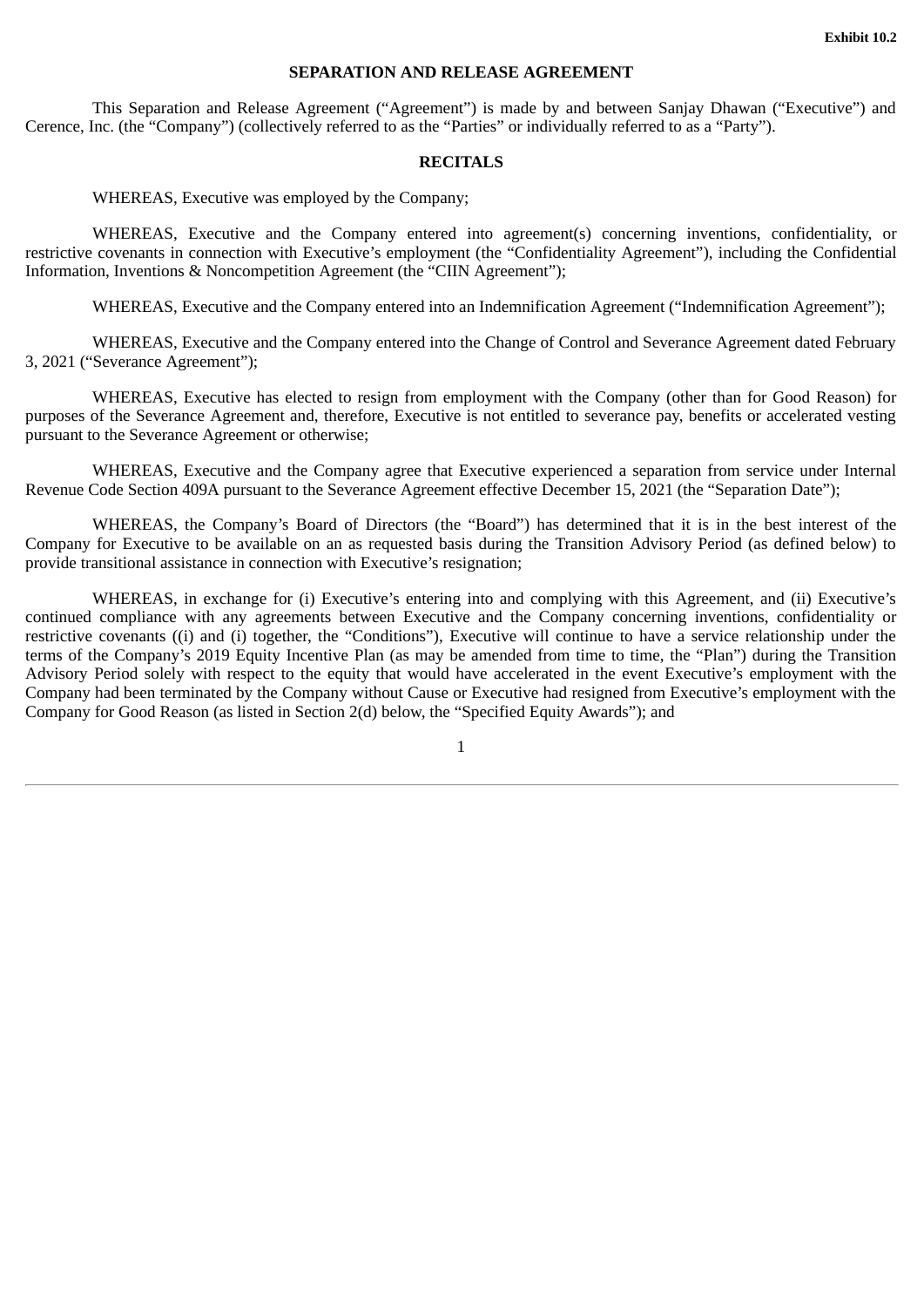WHEREAS, the Parties wish to resolve any and all disputes, claims, complaints, grievances, charges, actions, petitions, and demands that Executive may have against the Company and any of the Releasees as defined below, including, but not limited to, any and all claims arising out of or in any way related to Executive's employment with or separation from the Company.

NOW, THEREFORE, in consideration of the mutual promises made herein, the Company and Executive hereby agree as follows:

## **COVENANTS**

- 1. Resignation; Ending of Employment. The Parties agree that Executive's employment with the Company shall end on the Separation Date, and that the ending of Executive's employment is a voluntary resignation by Executive other than for Good Reason. Executive acknowledges and agrees that he is not eligible for any of the severance payments or benefits set forth in Section 3(a), (b) or (c) of the Severance Agreement nor is he eligible for any other severance payments or benefits or enhanced equity treatment, whether pursuant to a Company plan, policy or otherwise. Executive will be deemed to have resigned from all officer and/or director positions held at the Company and its affiliates on the Separation Date including as a member of the Board.
- 2. Transition Advisory Period.

a. On the Separation Date, Executive shall be retained by the Company as an independent contractor, with no break in service relationship solely for purposes of continued vesting in the Specified Equity Awards. Executive shall continue to serve as an independent contractor of the Company until the twelve month anniversary of the Separation Date, unless Executive sooner resigns or unless the Company sooner terminates the consulting arrangement for a material breach by Executive of any of the Condition(s) (such period, the "Transition Advisory Period"). Notwithstanding the foregoing, if this Agreement does not become effective, then the Transition Advisory Period shall immediately end on the date that this Agreement can no longer become effective.

b. During the Transition Advisory Period, Executive shall be available to the Board and/or the Company's new Chief Executive Officer (the "New CEO") on an as requested basis to assist with the transition (the "Services"). Executive agrees that he will not (i) interface with any employees (other than the New CEO), customers, vendors or partners, in connection with his Services unless directed by the Board or the New CEO, (ii) other than in the course of providing the Services, use or disclose any confidential information of the Company or any third party the Company owes a duty of confidentiality. This confidentiality obligation is in addition to, and not in lieu of, the CIIN Agreement and any other confidentiality obligations Executive has to Company. Executive shall continue to be subject to the Company's Insider Trading Policy to the extent applicable.

c. During the Transition Advisory Period, Executive shall no longer be an employee of the Company, but shall be retained as an independent contractor and shall have no authority to bind the Company. Executive shall not be eligible to participate in any vacation, group medical or life insurance, disability, profit sharing or retirement benefits, or any other fringe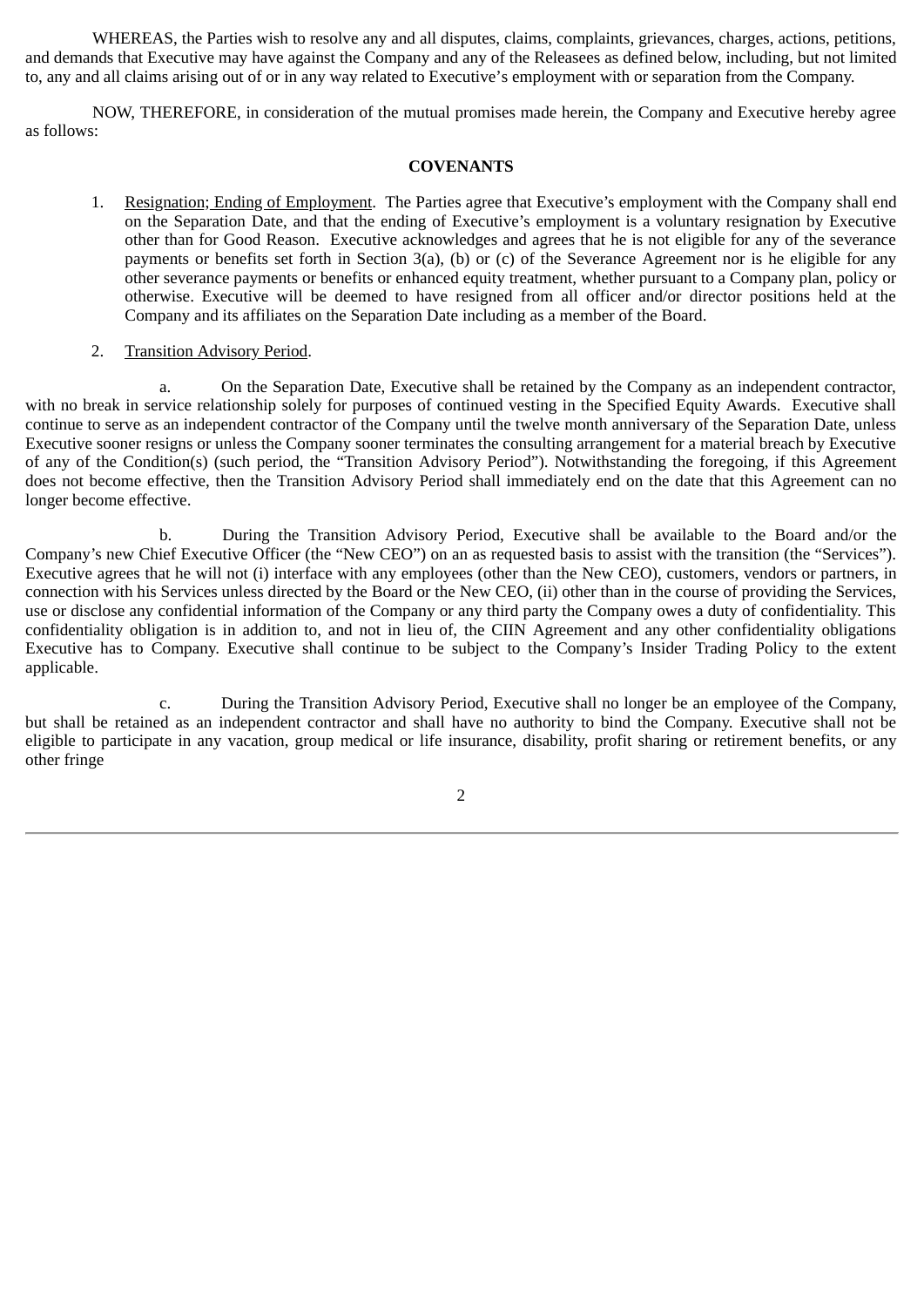benefits or benefit plans offered by Company to its employees. Executive shall bear sole responsibility for all taxes, insurance and benefits, if any, and shall indemnify and hold Company harmless from and against any liability with respect thereto.

d. As the sole consideration for the Services, during the Transition Advisory Period, Executive shall continue to vest in the following "Specified Equity Awards":

- (i) 31,908 RSUs and 31,908 PSUs from the Fiscal 2020 Initial Award granted November 14, 2019;
- (ii) 39,885 RSUs from the Fiscal 2020 Launch Award granted November 14, 2019; and
- (iii) 15,783 RSUs from the Fiscal 2021 Annual LTI granted November 4, 2020;

The Executive's Services will be a continued service relationship with the Company solely for purposes of the equity award agreements applicable to the Specified Equity Awards and the Plan (collectively along with all of Executive's award agreements, the "Equity Documents") and the awards will vest in accordance with the vesting schedule with respect to each applicable grant, provided the PSUs will no longer be subject to performance metrics and, instead, will vest at target (31,908 PSUs) on the twelve month anniversary of the Separation Date if the Transition Advisory Period was not earlier terminated in accordance with this Agreement. In the event of a Covered Transaction (as defined in the Plan) during the Transition Advisory Period that would result in the termination of the Specified Equity Awards without consideration, the vesting of any Specified Equity Awards outstanding as of immediately prior to the completion of the Covered Transaction shall automatically accelerate such that all outstanding Specified Equity Awards shall become fully vested upon completion of the Covered Transaction.

For the avoidance of doubt, (i) if Executive serves for the entire twelve month Transition Advisory Period, Executive will vest in a total of 119,484 RSUs/PSUs; (ii) notwithstanding anything to the contrary in any equity award agreement, equity incentive plan or otherwise, any portion of any equity award held by Executive and not listed above shall cease vesting on the Separation Date, including, without limitation, the 39,885 unvested Launch PSUs granted to Executive on November 14, 2019, and shall terminate and be forfeited for no consideration; and (iii) except as modified herein, the Equity Documents are in full force and effect.

Executive acknowledges that without this Agreement, Executive is otherwise not entitled to continue vesting in the Specified Equity Awards beyond the Separation Date. Executive further acknowledges that he will not receive any additional equity awards or any other compensation during the Transition Advisory Period.

3. Restrictive Covenants and Indemnification Agreement. Executive acknowledges that, separate from this Agreement, Executive remains bound by the post-employment terms and conditions of the CIIN Agreement, including, but not limited to, Sections 2 and 8 of the CIIN Agreement, which govern non-disclosure of Company confidential information and non-competition after Executive's employment with the Company ends. Similarly, the Company remains bound by the post-termination provisions of the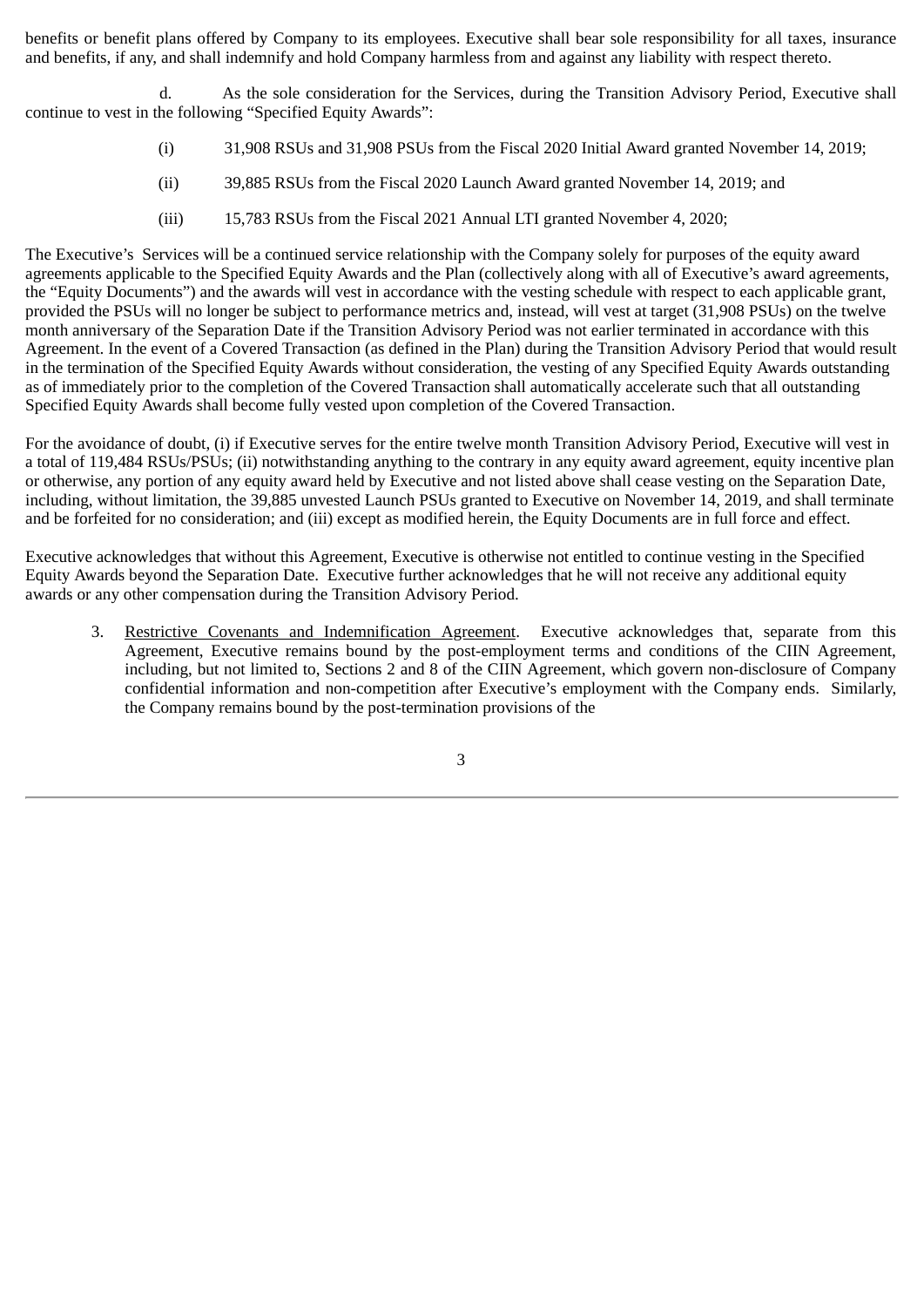Indemnification Agreement and all the restrictive covenants contained in Executive's equity award agreements, the terms of which are incorporated by reference.

- 4. Benefits. Executive's health insurance benefits shall cease on the last day of the month in which the Separation Date occurred, subject to Executive's right to continue Executive's health insurance under COBRA, as provided under applicable law. Executive's participation in all benefits and incidents of employment, including, but not limited to, vesting in stock (except as specified herein) and the accrual of bonuses, vacation, and paid time off, ceased as of the Separation Date.
- 5. Payment of Salary and Receipt of All Benefits. Executive acknowledges and represents that, other than the consideration set forth in this Agreement and the payment of salary and accrued but unused vacation through the Separation Date, the Company has paid or provided, all salary, wages, bonuses, accrued vacation/paid time off, premiums, leaves, housing allowances, relocation costs, interest, severance, outplacement costs, fees, reimbursable expenses, commissions, stock, stock options, vesting, and any and all other benefits and compensation that are due or may be due to Executive.
- 6. Release of Claims. Executive agrees that the opportunity to continue his service relationship with the Company during the Transition Advisory Period in order to continue vesting in the Specified Equity Awards is sufficient consideration to support this Agreement and represents settlement in full of all outstanding obligations owed to Executive by the Company and its current and former officers, directors, employees, agents, investors, attorneys, shareholders, administrators, affiliates, benefit plans, divisions, subsidiaries, predecessor and successor corporations, and assigns (collectively, the "Releasees"). Executive, on Executive's own behalf and on behalf of Executive's respective heirs, family members, executors, agents, and assigns, hereby and forever releases the Releasees from, and agrees not to sue concerning, or in any manner to institute, prosecute, or pursue, any claim, complaint, charge, duty, obligation, demand, or cause of action relating to any matters of any kind, whether presently known or unknown, suspected or unsuspected, that Executive may possess against any of the Releasees arising from any omissions, acts, facts, or damages related to the Company or Executive's employment and termination with the Company that have occurred up until and including the date Executive signs this Agreement, including, without limitation:

a. any and all claims relating to or arising from Executive's employment relationship with the Company and the termination of that relationship;

b. any and all claims relating to, or arising from, Executive's right to purchase, or actual purchase of shares of stock of the Company, including, without limitation, any claims for fraud, misrepresentation, breach of fiduciary duty, breach of duty under applicable state corporate law, and securities fraud under any state or federal law;

c. any and all claims for wrongful discharge of employment, termination in violation of public policy, discrimination, harassment, retaliation, breach of contract (both express and implied), breach of covenant of good faith and fair dealing (both express and implied),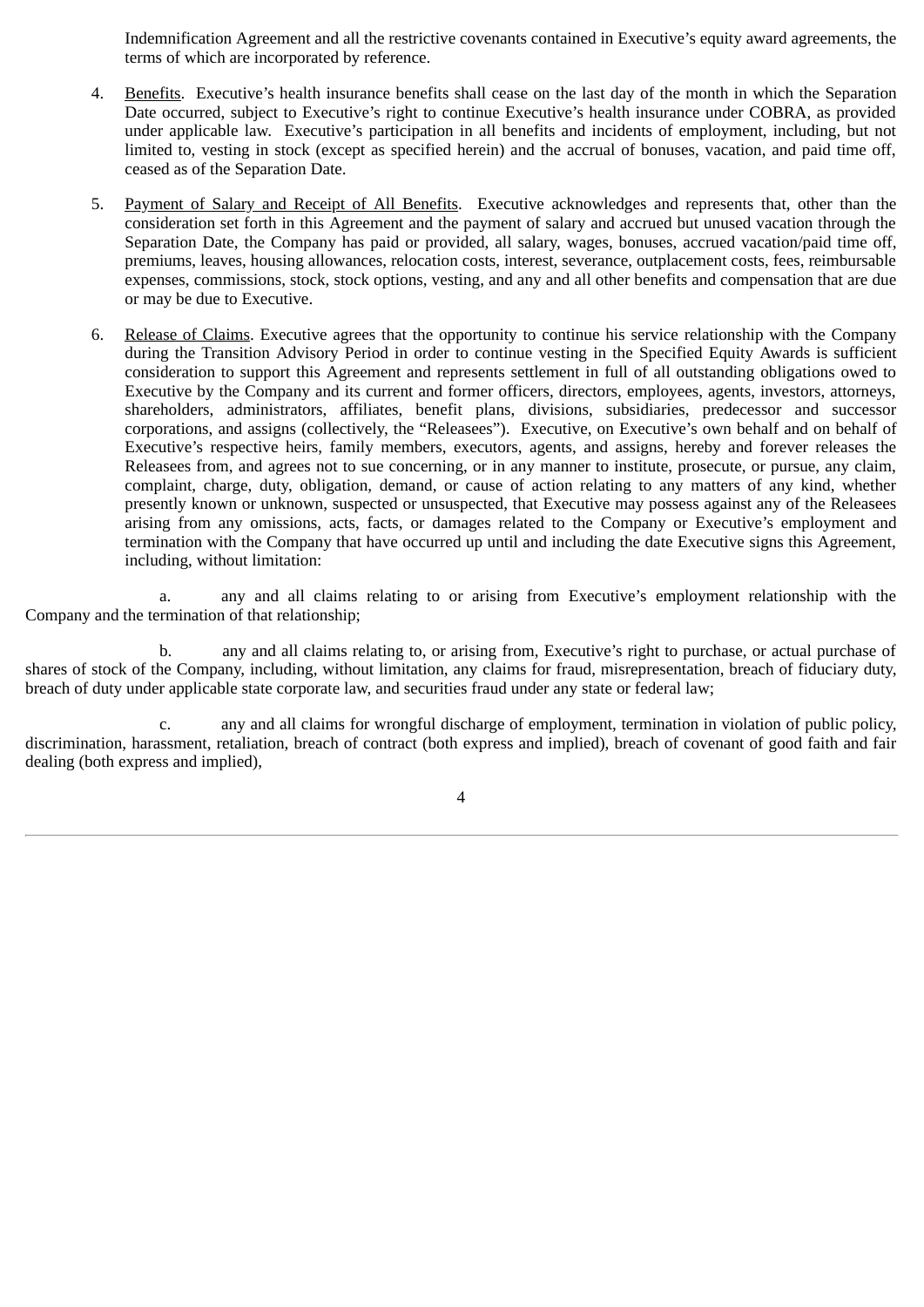promissory estoppel, negligent or intentional infliction of emotional distress, fraud, negligent or intentional misrepresentation, negligent or intentional interference with contract or prospective economic advantage, unfair business practices, defamation, libel, slander, negligence, personal injury, assault, battery, invasion of privacy, false imprisonment, conversion, and disability benefits;

d. any and all claims for violation of any federal, state, or municipal statute, including, but not limited to, Title VII of the Civil Rights Act of 1964, the Civil Rights Act of 1991, the Rehabilitation Act of 1973, the Americans with Disabilities Act of 1990, the Equal Pay Act, the Fair Labor Standards Act, the Fair Credit Reporting Act, the Employee Retirement Income Security Act of 1974, the Worker Adjustment and Retraining Notification Act, the Family and Medical Leave Act, the Immigration Reform and Control Act, the National Labor Relations Act, the California Family Rights Act, the California Labor Code, the California Workers' Compensation Act, the California Fair Employment and Housing Act, the Texas Commission on Human Rights/Texas Employment Discrimination Law, the Texas Disability Discrimination Law, the Texas Minimum Wage Act, the Texas Wage Payment Law, the Texas Disaster and Emergency Responder Protection Law, and the Texas Wiretapping Protection Law;

e. any and all claims for violation of the federal or any state constitution;

f. any and all claims arising out of any other laws and regulations relating to employment or employment discrimination;

g. any claim for any loss, cost, damage, or expense arising out of any dispute over the withholding or other tax treatment of any of the proceeds received by Executive as a result of his employment or this Agreement; and

h. any and all claims for attorneys' fees and costs.

Executive agrees that the release set forth in this section shall be and remain in effect in all respects as a complete general release as to the matters released. This release does not extend to any obligations incurred under this Agreement. This release does not release, and Executive's covenant not to sue does not extend to, claims that cannot be released as a matter of law; claims that arise after the date Executive signs this Agreement, including claims for breach of this Agreement; Executive's rights to any vested and nonforfeitable balances in any retirement plan accounts; claims for indemnification to the extent available under the Indemnification Agreement or claims for applicable liability insurance coverage, including directors and officers liability coverage (in each case, to the extent provided under such insurance or coverage). This release does not extend to any right Executive may have to unemployment compensation benefits.

- 7. [Intentionally Omitted].
- 8. California Civil Code Section 1542. Executive acknowledges that Executive has been advised to consult with legal counsel and is familiar with the provisions of California Civil Code Section 1542, a statute that otherwise prohibits the release of unknown claims, which provides as follows: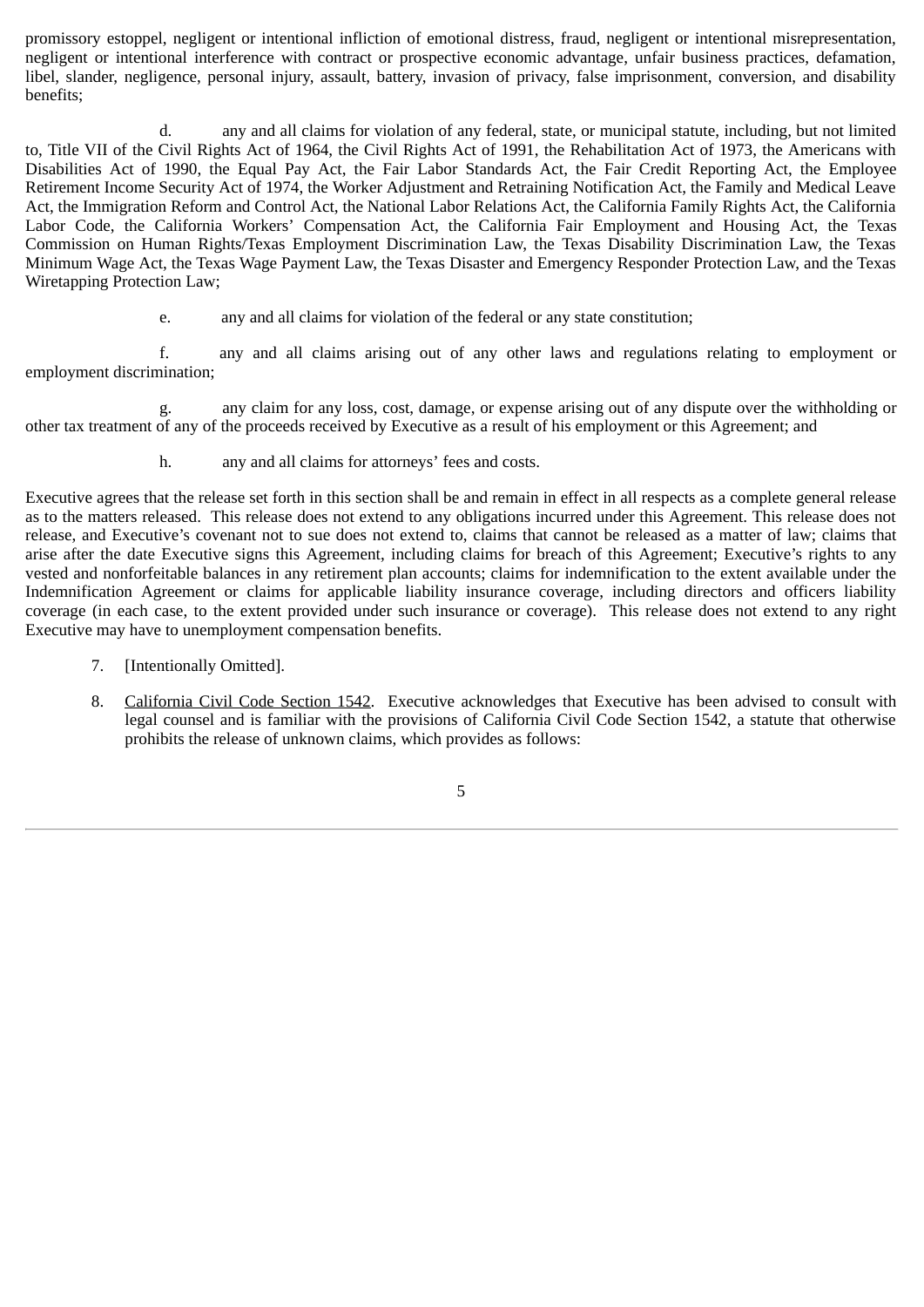A GENERAL RELEASE DOES NOT EXTEND TO CLAIMS THAT THE CREDITOR OR RELEASING PARTY DOES NOT KNOW OR SUSPECT TO EXIST IN HIS OR HER FAVOR AT THE TIME OF EXECUTING THE RELEASE AND THAT, IF KNOWN BY HIM OR HER, WOULD HAVE MATERIALLY AFFECTED HIS OR HER SETTLEMENT WITH THE DEBTOR OR RELEASED PARTY.

Executive, being aware of said code section, agrees to expressly waive any rights Executive may have thereunder, as well as under any other statute or common law principles of similar effect.

- 9. No Pending or Future Lawsuits. Executive represents that Executive has no lawsuits, claims, or actions pending in Executive's name, or on behalf of any other person or entity, against the Company or any of the other Releasees. Executive also represents that Executive does not intend to bring any claims on Executive's own behalf or on behalf of any other person or entity against the Company or any of the other Releasees.
- 10. Application for Employment. Executive understands and agrees that, as a condition of this Agreement, Executive shall not be entitled to any employment with the Company, and Executive hereby waives any right, or alleged right, of employment or re-employment with the Company.
- 11. Company Property; Executive's Belongings. Executive's signature below constitutes Executive's certification under penalty of perjury that Executive has returned or will promptly return by the Separation Date all documents and other items provided to Executive by the Company, developed or obtained by Executive in connection with Executive's employment with the Company, or otherwise belonging to the Company (with the exception of a copy of the Employee Handbook, Executive's address book or contacts list and personnel documents specifically relating to Executive). Notwithstanding the forgoing, the Company will permit Executive to keep his Companyissued cell phone (provided all Company-related information has been deleted) and to transfer his cell phone number to his personal plan at Executive's expense. The Company agrees that Executive shall be permitted to enter the Company's office within three days of the Separation Date to retrieve his personal belongings.
- 12. No Cooperation. Subject to the Protected Activity provision, Executive agrees that Executive will not knowingly encourage, counsel, or assist any attorneys or their clients in the presentation or prosecution of any disputes, differences, grievances, claims, charges, or complaints by any third party related to his service period against any of the Releasees, unless under a subpoena or other court order to do so or upon written request from an administrative agency or the legislature or as provided in Section 7 above. Executive agrees both to immediately notify the Company upon receipt of any such subpoena or court order or written request from an administrative agency or the legislature, and to furnish, within three (3) business days of its receipt, a copy of such subpoena or other court order or written request from an administrative agency or the legislature. If approached by anyone for counsel or assistance in the presentation or prosecution of any disputes, differences, grievances, claims, charges, or complaints related to his service period against any of the Releasees, Executive shall state no more than that Executive cannot provide counsel or assistance.

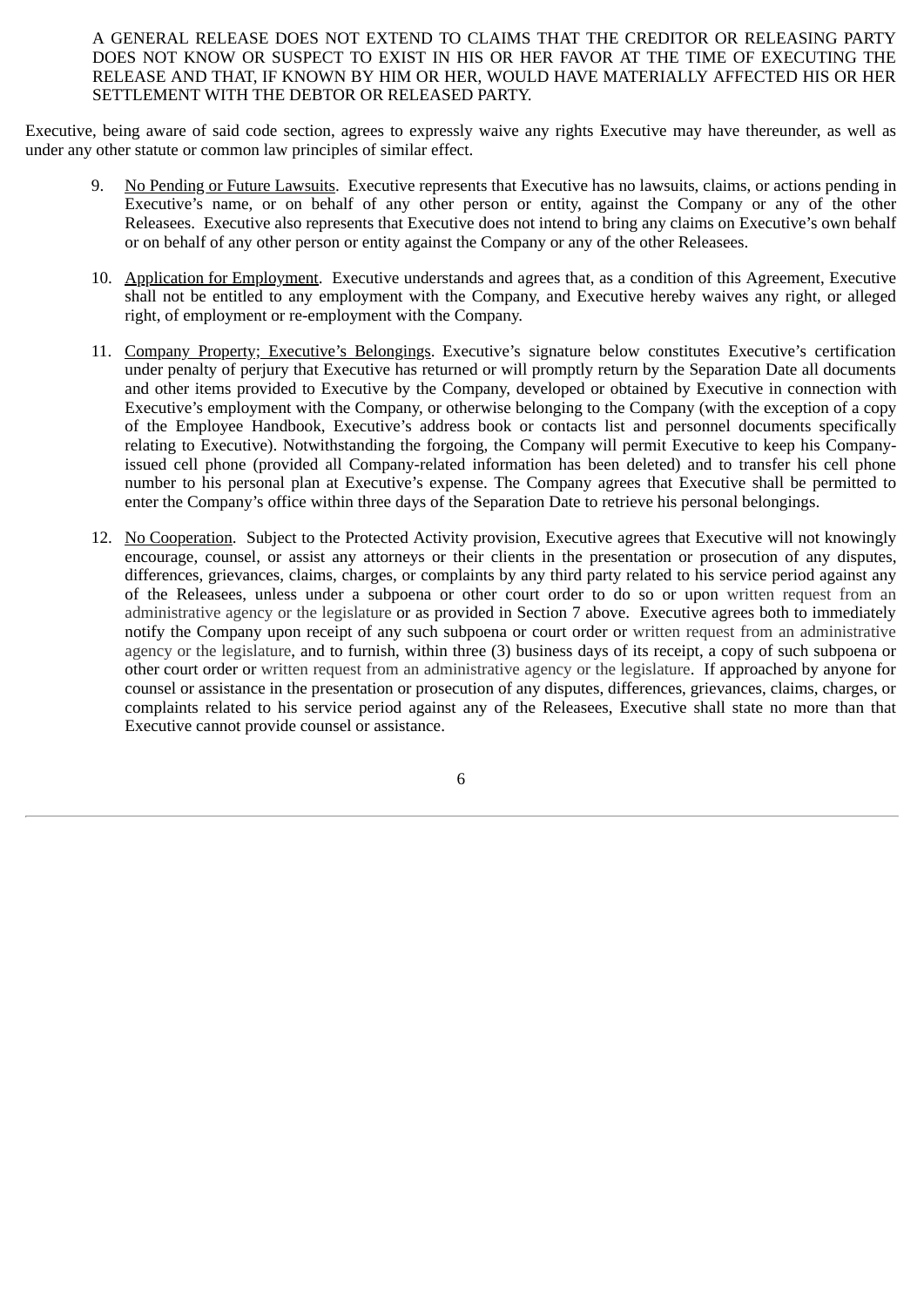- 13. Protected Activity Not Prohibited. Executive understands that nothing in this Agreement shall in any way limit or prohibit Executive from engaging in any Protected Activity. Protected Activity includes: (i) filing and/or pursuing a charge, complaint, or report with, or otherwise communicating, cooperating, or participating in any investigation or proceeding that may be conducted by any federal, state or local government agency or commission, including the Securities and Exchange Commission, the Equal Employment Opportunity Commission, the Occupational Safety and Health Administration, and the National Labor Relations Board ("Government Agencies"); and/or (ii) disclosing information pertaining to sexual harassment or any other unlawful or potentially unlawful conduct, as such disclosure is protected by applicable law; (iii) disclosing factual information related to a claim filed in a civil action or complaint filed in an administrative action about sexual assault, an act of sexual harassment, or an act of (or failure to prevent) harassment or discrimination based on sex, or an act of retaliation against a person for reporting harassment or discrimination based on sex. Executive understands that in connection with such Protected Activity, Executive is permitted to disclose documents or other information as permitted by law, without giving notice to, or receiving authorization from, the Company. Notwithstanding the foregoing, Executive agrees to take all reasonable precautions to prevent any unauthorized use or disclosure of any information that may constitute Company Confidential Information in any manner not protected by applicable law. Executive further understands that "Protected Activity" does not include the disclosure of any Company attorney-client privileged communications or attorney work product. Any language in the Confidentiality Agreement regarding Executive's right to engage in Protected Activity that conflicts with, or is contrary to, this section is superseded by this Agreement. In addition, pursuant to the Defend Trade Secrets Act of 2016, Executive is notified that an individual will not be held criminally or civilly liable under any federal or state trade secret law for the disclosure of a trade secret that (i) is made in confidence to a federal, state, or local government official (directly or indirectly) or to an attorney *solely* for the purpose of reporting or investigating a suspected violation of law, or (ii) is made in a complaint or other document filed in a lawsuit or other proceeding, if (and only if) such filing is made under seal. In addition, an individual who files a lawsuit for retaliation by an employer for reporting a suspected violation of law may disclose the trade secret to the individual's attorney and use the trade secret information in the court proceeding, if the individual files any document containing the trade secret under seal and does not disclose the trade secret, except pursuant to court order.
- 14. Non-disparagement. For a period of two (2) years following the Separation Date, Executive shall refrain from any disparagement, defamation, libel, or slander of any of the Company, its directors or its employees. Executive shall direct any inquiries by potential future employers to the Company's human resources department. For the same two (2) year period, the Company (in its official statements including the 8K and press release associated with Executive's resignation) shall refrain, and will instruct its senior executives and all members of its Board of Directors to refrain from, any disparagement, defamation, libel, or slander of Executive. Truthful legal testimony or truthful rebuttal of false or misleading statements shall not violate this provision. Executive shall have an opportunity to review the Company's 8K and press release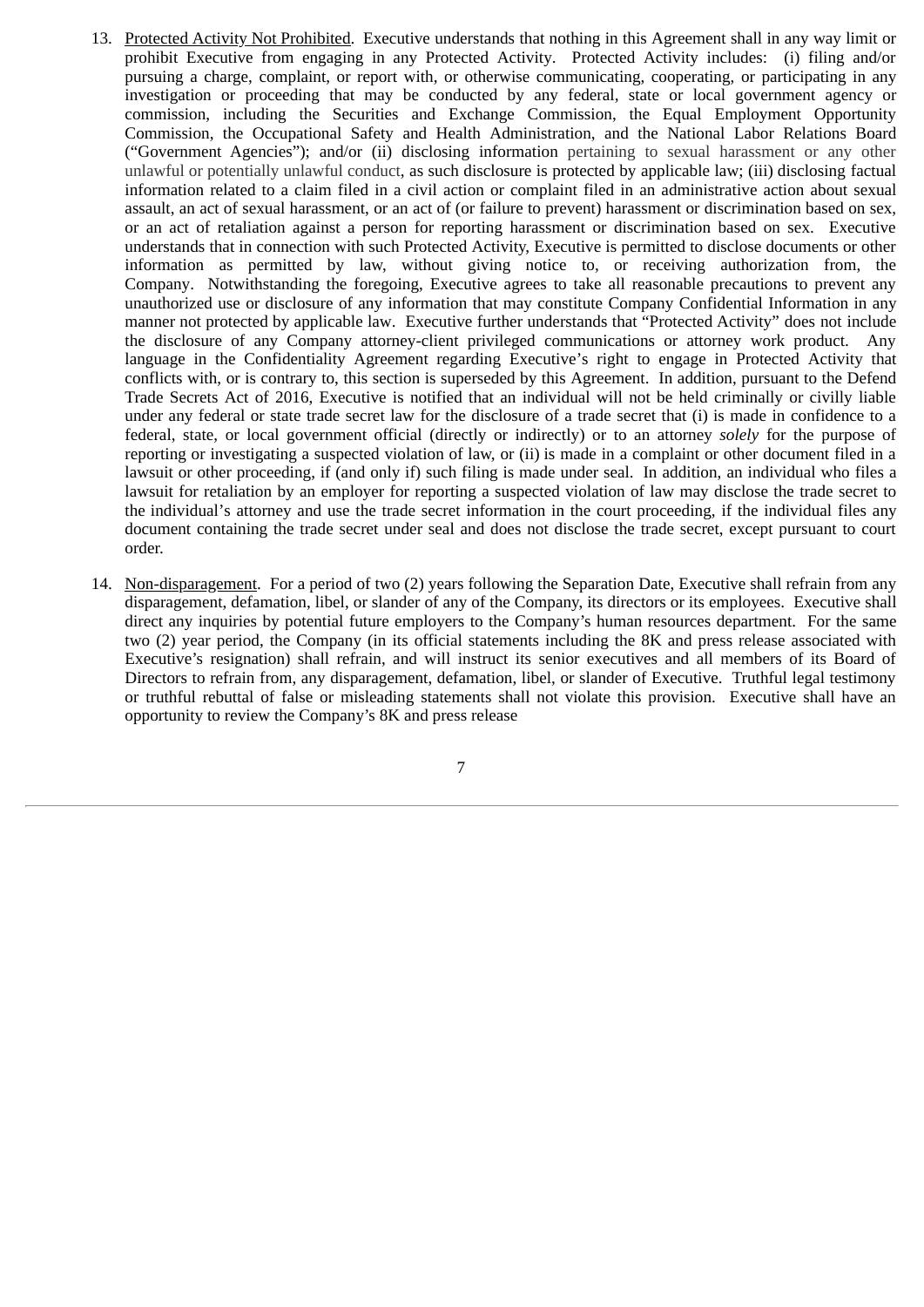associated with his resignation prior to the Company's filing and distribution of such documents.

- 15. No Admission of Liability. Executive understands and acknowledges that with respect to all claims released herein, this Agreement constitutes a compromise and settlement of any and all actual or potential disputed claims by Executive unless such claims were explicitly not released by the release in this Agreement. No action taken by the Company hereto, either previously or in connection with this Agreement, shall be deemed or construed to be (a) an admission of the truth or falsity of any actual or potential claims or (b) an acknowledgment or admission by the Company of any fault or liability whatsoever to Executive or to any third party.
- 16. ARBITRATION. EXCEPT AS PROHIBITED BY LAW, THE PARTIES AGREE THAT ANY AND ALL DISPUTES ARISING OUT OF THE TERMS OF THIS AGREEMENT, THEIR INTERPRETATION, EXECUTIVE'S EMPLOYMENT WITH THE COMPANY OR THE TERMS THEREOF, OR ANY OF THE MATTERS HEREIN RELEASED, SHALL BE SUBJECT TO ARBITRATION PURSUANT TO THE FEDERAL ARBITRATION ACT (THE "FAA") AND THAT THE FAA INCLUDING ITS PROCEDURAL PROVISIONS, SHALL GOVERN AND APPLY TO THIS ARBITRATION AGREEMENT WITH FULL FORCE AND EFFECT. EXECUTIVE AGREES THAT, TO THE FULLEST EXTENT PERMITTED BY LAW, EXECUTIVE MAY BRING ANY SUCH ARBITRATION PROCEEDING ONLY IN EXECUTIVE'S INDIVIDUAL CAPACITY. ANY ARBITRATION WILL OCCUR IN TEXAS, BEFORE JAMS, PURSUANT TO ITS EMPLOYMENT ARBITRATION RULES & PROCEDURES ("JAMS RULES"), EXCEPT AS EXPRESSLY PROVIDED IN THIS SECTION. THE PARTIES AGREE THAT THE ARBITRATOR SHALL HAVE THE POWER TO DECIDE ANY MOTIONS BROUGHT BY ANY PARTY TO THE ARBITRATION, INCLUDING MOTIONS FOR SUMMARY JUDGMENT AND/OR ADJUDICATION, AND MOTIONS TO DISMISS AND DEMURRERS, APPLYING THE STANDARDS SET FORTH UNDER THE TEXAS CODE OF CIVIL PROCEDURE. THE PARTIES AGREE THAT THE ARBITRATOR SHALL ISSUE A WRITTEN DECISION ON THE MERITS. THE PARTIES ALSO AGREE THAT THE ARBITRATOR SHALL HAVE THE POWER TO AWARD ANY REMEDIES AVAILABLE UNDER APPLICABLE LAW, AND THAT THE ARBITRATOR MAY AWARD ATTORNEYS' FEES AND COSTS TO THE PREVAILING PARTY, WHERE PERMITTED BY APPLICABLE LAW. THE ARBITRATOR MAY GRANT INJUNCTIONS AND OTHER RELIEF IN SUCH DISPUTES. THE DECISION OF THE ARBITRATOR SHALL BE FINAL, CONCLUSIVE, AND BINDING ON THE PARTIES TO THE ARBITRATION. THE PARTIES AGREE THAT THE PREVAILING PARTY IN ANY ARBITRATION SHALL BE ENTITLED TO INJUNCTIVE RELIEF IN ANY COURT OF COMPETENT JURISDICTION TO ENFORCE THE ARBITRATION AWARD. THE PARTIES HEREBY AGREE TO WAIVE THEIR RIGHT TO HAVE ANY DISPUTE BETWEEN THEM RESOLVED IN A COURT OF LAW BY A JUDGE OR JURY. NOTWITHSTANDING THE FOREGOING, THIS SECTION WILL NOT PREVENT EITHER PARTY FROM SEEKING INJUNCTIVE RELIEF (OR ANY OTHER PROVISIONAL REMEDY)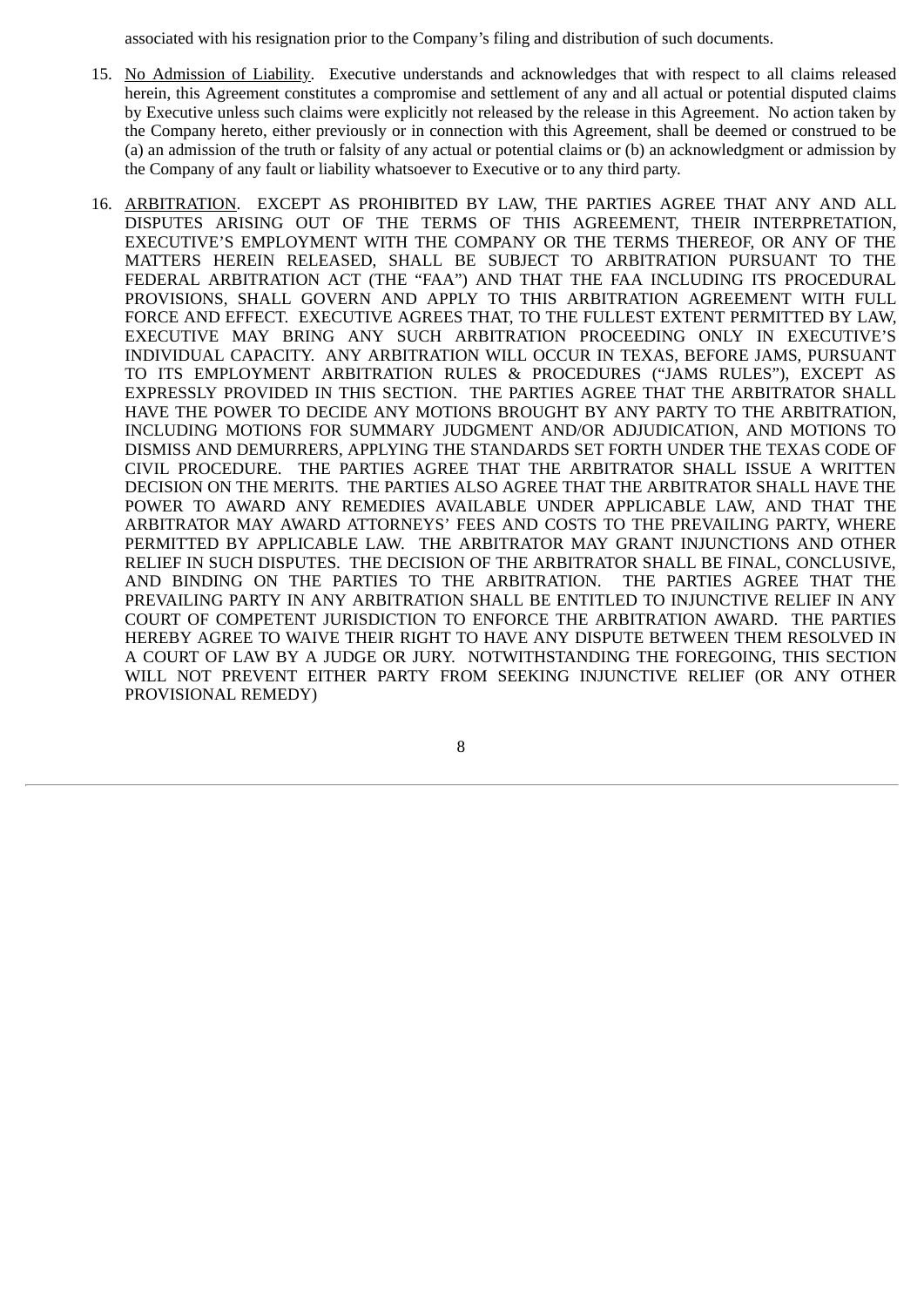FROM ANY COURT HAVING JURISDICTION OVER THE PARTIES AND THE SUBJECT MATTER OF THEIR DISPUTE RELATING TO THIS AGREEMENT AND THE AGREEMENTS INCORPORATED HEREIN BY REFERENCE. SHOULD ANY PART OF THE ARBITRATION AGREEMENT CONTAINED IN THIS SECTION CONFLICT WITH ANY OTHER ARBITRATION AGREEMENT BETWEEN THE PARTIES, INCLUDING, BUT NOT LIMITED TO THE ARBITRATION SECTION OF THE CONFIDENTIALITY AGREEMENT, THE PARTIES AGREE THAT THIS ARBITRATION AGREEMENT IN THIS SECTION SHALL GOVERN.

- 17. Tax Consequences. The Company makes no representations or warranties with respect to the tax consequences of the payments and any other consideration provided to Executive or made on Executive's behalf in connection with his employment or under the terms of this Agreement. Executive agrees and understands that Executive is responsible for payment, if any, of local, state, and/or federal taxes on the payments in connection with compensation received in connection with his employment and any other consideration provided hereunder by the Company and any penalties or assessments thereon. Executive further agrees to indemnify and hold the Releasees harmless from any claims, demands, deficiencies, penalties, interest, assessments, executions, judgments, or recoveries by any government agency against the Company for any amounts claimed due on account of (a) Executive's failure to pay or delayed payment of federal or state taxes, or (b) damages sustained by the Company by reason of any such claims, including attorneys' fees and costs. Within five calendar days of a written request by the Company, Executive agrees to pay the Company an amount necessary to satisfy any outstanding withholding obligations that the Company determines in good faith is owed to taxing authorities in connection with any compensation Executive received in connection with his employment with the Company.
- 18. Authority. The Company represents and warrants that the undersigned has the authority to act on behalf of the Company and to bind the Company and all who may claim through it to the terms and conditions of this Agreement. Executive represents and warrants that Executive has the capacity to act on Executive's own behalf and on behalf of all who might claim through Executive to bind them to the terms and conditions of this Agreement. Each Party warrants and represents that there are no liens or claims of lien or assignments in law or equity or otherwise of or against any of the claims or causes of action released herein.
- 19. Severability. In the event that any provision or any portion of any provision hereof or any surviving agreement made a part hereof becomes or is declared by a court of competent jurisdiction or arbitrator to be illegal, unenforceable, or void, this Agreement shall continue in full force and effect without said provision or portion of provision.
- 20. No Oral Modification; Entire Agreement. This Agreement may only be amended in a writing signed by Executive and an authorized officer of the Company or authorized member of the Company's Board of Directors. This Agreement, together with the Equity Documents, the Indemnification Agreement, the CIIN and the restrictive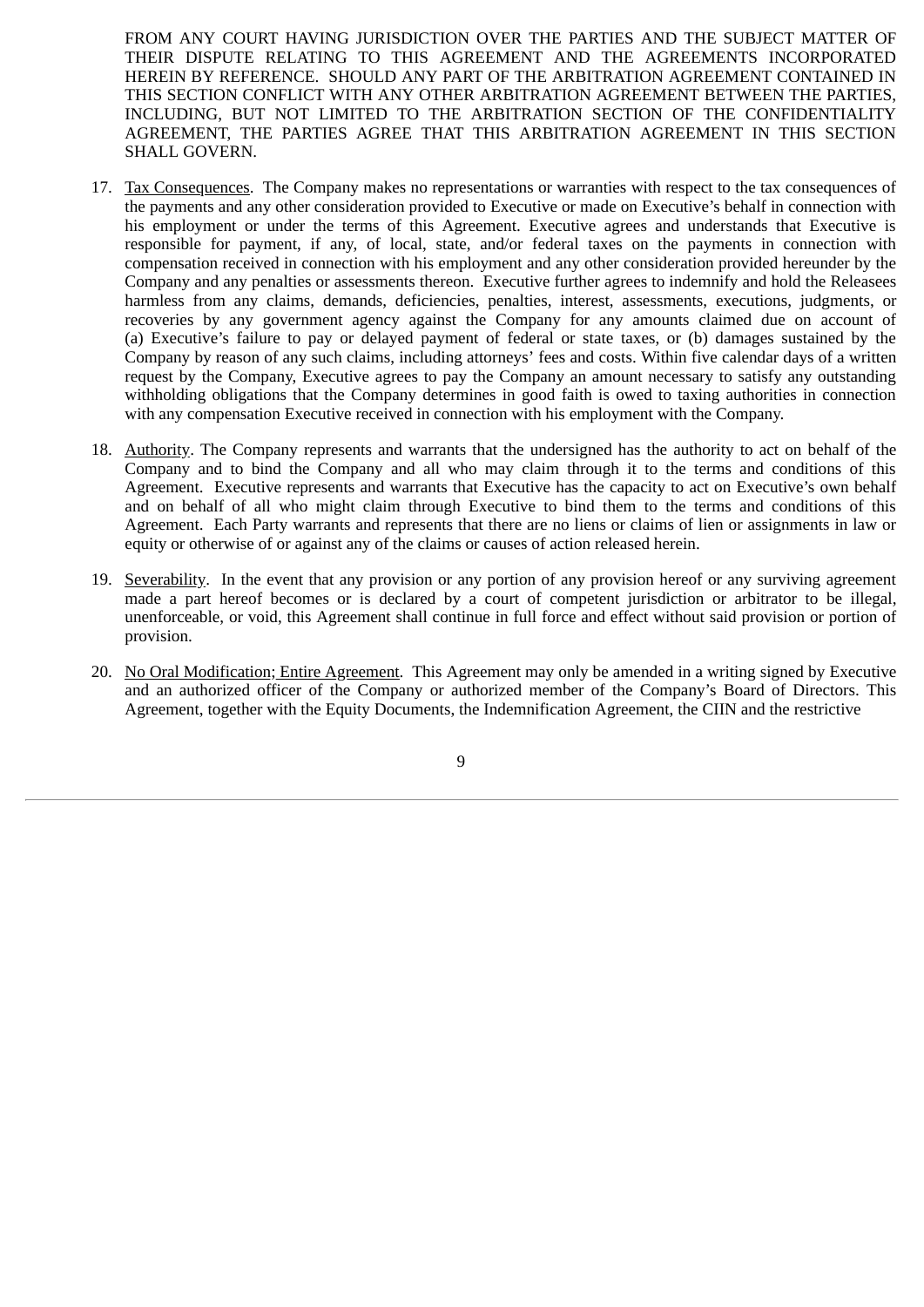covenants referenced herein constitutes the entire agreement between Executive and the Company relating to the subject matter herein and supersedes any previous agreements or understandings between Executive and the Company, including, without limitation, the Severance Agreement.

- 21. Governing Law. This Agreement shall be governed by the laws of the State of Texas, without regard for choiceof-law provisions, except that any dispute regarding the enforceability of the arbitration section of this Agreement shall be governed by the FAA. Executive consents to personal and exclusive jurisdiction and venue in the State of Texas.
- 22. Effective Date. This Agreement will become effective upon execution by both parties. (the "Effective Date").
- 23. Counterparts. This Agreement may be executed in counterparts and each counterpart shall be deemed an original and all of which counterparts taken together shall have the same force and effect as an original and shall constitute an effective, binding agreement on the part of each of the undersigned. The counterparts of this Agreement may be executed and delivered by facsimile, photo, email PDF, or other electronic transmission or signature.

[THE REMAINDER OF THIS PAGE IS INTENTIONALLY LEFT BLANK; SIGNATURE PAGE FOLLOWS]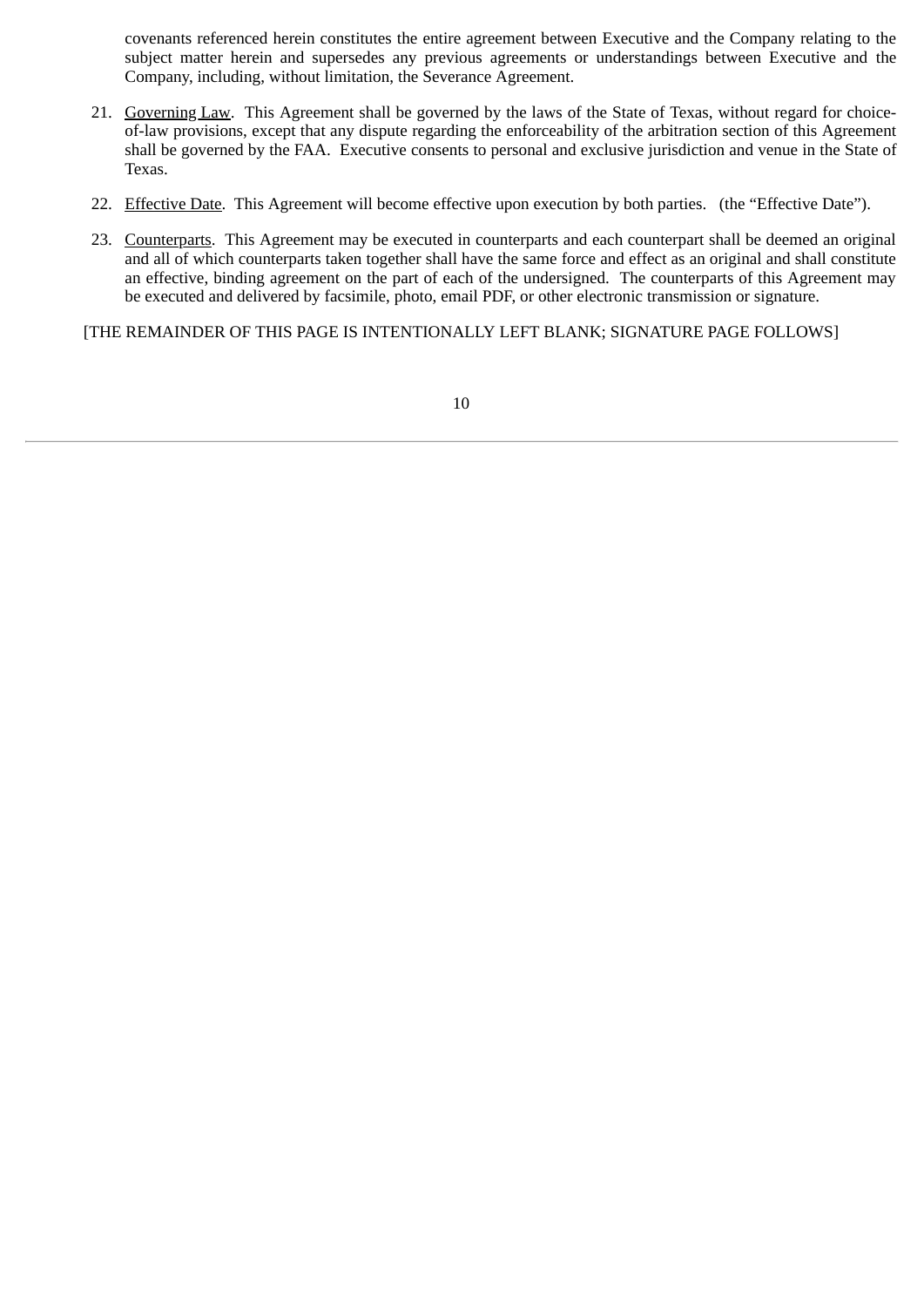- 24. Voluntary Execution of Agreement. Executive understands and agrees that Executive executed this Agreement voluntarily and without any duress or undue influence on the part or behalf of the Company or any third party, with the full intent of releasing all of Executive's claims against the Company and any of the other Releasees. Executive acknowledges that:
	- (a) Executive has read this Agreement;
	- (b) Executive has been represented in the preparation, negotiation, and execution of this Agreement by legal counsel of Executive's own choice;
	- (c) Executive understands the terms and consequences of this Agreement and of the releases it contains;
	- (d) Executive is fully aware of the legal and binding effect of this Agreement; and
	- (e) Executive has not relied upon any representations or statements made by the Company that are not specifically set forth in this Agreement.

IN WITNESS WHEREOF, the Parties have executed this Agreement on the respective dates set forth below.

SANJAY DHAWAN, an individual

Dated: <u>Dec. 14, 2021</u> and 2012 and 2013 and 2014 *Js/ Sanjay Dhawan* 

Sanjay Dhawan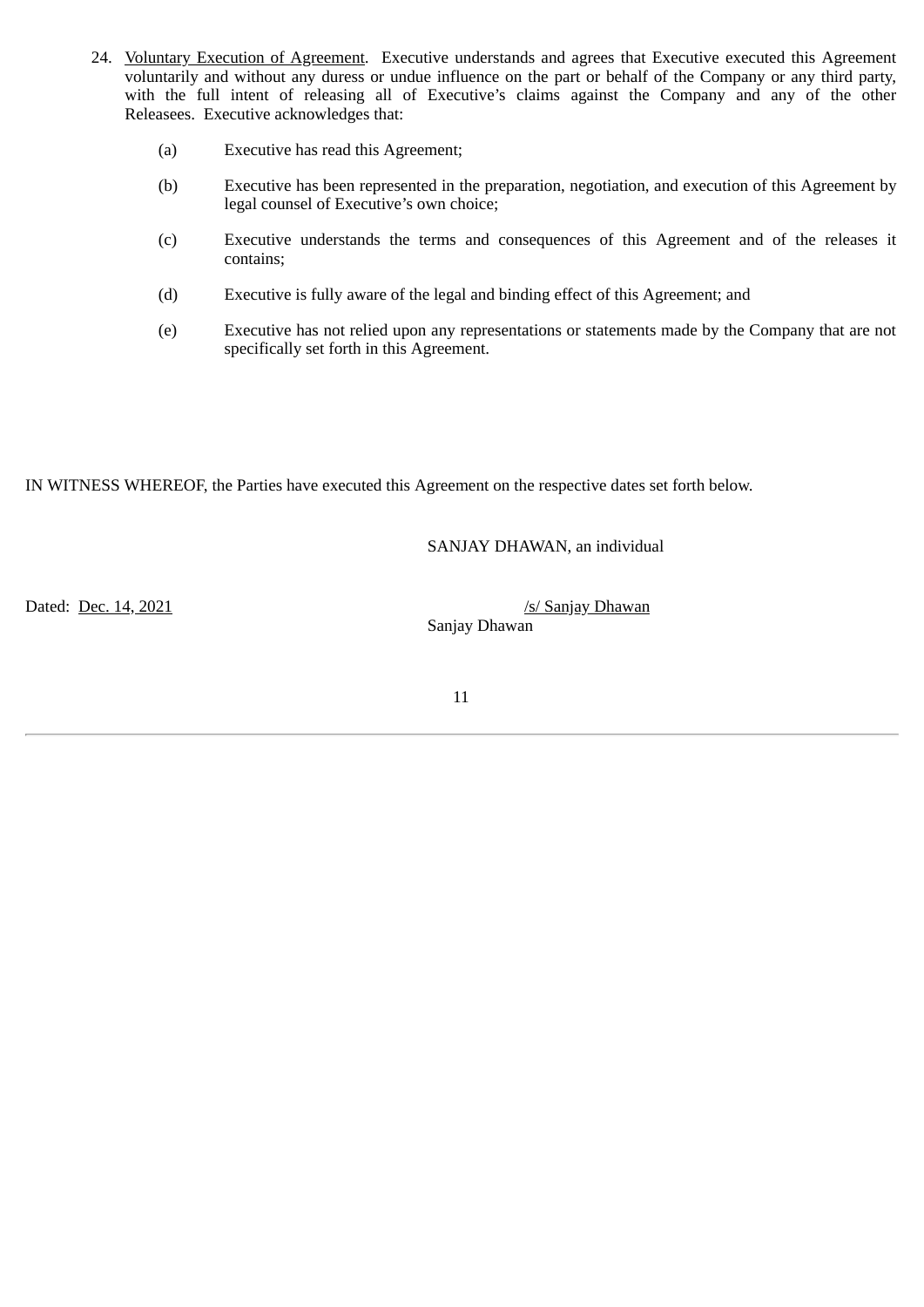Dated: December 14, 2021 By /s/ Leanne Fitzgerald Name: Leanne Fitzgerald Title: General Counsel and Secretary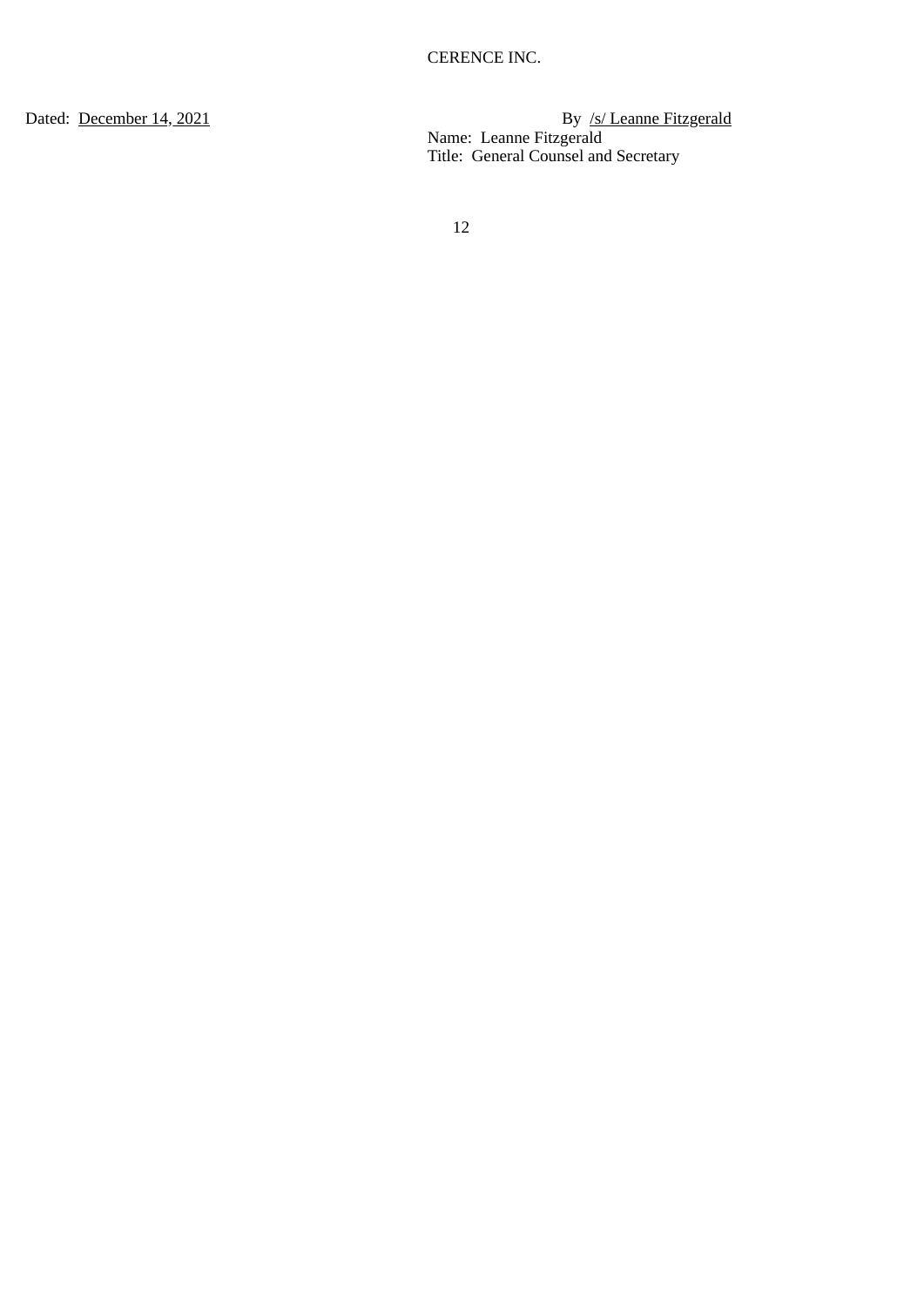## **CERTIFICATION PURSUANT TO RULES 13a-14(a) AND 15d-14(a) UNDER THE SECURITIES EXCHANGE ACT OF 1934, AS ADOPTED PURSUANT TO SECTION 302 OF THE SARBANES-OXLEY ACT OF 2002**

<span id="page-55-0"></span>I, Stefan Ortmanns, certify that:

- 1. I have reviewed this Quarterly Report on Form 10-Q of Cerence Inc.;
- 2. Based on my knowledge, this report does not contain any untrue statement of a material fact or omit to state a material fact necessary to make the statements made, in light of the circumstances under which such statements were made, not misleading with respect to the period covered by this report;
- 3. Based on my knowledge, the financial statements, and other financial information included in this report, fairly present in all material respects the financial condition, results of operations and cash flows of the registrant as of, and for, the periods presented in this report;
- 4. The registrant's other certifying officer(s) and I are responsible for establishing and maintaining disclosure controls and procedures (as defined in Exchange Act Rules 13a-15(e) and 15d-15(e)) and internal control over financial reporting (as defined in Exchange Act Rules 13a-15(f) and 15d- $15(f)$ ) for the registrant and have:
	- (a) Designed such disclosure controls and procedures, or caused such disclosure controls and procedures to be designed under our supervision, to ensure that material information relating to the registrant, including its consolidated subsidiaries, is made known to us by others within those entities, particularly during the period in which this report is being prepared;
	- (b) Designed such internal control over financial reporting, or caused such internal control over financial reporting to be designed under our supervision, to provide reasonable assurance regarding the reliability of financial reporting and the preparation of financial statements for external purposes in accordance with generally accepted accounting principles;
	- (c) Evaluated the effectiveness of the registrant's disclosure controls and procedures and presented in this report our conclusions about the effectiveness of the disclosure controls and procedures, as of the end of the period covered by this report based on such evaluation; and
	- (d) Disclosed in this report any change in the registrant's internal control over financial reporting that occurred during the registrant's most recent fiscal quarter (the registrant's fourth fiscal quarter in the case of an annual report) that has materially affected, or is reasonably likely to materially affect, the registrant's internal control over financial reporting; and
- 5. The registrant's other certifying officer(s) and I have disclosed, based on our most recent evaluation of internal control over financial reporting, to the registrant's auditors and the audit committee of the registrant's board of directors (or persons performing the equivalent functions):
	- (a) All significant deficiencies and material weaknesses in the design or operation of internal control over financial reporting which are reasonably likely to adversely affect the registrant's ability to record, process, summarize and report financial information; and
	- (b) Any fraud, whether or not material, that involves management or other employees who have a significant role in the registrant's internal control over financial reporting.

Date: February 7, 2022 By: /s/ Stefan Ortmanns

Stefan Ortmanns Chief Executive Officer *(Principal Executive Officer)*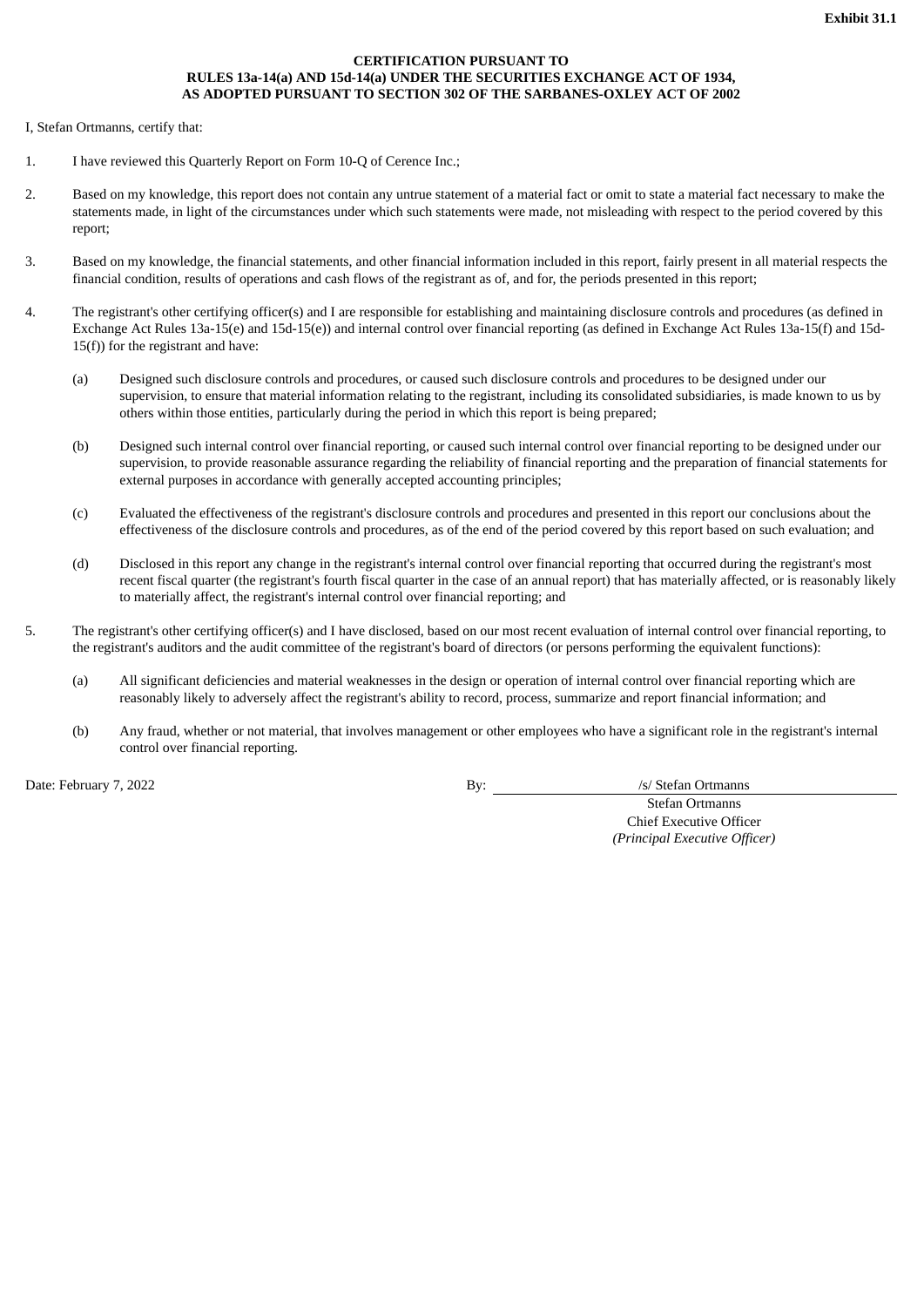## **CERTIFICATION PURSUANT TO RULES 13a-14(a) AND 15d-14(a) UNDER THE SECURITIES EXCHANGE ACT OF 1934, AS ADOPTED PURSUANT TO SECTION 302 OF THE SARBANES-OXLEY ACT OF 2002**

<span id="page-56-0"></span>I, Mark Gallenberger, certify that:

- 1. I have reviewed this Quarterly Report on Form 10-Q of Cerence Inc.;
- 2. Based on my knowledge, this report does not contain any untrue statement of a material fact or omit to state a material fact necessary to make the statements made, in light of the circumstances under which such statements were made, not misleading with respect to the period covered by this report;
- 3. Based on my knowledge, the financial statements, and other financial information included in this report, fairly present in all material respects the financial condition, results of operations and cash flows of the registrant as of, and for, the periods presented in this report;
- 4. The registrant's other certifying officer(s) and I are responsible for establishing and maintaining disclosure controls and procedures (as defined in Exchange Act Rules 13a-15(e) and 15d-15(e)) and internal control over financial reporting (as defined in Exchange Act Rules 13a-15(f) and 15d- $15(f)$ ) for the registrant and have:
	- (a) Designed such disclosure controls and procedures, or caused such disclosure controls and procedures to be designed under our supervision, to ensure that material information relating to the registrant, including its consolidated subsidiaries, is made known to us by others within those entities, particularly during the period in which this report is being prepared;
	- (b) Designed such internal control over financial reporting, or caused such internal control over financial reporting to be designed under our supervision, to provide reasonable assurance regarding the reliability of financial reporting and the preparation of financial statements for external purposes in accordance with generally accepted accounting principles;
	- (c) Evaluated the effectiveness of the registrant's disclosure controls and procedures and presented in this report our conclusions about the effectiveness of the disclosure controls and procedures, as of the end of the period covered by this report based on such evaluation; and
	- (d) Disclosed in this report any change in the registrant's internal control over financial reporting that occurred during the registrant's most recent fiscal quarter (the registrant's fourth fiscal quarter in the case of an annual report) that has materially affected, or is reasonably likely to materially affect, the registrant's internal control over financial reporting; and
- 5. The registrant's other certifying officer(s) and I have disclosed, based on our most recent evaluation of internal control over financial reporting, to the registrant's auditors and the audit committee of the registrant's board of directors (or persons performing the equivalent functions):
	- (a) All significant deficiencies and material weaknesses in the design or operation of internal control over financial reporting which are reasonably likely to adversely affect the registrant's ability to record, process, summarize and report financial information; and
	- (b) Any fraud, whether or not material, that involves management or other employees who have a significant role in the registrant's internal control over financial reporting.

Date: February 7, 2022 By: /s/ Mark Gallenberger

Mark Gallenberger Chief Financial Officer *(Principal Financial Officer)*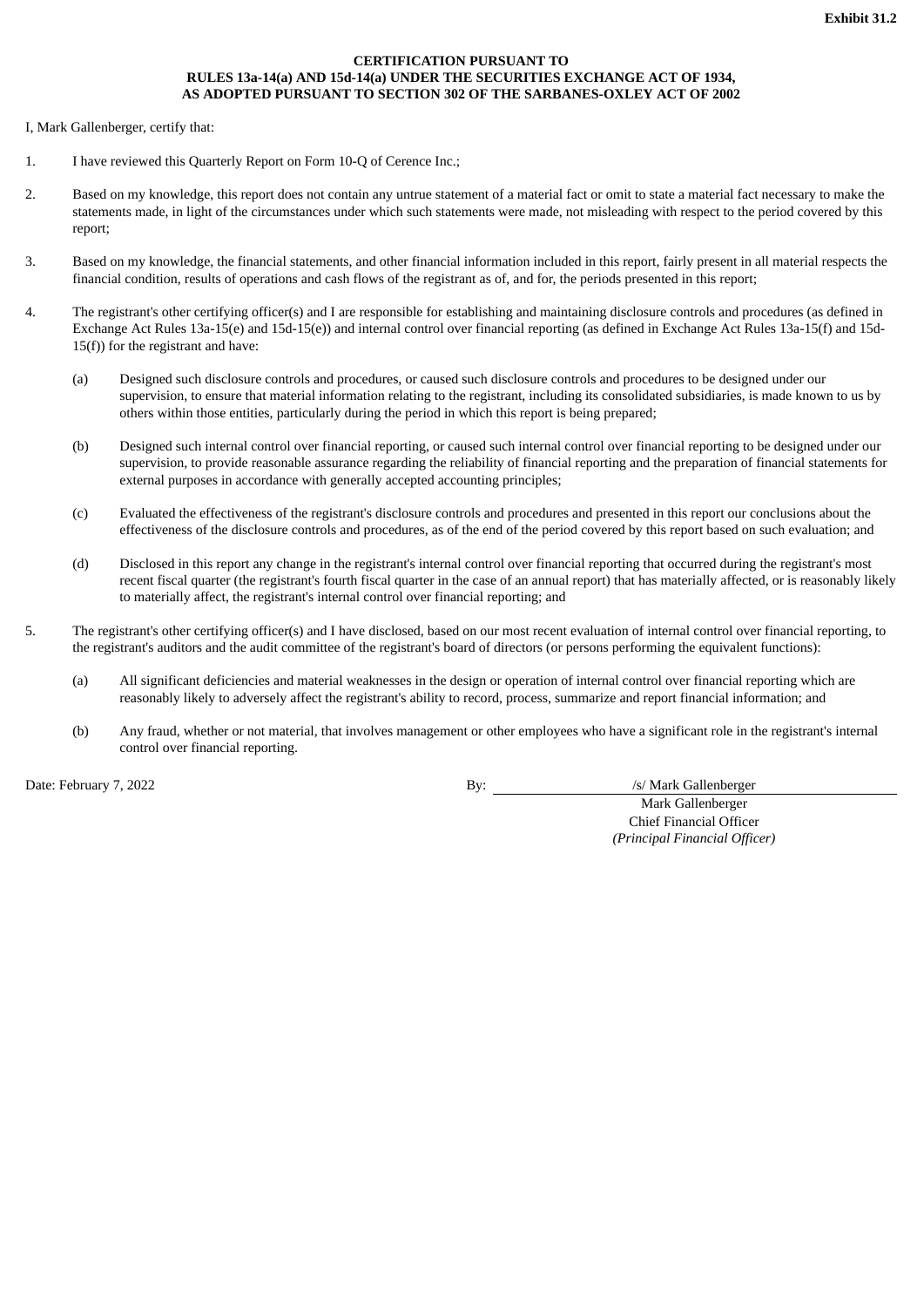## **CERTIFICATION PURSUANT TO 18 U.S.C. SECTION 1350, AS ADOPTED PURSUANT TO SECTION 906 OF THE SARBANES-OXLEY ACT OF 2002**

<span id="page-57-0"></span>In connection with the Quarterly Report of Cerence Inc. (the "Company") on Form 10-Q for the period ending December 31, 2021 as filed with the Securities and Exchange Commission on the date hereof (the "Report"), I certify, pursuant to 18 U.S.C. § 1350, as adopted pursuant to § 906 of the Sarbanes-Oxley Act of 2002, that:

- (1) The Report fully complies with the requirements of section 13(a) or 15(d) of the Securities Exchange Act of 1934; and
- (2) The information contained in the Report fairly presents, in all material respects, the financial condition and result of operations of the Company.

Date: February 7, 2022 **By:** *By: Is/ Stefan Ortmanns* 

Stefan Ortmanns Chief Executive Officer *(Principal Executive Officer)*